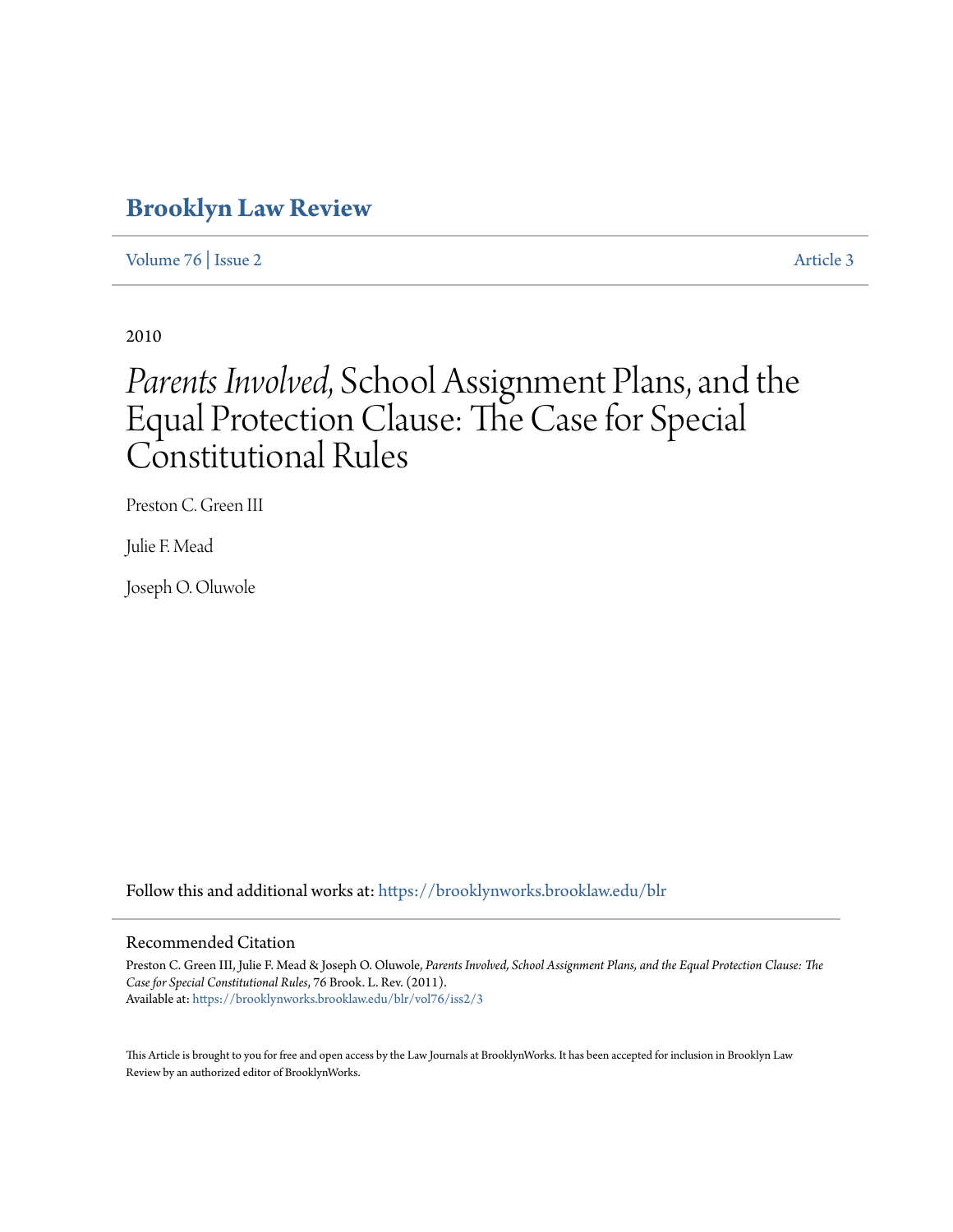# *Parents Involved*, School Assignment Plans, and the Equal Protection Clause

THE CASE FOR SPECIAL CONSTITUTIONAL RULES

*Preston C. Green, III, Julie F. Mead, and Joseph O. Oluwole*†

#### **INTRODUCTION**

In *Parents Involved in Community Schools v. Seattle*  School District No. 1,<sup>1</sup> the Supreme Court examined whether two race-conscious student assignment plans violated the Equal Protection Clause.<sup>2</sup> In each plan, race was a significant factor in determining whether children were eligible to attend oversubscribed schools.3 In dissent, Justice Stephen Breyer argued that a permissive standard of strict scrutiny was applicable because legal precedent permitted school districts to use race-conscious approaches.4 Five Justices rejected Justice Breyer's argument and held that traditional strict scrutiny was applicable, in large part because they believed that the Equal Protection Clause precluded the application of less demanding strict scrutiny to racial classifications.<sup>5</sup> Justice Clarence Thomas went so far as to say that the Constitution was "colorblind."6 Likewise, the Justices argued that the racial classifications could promote feelings of racial inferiority and increase racial hostility.7 Justice Anthony Kennedy was concerned that the dissent's version of strict scrutiny could expand the acceptance of racial classifications far beyond the

 $\overline{a}$ 

 $^7$   $\,$   $Id.$  at 746 (plurality opinion);  $id.$  at 773 (Thomas, J., concurring);  $id.$  at 795 (Kennedy, J., concurring).

<sup>†</sup> Preston C. Green, III, Professor of Education and Law, The Pennsylvania State University. Julie F. Mead, Professor of Education, University of Wisconsin-Madison. Joseph O. Oluwole, Assistant Professor of Education, Montclair State University. 1

 <sup>551</sup> U.S. 701 (2007) [hereinafter *Parents Involved*]. 2

 $^{\circ}$   $Id.$  at 709-10.

 $\int^3$  *Id.* 

 $1/$ *Id.* at 832 (Breyer, J., dissenting).

 $I$ <sup>5</sup> *Id.* at 746 (plurality opinion); *id.* at 792-93 (Kennedy, J., concurring).

 $I$ <sup>6</sup> *Id.* at 772 (Thomas, J., concurring).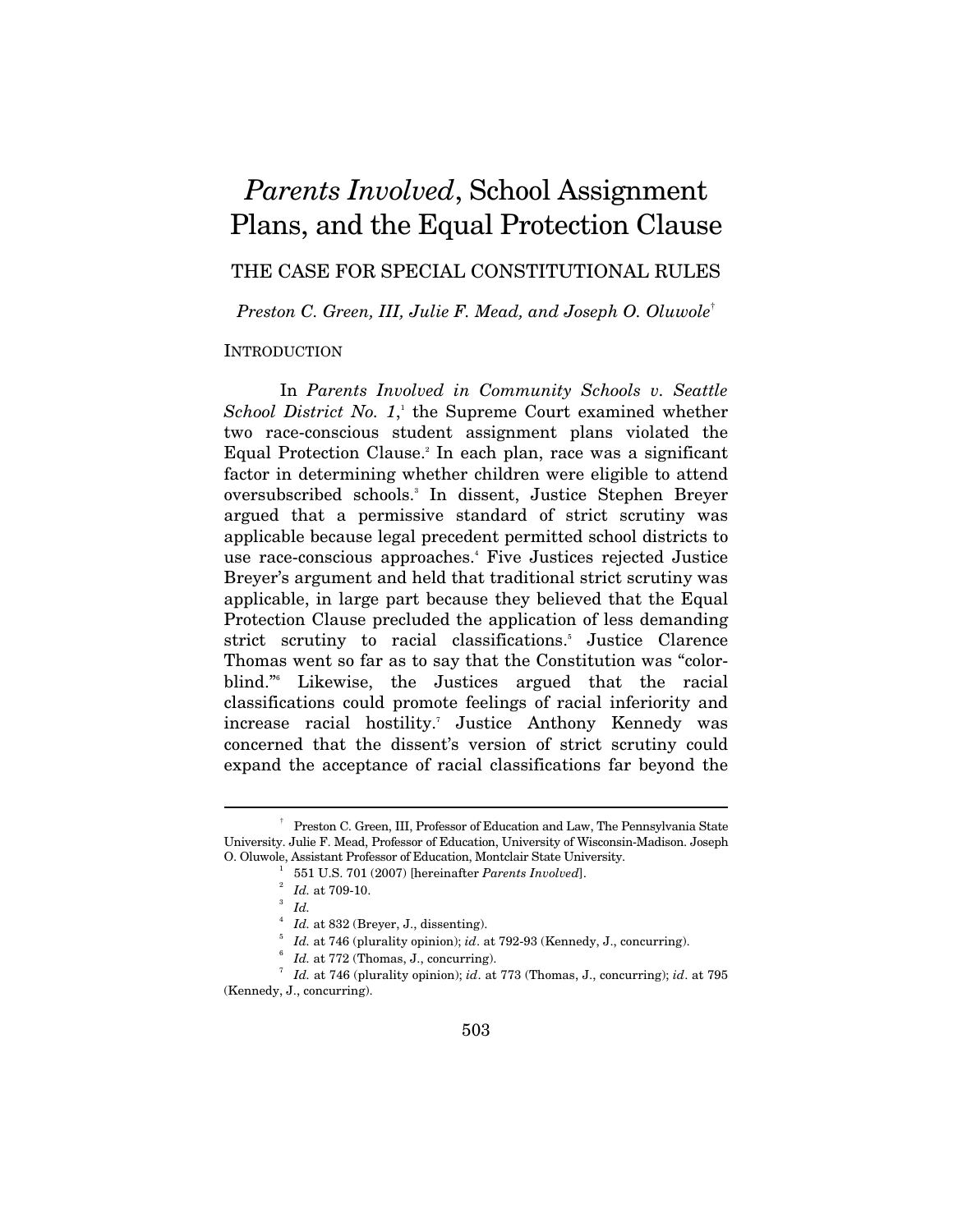educational context and lead to a nationwide implementation of race-based governmental measures.<sup>8</sup>

The majority's refusal to apply a contextualized standard of strict scrutiny in *Parents Involved* needs to be examined. Notwithstanding the Court's famous declaration in *Tinker v. Des Moines Independent Community School District*<sup>9</sup> that students do not "shed their constitutional rights to freedom of speech or expression at the schoolhouse gate,"10 the Court has lowered the constitutional standard for public schools in matters involving free speech, $\alpha$ <sup>11</sup> search and seizure, $\alpha$ <sup>12</sup> and due process.13 In these contexts, the Court altered the applicable constitutional rules because it recognized that school districts' fundamental need to operate a safe and orderly learning environment outweighed its otherwise dogmatic adherence to strict scrutiny principles. Conversely, the Court has rejected arguments to adopt special constitutional rules in the educational context for cases in which school districts' curriculums threatened to violate the Establishment Clause.<sup>14</sup> Ultimately, the Court determined that the text of the Constitution<sup>15</sup> and the Founding Fathers' specific intent to protect citizens' freedom of conscience from the potentially coercive pressures of governmental religious establishment mandated a broad application of the Establishment Clause, particularly in school settings, where students were inherently susceptible to coercion.<sup>16</sup>

In this article, we argue that the Court's collective jurisprudential analyses of students' constitutional challenges to public school actions justify a more nuanced application of strict scrutiny—an application that accounts for the special context of public school education when applied to the race-

<sup>&</sup>lt;sup>8</sup> Id. at 791 (Kennedy, J., concurring).<br><sup>9</sup> 393 U.S. 503 (1969).

<sup>10</sup> *Id.* at 506.<br>
<sup>10</sup> *Id.* at 506.<br>
<sup>11</sup> See, e.g., Morse v. Frederick, 551 U.S. 393, 408-10 (2007); Hazelwood v.<br>
Kuhlmeier, 484 U.S. 260, 271-72 (1988); *Tinker*, 393 U.S. at 513.

<sup>&</sup>lt;sup>12</sup> See, e.g., Bd. of Educ. of Indep. Sch. Dist. No. 92 v. Earls, 536 U.S. 822, 836-37 (2002); Vernonia Sch. Dist. 47J v. Acton, 515 U.S. 646, 652-53 (1995); New

Jersey v. T.L.O., 469 U.S. 325, 340-41 (1985). <sup>13</sup> *See, e.g.*, Ingraham v. Wright, 430 U.S. 651, 680-82 (1977); Goss v. Lopez, 419 U.S. 565, 581-83 (1975).

<sup>&</sup>lt;sup>14</sup> See, e.g., Santa Fe Indep. Sch. Dist. v. Doe, 530 U.S. 290, 307-09 (2000); Lee v. Weisman, 505 U.S. 577, 590-92 (1992); Sch. Dist. of Abington Twp. v. Schempp,

<sup>&</sup>lt;sup>15</sup> Lee, 505 U.S. at 591.<br><sup>16</sup> Id. at 591-92.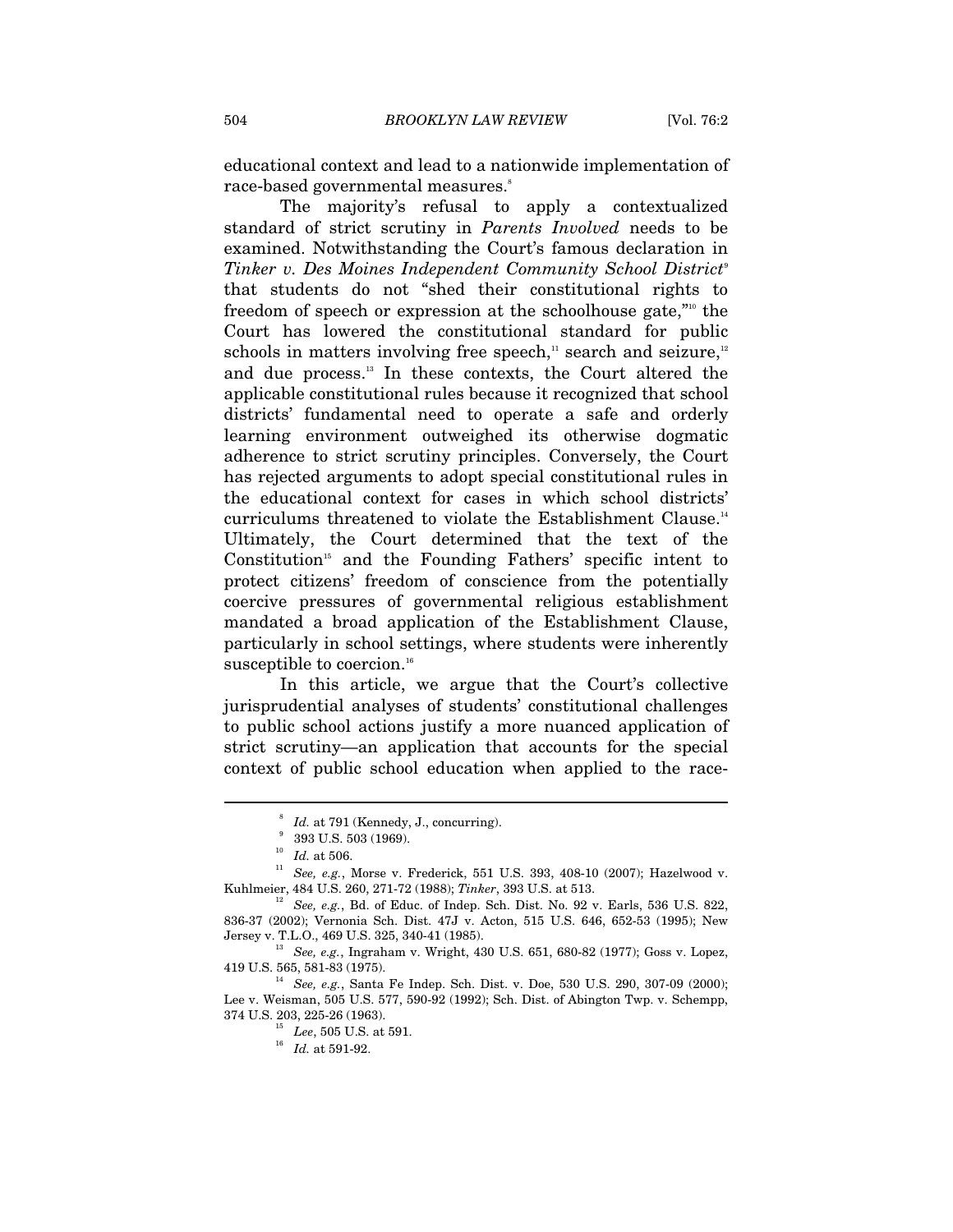conscious student assignment plans at issue in *Parents Involved*. Part I of this article provides an overview of the Supreme Court's decision in *Parents Involved*. It closely examines the debate between Justice Breyer and the Justices constituting the majority over whether a less stringent standard of strict scrutiny should have been applied to raceconscious school assignment plans. Specifically, we discuss Justice Breyer's argument that a nonfatal version of strict scrutiny should apply because the policy was designed to bring the races together rather than to keep them apart.<sup>17</sup> We also examine the majority's counterargument that the Equal Protection Clause is color-blind, and that race-conscious student assignment plans promote notions of racial inferiority and increase racial conflict.<sup>18</sup>

In Part II, this article examines several cases in which the Court has consistently held that the constitutional rights of students pursuant to the First, Fourth, and Fourteenth Amendments are not necessarily coextensive with the rights of the general public. Moreover, the Court has consistently engaged in a balancing test between students' constitutional rights and public schools' ability to function safely, effectively, and autonomously. In contrast, we find that, in Establishment Clause cases, the Court has refused to apply a balancing test based on the language of the Constitution and the statements of the Founding Fathers. We demonstrate, however, that the Court still considers the public school context in determining whether state officials have violated the Establishment Clause.

Part III concludes that the Court's free speech, search and seizure, and due process decisions collectively illustrate a nuanced version of constitutional scrutiny that can be applied to the race-conscious student assignment plans challenged in *Parents Involved*. We show that the Equal Protection Clause is not like the Establishment Clause because there is no constitutional basis for concluding that the Equal Protection Clause is color-blind. We also demonstrate that concerns about racial hostility do not serve as a legitimate basis for the Court's refusal to apply a more nuanced version of strict scrutiny to race-conscious school assignment plans. Further, we argue that if the Court had applied the principles gleaned from its free speech, search and seizure, and due process cases, it would

<sup>&</sup>lt;sup>17</sup> See infra Part I.C.2.

*See infra* Part I.C.3.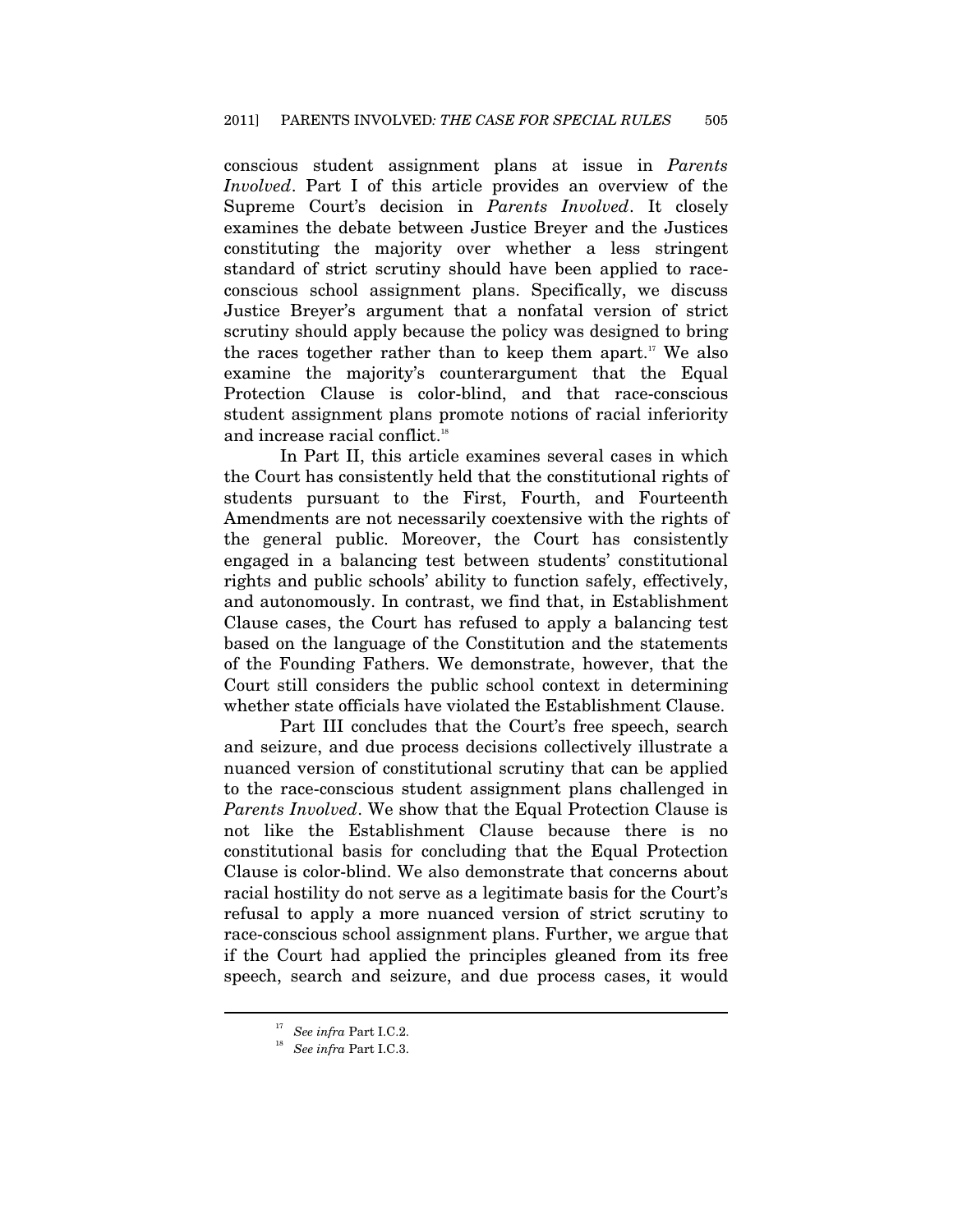have concluded that a contextualized version of strict scrutiny was applicable in the *Parents Involved* case and that the programs under examination were narrowly tailored to the compelling governmental interest of facilitating self-selected public school diversity.

#### I. THE *PARENTS INVOLVED* DECISION

In the *Parents Involved* decision, the Supreme Court examined the constitutionality of two school districts' voluntary student assignment plans, which used race as one of the factors in making enrollment decisions.19 This section provides an overview of the assignment plans and a discussion of the various opinions in the case, paying particular attention to the Justices' debate over whether special constitutional rules should apply to race-based voluntary desegregation plans.

#### *A. The Facts of* Parents Involved

*Parents Involved* was a consolidation of two cases involving race-based student assignment policies in Seattle, Washington, and Jefferson County, Kentucky.<sup>20</sup> In the Seattle case, the school district employed a series of tiebreakers to determine student assignments to oversubscribed high schools.<sup>21</sup> Under the pertinent tiebreaker, the district sought to ensure that the schools were within 10% of the district's white/nonwhite composition, which was  $41\%$  white and  $59\%$  nonwhite.<sup>22</sup> The district used this tiebreaker to approve transfer requests from students whose race would serve to integrate the student body rather than exacerbate any identified racial imbalance.<sup>23</sup>

A nonprofit corporation of parents and students who had been denied their school preference asserted that the racial tiebreaker violated the Equal Protection Clause.<sup>24</sup> A federal district court held that the use of the tiebreaker was constitutional (*Parents Involved I*).<sup>25</sup> Subsequent to a number of

<sup>19</sup> *Parents Involved*, 551 U.S. 701, 710 (2007). 20 *Id.* 21 *Id.* at 711-12. 22 *Id.* at 712. 23 *Id.*

<sup>&</sup>lt;sup>25</sup> Id. at 714; Parents Involved in Cmty. Sch. v. Seattle Sch. Dist. No. 1 (*Parents Involved I*), 137 F. Supp. 2d 1224, 1240 (W.D. Wash. 2001) (subsequent history omitted).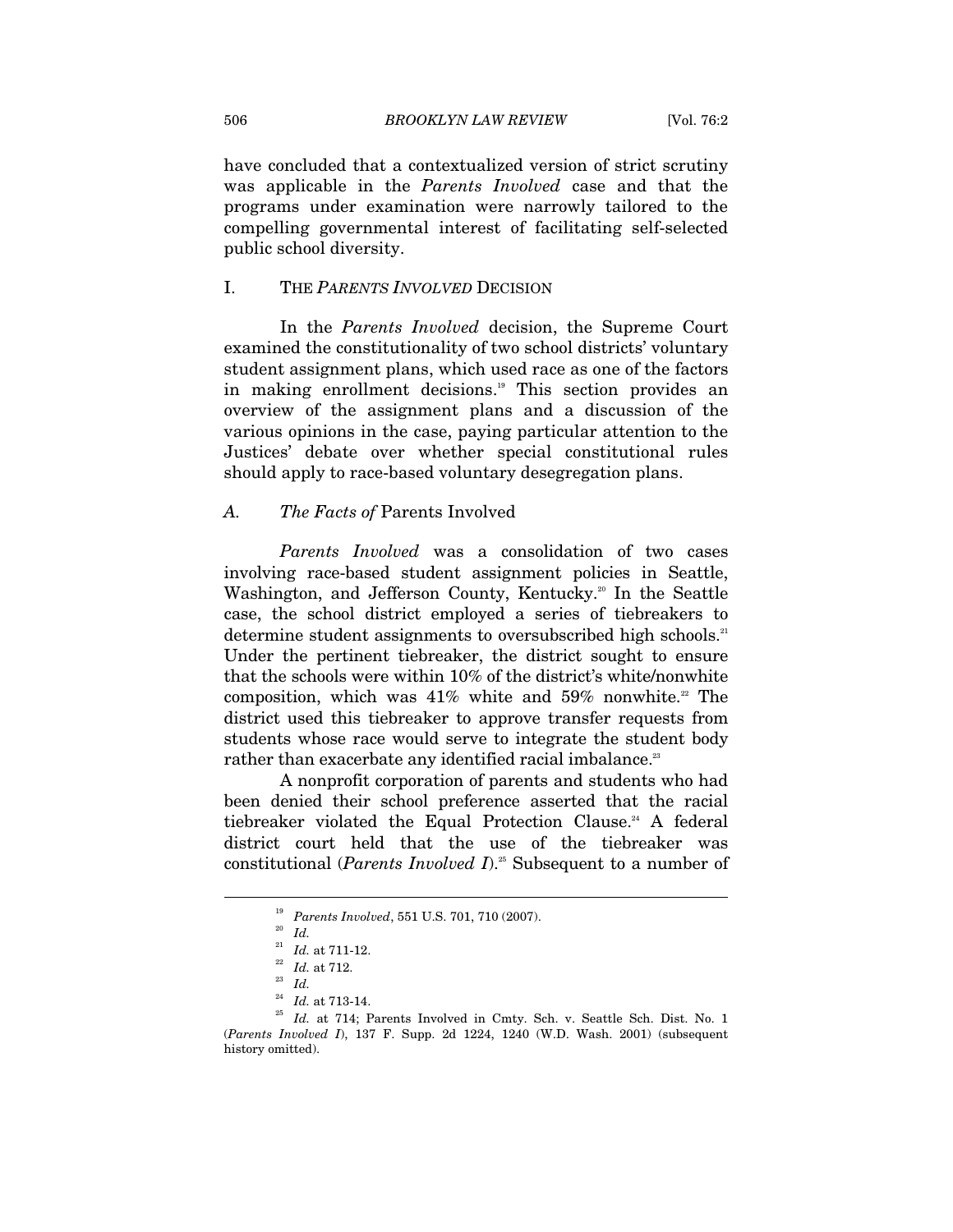withdrawals, rehearings, and reversals, and a certified question, a Ninth Circuit panel reversed the lower court ruling, finding that the tiebreaker was not narrowly tailored (*Parents Involved VI*).<sup>26</sup> After an en banc hearing, the Ninth Circuit reversed the panel on the ground that the tiebreaker served a compelling interest and was narrowly tailored (*Parents Involved VII*).<sup>27</sup> Specifically, *Parents Involved VII* concluded that Seattle's plan served the compelling state interest of "obtaining the educational and social benefits of racial diversity in secondary education," and "avoiding racially concentrated or isolated schools resulting from Seattle's segregated housing pattern."<sup>28</sup> Likewise, the majority of the Ninth Circuit en banc panel held that the plan was narrowly tailored to that interest because the school district considered and rejected race-neutral means, and it only used race as a tiebreaker in limited circumstances. Moreover, the school district reviewed the plan periodically to determine whether the racial classification was a continued necessity.29

Similarly, the Kentucky school district's assignment plan was designed to make certain that each non-magnet school had between  $15\%$  and  $50\%$  black enrollment.<sup>30</sup> The district's racial composition was approximately 34% black and  $66\%$  white.<sup>31</sup> Under the plan, students' requests for school preference were approved on the basis of availability and the racial integration guidelines.<sup>32</sup> Students were denied their enrollment choice if it would place the school out of compliance with the district's racial balancing guidelines.<sup>33</sup> After students had been assigned to schools, they could apply to transfer between non-magnet schools in the district.<sup>34</sup> The district could deny a transfer request based on the racial guidelines.<sup>35</sup> The district had been under a desegregation decree from 1975 to 2000, and a similar plan had been instrumental in helping the l

<sup>26</sup> *Parents Involved*, 551 U.S. at 715; Parents Involved in Cmty. Sch. v. Seattle Sch. Dist. No. 1 (*Parents Involved VI*), 377 F.3d 949 (9th Cir. 2004) (subsequent history omitted). 27 *Parents Involved*, 551 U.S. at 715. The Ninth Circuit reheard the case in

Parents Involved VII, 426 F.3d 1162 (9th Cir. 2005) (en banc) (subsequent history omitted).<br>
<sup>28</sup> Parents Involved VII, 426 F.3d at 1179.<br>
<sup>29</sup> Id. at 1179-92.<br>
<sup>30</sup> Parents Involved, 551 U.S. at 716.<br>
<sup>31</sup> Id.

 $\begin{array}{c} \n \stackrel{32}{ } \quad Id. \\
 \stackrel{33}{ } \quad Id. \n \end{array}$ 

<sup>33</sup> *Id.* 34 *Id.* at 716-17. 35 *Id.* at 717.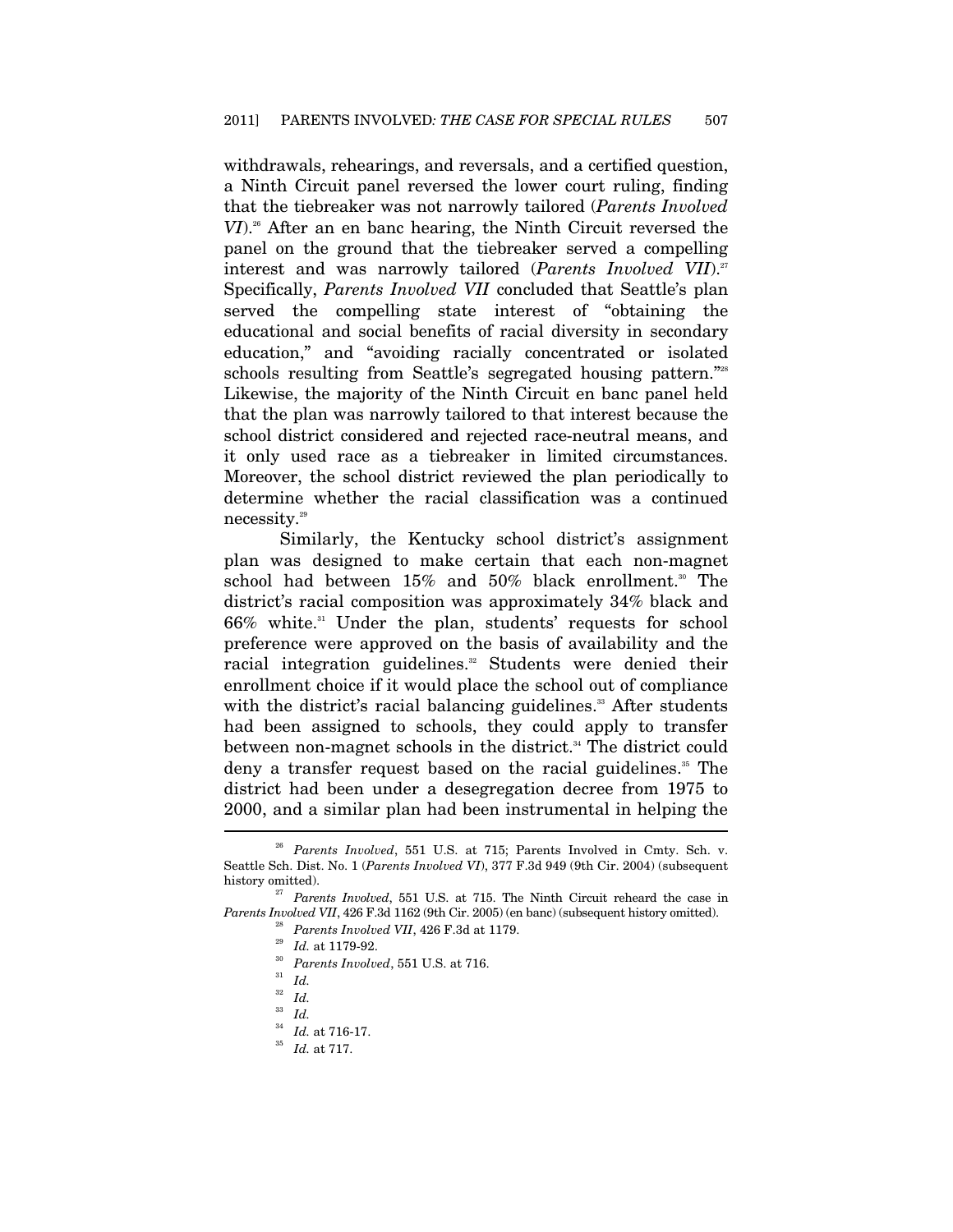district dismantle the previously segregated system.<sup>36</sup> The district modified the voluntary assignment plan one year after the district court declared the district unitary and dissolved the consent decree.<sup>37</sup>

A parent whose son was denied transfer to a school close to his house on the basis of the district's integration guidelines challenged the student assignment plan on Equal Protection Clause grounds.<sup>38</sup> The district court held that the plan passed constitutional muster under an application of strict scrutiny.<sup>39</sup> The court held that the plan furthered the compelling state interest of maintaining the integration gained through desegregation and that the use of race was narrowly tailored to that end.40 In a per curiam opinion, the Sixth Circuit affirmed the lower court's decision and adopted its analysis.<sup>41</sup>

#### *B. Opinions of the Justices Declaring the Student Assignment Plans Unconstitutional*

On appeal, the Supreme Court addressed the issue of whether Seattle's and Louisville's voluntary assignment plans violated the Equal Protection Clause.<sup>42</sup> Chief Justice John Roberts wrote the Court's opinion, joined by Justices Clarence Thomas, Antonin Scalia, Samuel Alito, and Anthony Kennedy,<sup>43</sup> that declared the two assignment plans unconstitutional.<sup>44</sup> Justice Thomas wrote a concurring opinion.<sup>45</sup> Justice Kennedy wrote an opinion concurring in the judgment but relying on analysis separate from the plurality of Roberts, Scalia, Alito, and Thomas.46 This subsection provides a summary of the opinions that invalidated the student assignment plans in the *Parents Involved* case.

 $\overline{a}$ 

(per curiam). 42 *See Parents Involved*, 551 U.S. at 710-11. 43 *Id.* at 707. 44 *See id.* 45 *Id.* at 748 (Thomas, J., concurring). 46 *Id.* at 782-83 (Kennedy, J., concurring).

- 
- 

<sup>36</sup> *See id.* at 715-16. 37 *See id.* at 716. 38 *Id.* at 717. 39 McFarland v. Jefferson Cnty. Pub. Schs., 330 F. Supp. 2d 834, 849 (W.D. Ky. 2004).  $$^{40}\quad Id.$  at 855.  $$^{41}\quad \text{McFarland v. }$  Jefferson Cnty. Pub. Schs., 416 F.3d 513, 514 (6th Cir. 2005)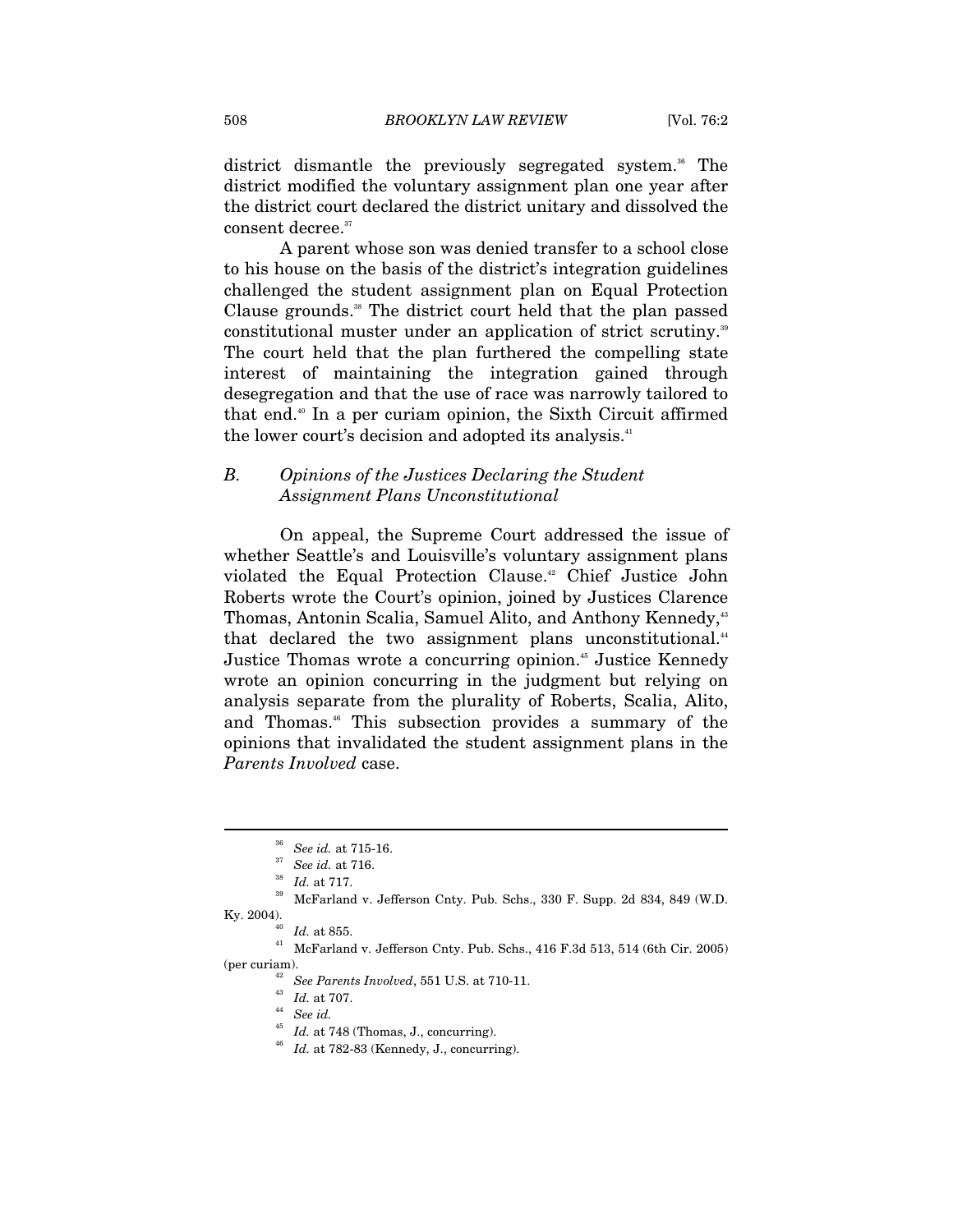#### 1. Chief Justice Roberts's Opinion: The Court's Majority Opinion

In the Court's majority opinion,<sup>47</sup> Chief Justice Roberts declared that all racial classifications are subject to strict scrutiny pursuant to the Equal Protection Clause.<sup>48</sup> He observed that the Court had identified two compelling interests: (1) to remedy the vestiges of intentional discrimination;<sup>49</sup> and  $(2)$  to attain the beneficial, educational effects of diversity at the university level.<sup>50</sup> Because the Seattle school district had never been subject to a court-ordered desegregation decree and had not segregated its schools by law, $51$  the school district did not have a compelling interest to remedy the present effect of past discrimination.52 Likewise, although Louisville had been subject to a desegregation decree, $53$  the dissolution of the decree precluded the district from claiming a compelling interest in eliminating the vestiges of past discrimination.<sup>54</sup>

The Court's opinion also examined whether the two school districts could claim that they were acting to achieve the compelling interest of student body diversity.<sup>55</sup> In *Grutter v. Bollinger*, the Court held that diversity was a compelling interest in the context of higher education.<sup>56</sup> In *Grutter*, the Court deferred to the law school's judgment that diversity was vital to its educational mission. The *Parents Involved* Court held that the school districts' enrollment plans were out of compliance with *Grutter*. 57 While the racial classification sustained in *Grutter* was part of a "highly individualized, holistic review" of applicants, $s$  race was the determinative factor in both school assignment plans.<sup>59</sup> Additionally, the plans

 $47$  Hereafter, we use the term "Court's opinion" or "majority opinion" to refer to those portions of Roberts's opinion joined by the Court's majority which included Chief Justice Roberts, and Justices Kennedy, Scalia, Thomas, and Alito. Those sections are: Parts I, II, III-A (*id.* at 711-25), and III-C (*id.* at 733-35).<br>
<sup>48</sup> See id. at 720.<br>
<sup>50</sup> Id. at 722.<br>
<sup>51</sup> See id. at 720.<br>
<sup>52</sup> See id.

 $\int_{54}^{53}$  *Id.* 

<sup>&</sup>lt;sup>54</sup> See id. at 720-21.<br>
<sup>55</sup> See id. at 723.<br>
<sup>56</sup> Id. at 722 (citing Grutter v. Bollinger, 539 U.S. 306, 328 (2003)).<br>
<sup>57</sup> Id. at 723.<br>
<sup>58</sup> Id. (quoting Grutter, 539 U.S. at 337).<br>
<sup>59</sup> Id. at 723.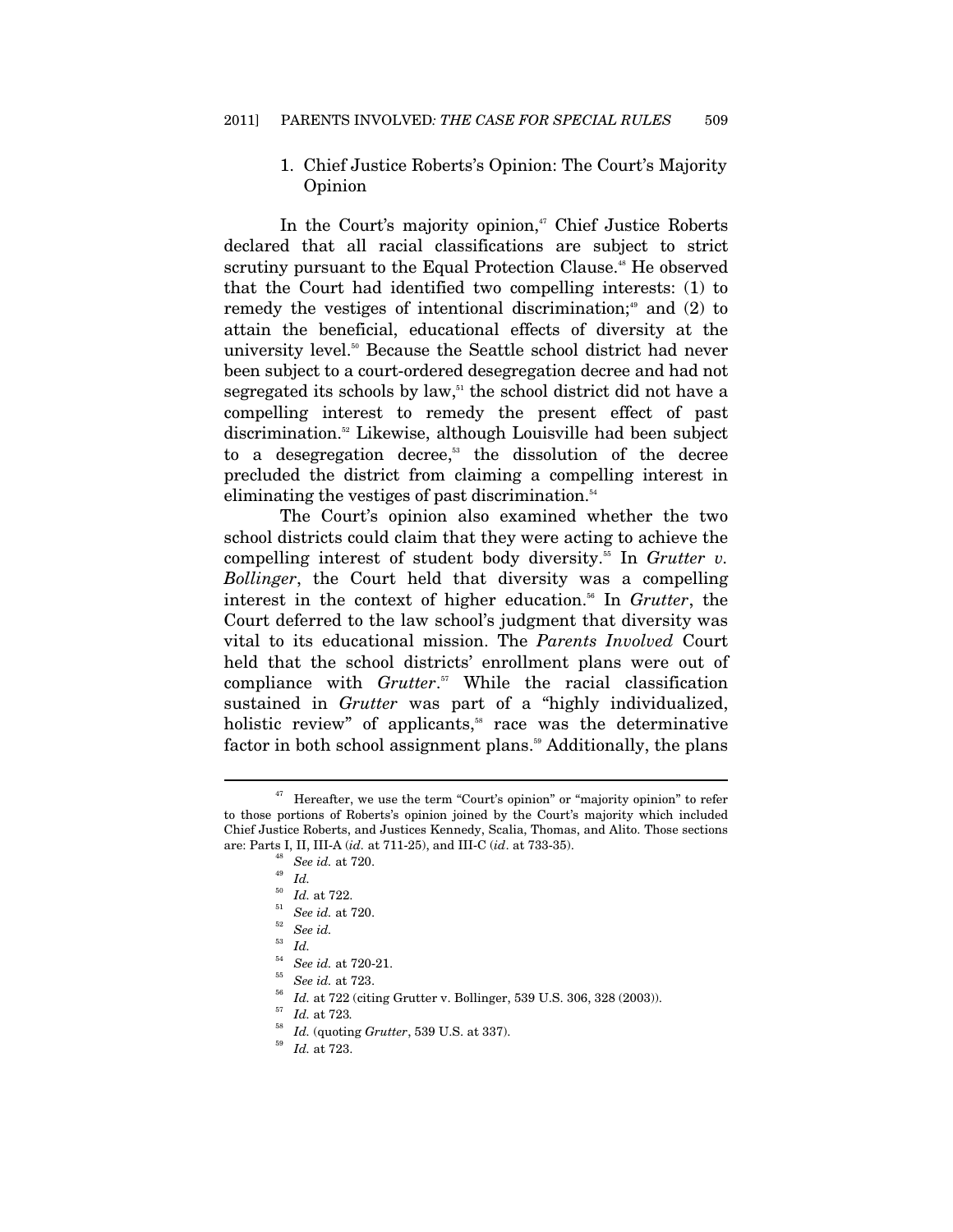were too limited because they viewed race solely "in white/nonwhite terms in Seattle and black/'other' terms in Jefferson County."60

Further, the Court held that *Grutter* did not govern the two assignment plans because that decision was based on considerations that were applicable only to colleges and universities.<sup>61</sup> As the Court explained, "in light of 'the expansive freedoms of speech and thought associated with the university environment, universities occupy a special niche in our constitutional tradition.'"62 Moreover, the Court concluded that the classifications were not narrowly tailored to meet the school districts' diversification objectives.<sup>63</sup> Significantly, the Court found that the plans had a minimal impact on the racial composition of schools' student population<sup>64</sup> and therefore "cast" doubt" on the necessity and effectiveness of the plans' racial classifications.65 Correspondingly, the Court concluded that the districts failed to give bona fide consideration to "workable race-neutral alternatives."66

#### 2. Chief Justice Roberts's Opinion: The Plurality Opinion

The plurality opinion $e^{i\pi}$  concluded that the school districts' additional reasons for employing the race-based enrollment plans also violated the Equal Protection Clause. The school districts asserted two additional compelling interests: (1) to reduce racial concentration in their schools and (2) to make sure that racially concentrated school patterns did not prevent nonwhite students from having access to the best schools.<sup>68</sup> The plurality found that it did not need to resolve the dispute "whether diversity in schools in fact has a marked impact on test scores and other intangible . . . socialization benefits" because the two plans were not narrowly tailored to achieve the educational and social benefits that would result  $\overline{\phantom{a}}$ 

<sup>66</sup> *Id.* at 735 (majority opinion) (quoting *Grutter*, 539 U.S. at 339) (internal quotation marks omitted).  $67$  Hereafter, we refer to those portions of Roberts's opinion joined only by

 $\begin{array}{cc} ^{60} \;\; Id. \\ ^{61} \;\; Id. \;\; \text{at} \; 724\text{-}25. \end{array}$ 

<sup>&</sup>lt;sup>62</sup> *Id.* at 724 (quoting *Grutter*, 539 U.S. at 329).<br>
<sup>63</sup> *Id.* at 733-36 (majority opinion).<br>
<sup>64</sup> *See id.* at 734.<br>
<sup>65</sup> *Id* 

Justices Scalia, Thomas, and Alito as the "plurality opinion." Those sections are Part III-B *(id*. at 725-33) and Part IV (*id*. at 735-48). 68 *Parents Involved*, 551 U.S. at 725 (plurality opinion).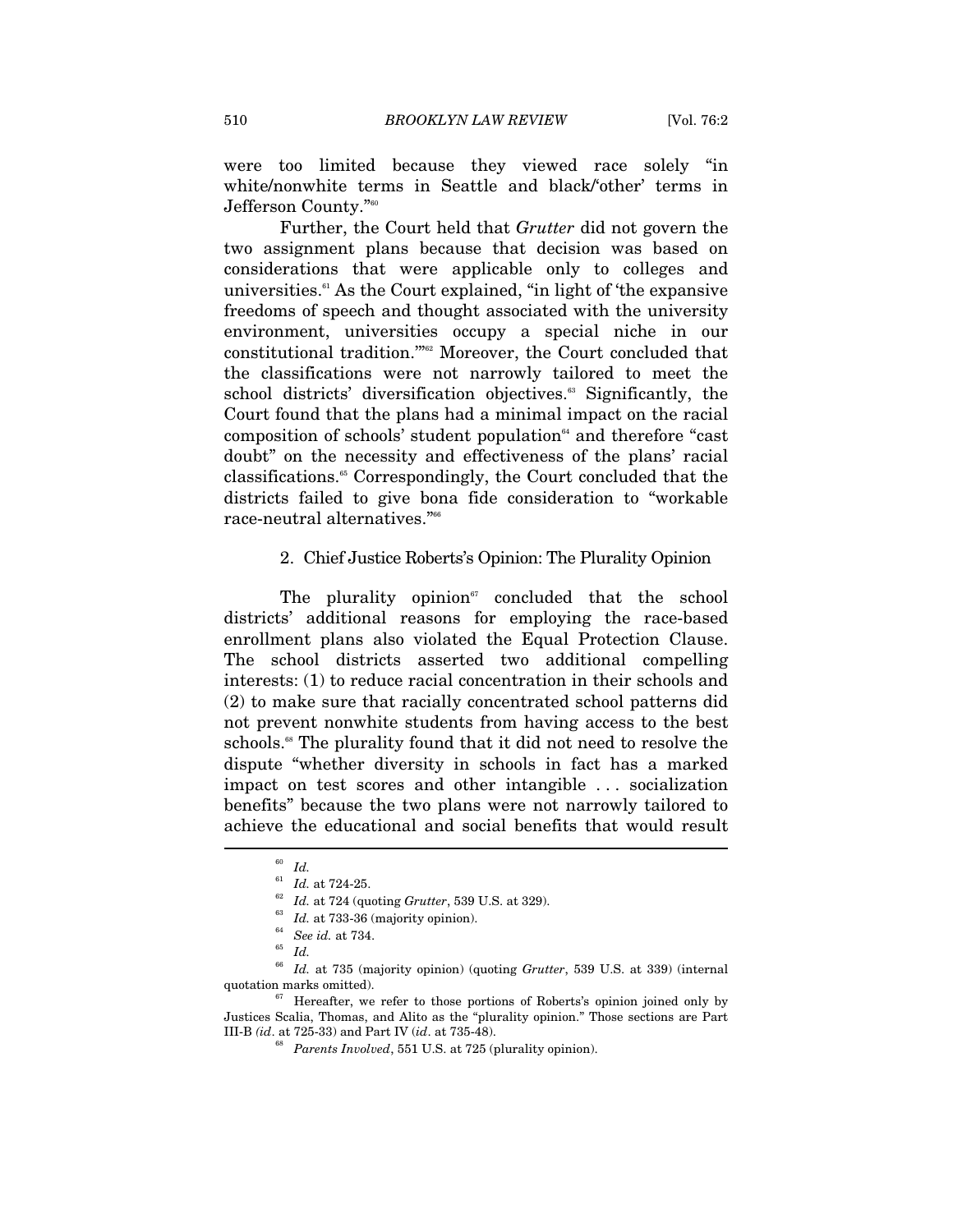from such diversity.<sup>69</sup> The policies were not tied to any pedagogic concept that might determine the level of diversity needed to attain the asserted educational benefits of diversity; rather, the plans were directly linked to the racial demographics of each school district.<sup>70</sup> Neither district provided evidence to explain why the level of racial diversity needed to attain the benefits of diversity coincided with the racial composition of the school districts.<sup>71</sup>

The plurality also found that the assignment plans were not narrowly tailored because they had "no logical stopping point."72 As the demographics of the districts would shift, so would the racial guidelines of the plans.<sup>73</sup> Furthermore, the Seattle plan was not narrowly tailored because it was designed to address the consequences of racial housing patterns.<sup>74</sup> This broad goal violated the Court's holding in *Wygant v. Jackson Board of Education*, which prohibited the use of racial classifications to remedy general societal discrimination.75

#### 3. Justice Thomas's Concurrence

Justice Thomas's concurrence rejected Justice Breyer's claim, in dissent, that the school districts had two compelling interests: (1) to prevent resegregation and (2) to eliminate earlier school segregation.<sup>76</sup> Thomas drew a sharp distinction between segregation and racial imbalance.<sup> $\pi$ </sup> He characterized segregation in the public school context as "the deliberate operation of a school system to carry out a government policy to separate pupils in schools solely on the basis of race."<sup>78</sup> By contrast, Thomas defined racial imbalance as "the failure of a school district's individual schools to match or approximate the demographic makeup of the student population at large."79 Although racial imbalance might be

<sup>&</sup>lt;sup>69</sup> *Id.* at 726.<br><sup>70</sup> *Id.*<br><sup>71</sup> *Id.* at 726-27.

 $^{72}$   $\,$   $Id.$  at 731 (quoting Richmond v. J.A. Croson Co., 488 U.S. 469, 498 (1989) (quoting Wygant v. Jackson Bd. of Educ., 476 U.S. 267, 275 (1986) (plurality opinion))) (internal quotation marks omitted).<br>
<sup>73</sup> See id.<br>
<sup>74</sup> Id.<br>
<sup>75</sup> Id. at 731-32.<br>
<sup>76</sup> Id. at 748 (Thomas, J., concurring).<br>
<sup>77</sup> Id. at 749.<br>
<sup>77</sup> Id. at 749.<br>
<sup>78</sup> Id. (quoting Swann v. Charlotte-Mecklenburg Bd. of Educ

<sup>(1971)) (</sup>internal quotation marks omitted). 79 *Id.*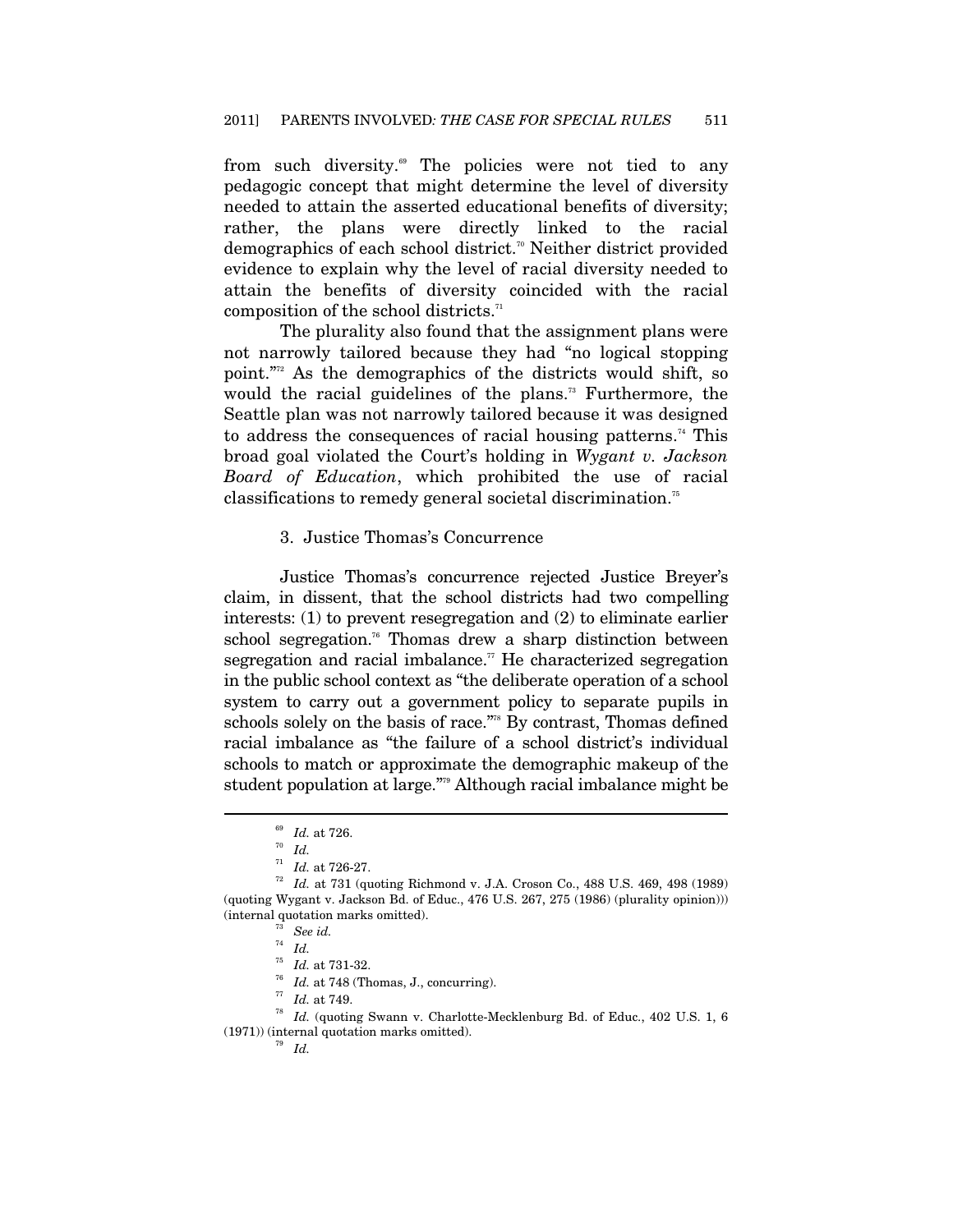the result of de jure segregation, it might also be caused by private decision-making.80 "Because racial imbalance is not inevitably linked to unconstitutional segregation, it is not unconstitutional in and of itself."<sup>81</sup> Using this logic, Thomas concluded that although both Seattle and Louisville might be in danger of becoming racially imbalanced, neither school district was in danger of resegregation.<sup>82</sup>

Thomas also found that the two school districts did not have a compelling interest in eliminating earlier school segregation.<sup>83</sup> According to Thomas, the Court had authorized "race-based measures for remedial purposes in two narrowly defined circumstances": (1) where a school that had been segregated by law seeks to remedy its past segregation and (2) where a governmental agency seeks to remedy past discrimination that it had caused.<sup>84</sup> Thomas concluded that the two school districts' plans were not justified under the first instance.<sup>85</sup> Seattle had no prior history of racial segregation.<sup>86</sup> Although Louisville had operated a de jure segregated school system, it was no longer under a desegregation decree; $s<sup>7</sup>$ therefore, it also had no justification under the second category.88 Seattle's justifications were "forward looking—as opposed to remedial."89 Counsel for Louisville explicitly declared that their plan was not devised to eliminate the school district's past discrimination.<sup>90</sup>

Justice Thomas made it clear in his concurrence that it would be extremely difficult for school districts to establish a compelling government interest for racial classifications.<sup>91</sup> For instance, Justice Thomas stated that a governmental entity must establish "a strong basis in evidence for its conclusion that remedial action was necessary."92 To establish this "strong basis," the entity must provide the following findings: (1) the

- 
- <sup>90</sup> *Id.*
- <sup>91</sup> *Id.* at 756; *see also id.* at 754-72. 92 *Id.* at 754.
- 

<sup>80</sup> *Id.* at 750. 81 *Id.*

<sup>82</sup> *Id.*

 $\begin{array}{c} \text{83} \\ \text{84} \\ \text{150} \\ \text{85} \\ \text{86} \\ \text{87} \\ \text{88} \\ \text{89} \\ \text{80} \\ \text{81} \\ \text{82} \\ \text{83} \\ \text{84} \\ \text{85} \\ \text{86} \\ \text{87} \\ \text{88} \\ \text{89} \\ \text{80} \\ \text{80} \\ \text{81} \\ \text{82} \\ \text{83} \\ \text{84} \\ \text{85} \\ \text{86} \\ \text{87} \\ \text{88} \\ \text{89} \\ \text{80} \\ \text$ 

<sup>85</sup> *See id.* at 753-54. 86 *Id.* at 753. 87 *Id.* at 753-54. 88 *Id.* at 754. 89 *Id.*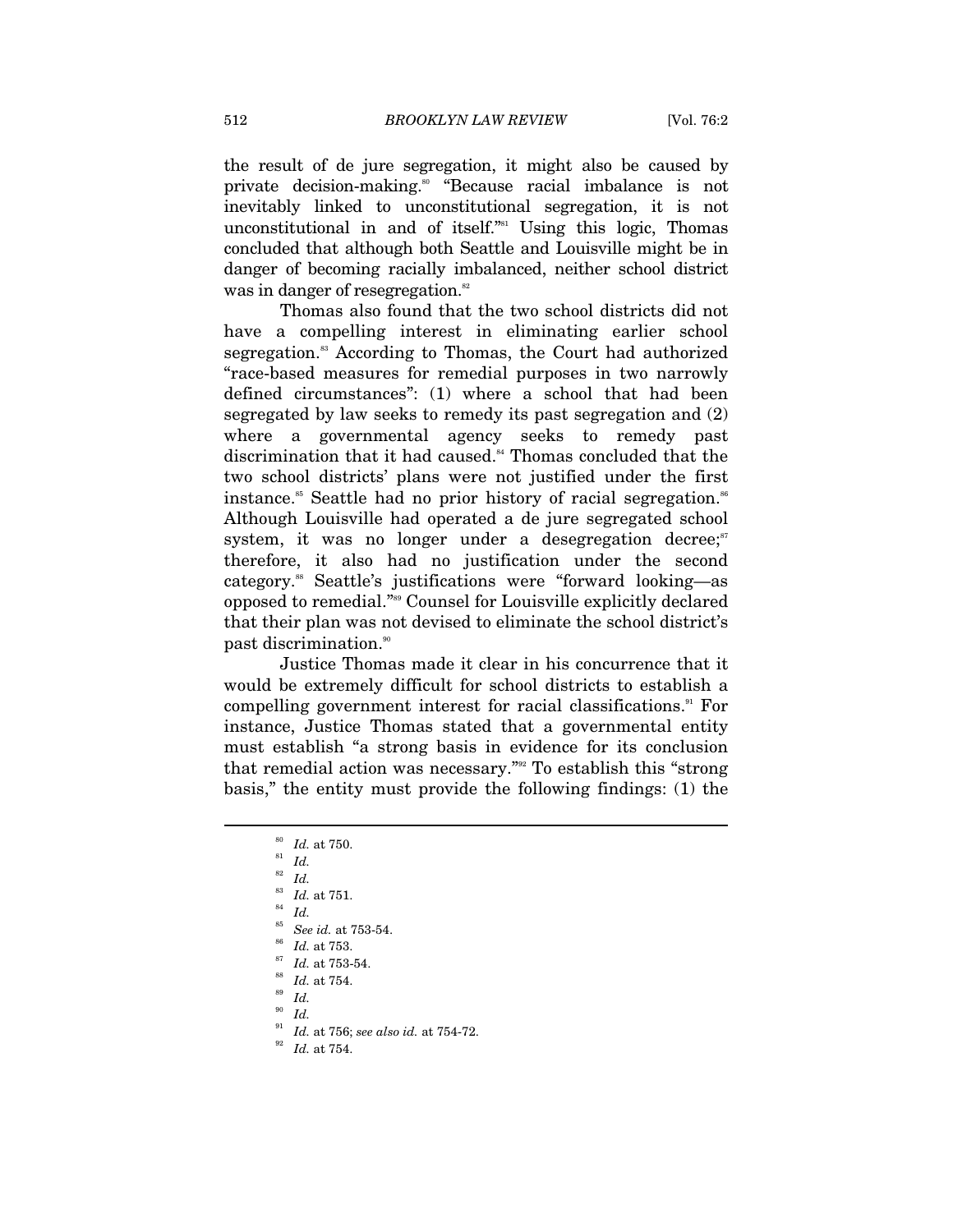extent of its past discrimination, (2) "the scope of any injury and the necessary remedy," and (3) that the remedy is targeted at "more than inherently unmeasurable claims of past wrongs."93 Thomas concluded that neither district provided sufficient evidence to satisfy that standard.<sup>94</sup>

#### 4. Justice Kennedy's Concurrence

Justice Kennedy disagreed with the plurality in that he believed that both Seattle and Louisville had compelling interests for using race-based student assignment policies.<sup>95</sup> He rejected the plurality's suggestion that "the Constitution requires school districts to ignore the problem of de facto resegregation in public schooling."96 Justice Kennedy also declared that "diversity, depending on its meaning and definition, is a compelling educational goal [that] a school district may pursue."<sup>97</sup> He described diversity in the kindergarten through twelfth grade context as an interest in "a diverse student body, one aspect of which is its racial composition."<sup>98</sup>

However, despite Justice Kennedy's belief that a compelling interest was at stake, he found that neither school district's student assignment policy was narrowly tailored.<sup>99</sup> He concluded that Louisville's school officials did not have a "thorough understanding of how [its] plan work[ed]"100 because they described it in "broad and imprecise" terms.101 Justice Kennedy also agreed with the Court's opinion that the plans were not narrowly tailored because they had minimal impact on the number of student assignments that would be affected by the policy.<sup>102</sup> Consequently, the fact that racial tiebreakers were employed only infrequently highlighted the likelihood that the school districts could have achieved their goals through race-neutral policies.<sup>103</sup>

 $\frac{93}{94}$  *Id.* at 755.<br> $\frac{94}{95}$  *Id.* 

<sup>&</sup>lt;sup>95</sup> See id. at 783 (Kennedy, J., concurring).<br>
<sup>96</sup> Id. at 788.<br>
<sup>97</sup> Id. at 788.<br>
<sup>99</sup> Id. at 788.<br>
<sup>99</sup> Id. at 788.<br>
<sup>99</sup> Id. at 788.<br>
<sup>100</sup> Id. at 784.<br>
<sup>101</sup> Id. at 784-85.<br>
<sup>102</sup> See id. at 790.<br>
<sup>102</sup> Id. Justice K race-conscious measures to provide equal educational opportunities. He declared: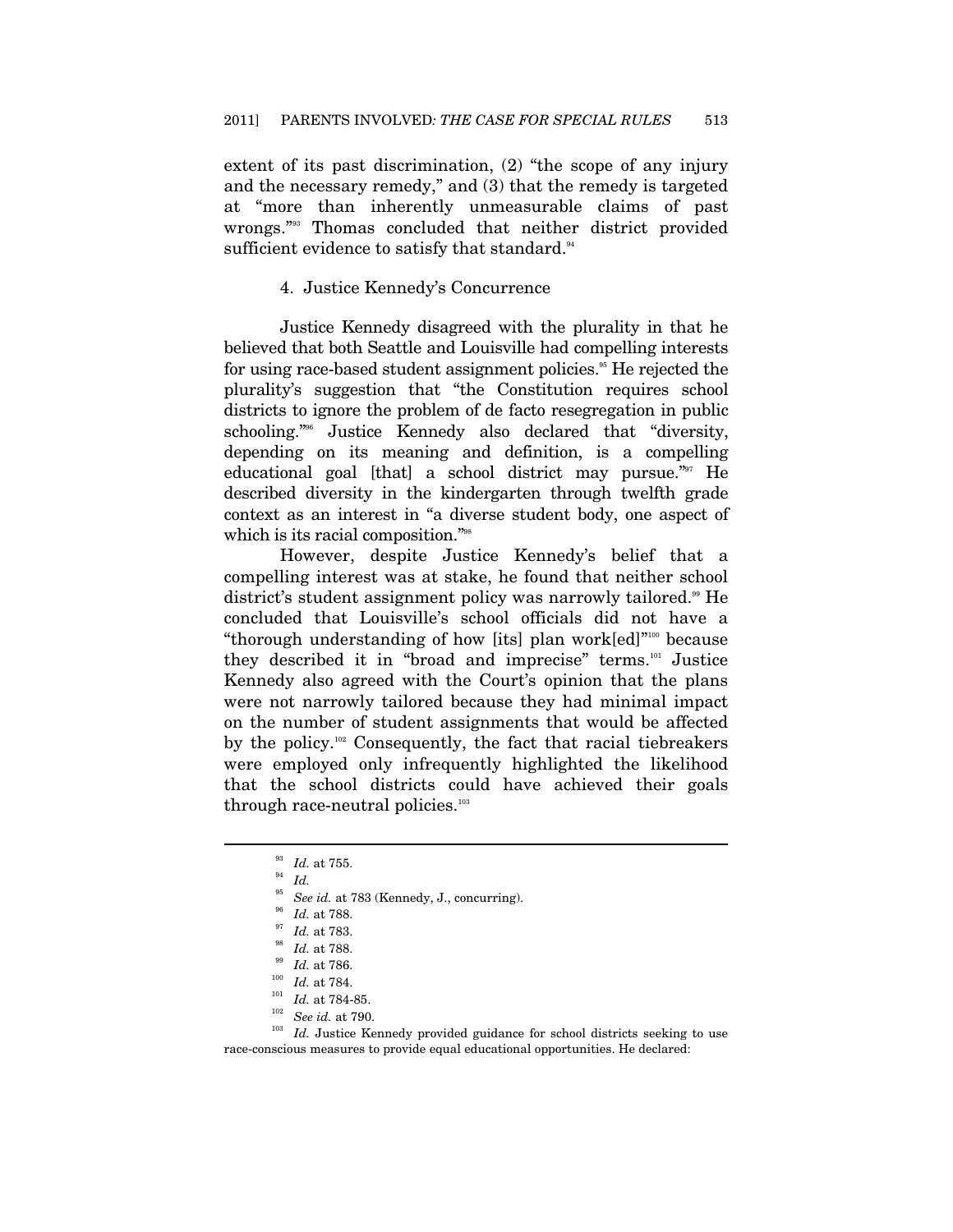## *C. The Dissent Versus the Majority: Should Student Assignment Plans Be Subject to Special Constitutional Rules Under Equal Protection?*

The *Parents Involved* decision is fascinating because of the Justices' discussion concerning whether student assignment plans should be subject to special constitutional deference pursuant to strict scrutiny or should be subject to a less exacting level of scrutiny.104 Two dissents were written in conjunction with the case. Justice John Paul Stevens penned a short dissent highlighting what he perceived to be inconsistencies between the Court's opinion and landmark precedent set in *Brown v. Board of Education*.<sup>105</sup> Justice Stephen Breyer, in a dissent joined by Justices Stevens, Ruth Bader Ginsburg, and David Souter, laid out several arguments for why traditional strict scrutiny should not have been applied to the student assignment plans.106 The Court's opinion and the concurrences by Justices Thomas and Kennedy responded to these challenges.107 This section analyzes the debate. First, we examine the arguments advanced by the Justices in dissent that traditional strict scrutiny should not apply to Louisville's and Seattle's race-based school assignment plans. Next, we analyze the responses that the three authoring Justices who constituted the majority made to Justice Breyer's contentions.

#### *Id.* at 788-89.

 $\overline{a}$ 

104 *See id.* at 744 (plurality opinion); *id.* at 778-79 (Thomas, J., concurring); *id.* at 791 (Kennedy, J., concurring).<br>
<sup>105</sup> See id. at 798-803 (Stevens, J., dissenting).<br>
<sup>106</sup> See id. at 823-37 (Breyer, J., dissenting).<br>
<sup>107</sup> See id. at 735-48 (plurality opinion); id. at 757-82 (Thomas, J., concurring

- 
- 

If school authorities are concerned that the student-body compositions of certain schools interfere with the objective of offering an equal educational opportunity to all of their students, they are free to devise race-conscious measures to address the problem in a general way and without treating each student in different fashion solely on the basis of a systematic, individual typing by race.

Justice Kennedy went on to provide examples of general, race-conscious approaches to achieve racial diversity that would not be subject to strict scrutiny. These possibilities included "strategic site selection of new schools; drawing attendance zones with general recognition of the demographics of neighborhoods; allocating resources for special programs; recruiting students and faculty in a targeted fashion; and tracking enrollments, performance, and other statistics by race." *Id.* at 789. By contrast, Justice Kennedy found that individualized classifications would be subject to strict scrutiny. *Id.* at 789-90. Although he found that these two plans did not satisfy the rigors of strict scrutiny, he did hold out the possibility that a program serving a prospective compelling goal could, at least in theory, survive judicial analysis. *Id.*

*id.* at 790-97 (Kennedy, J., concurring).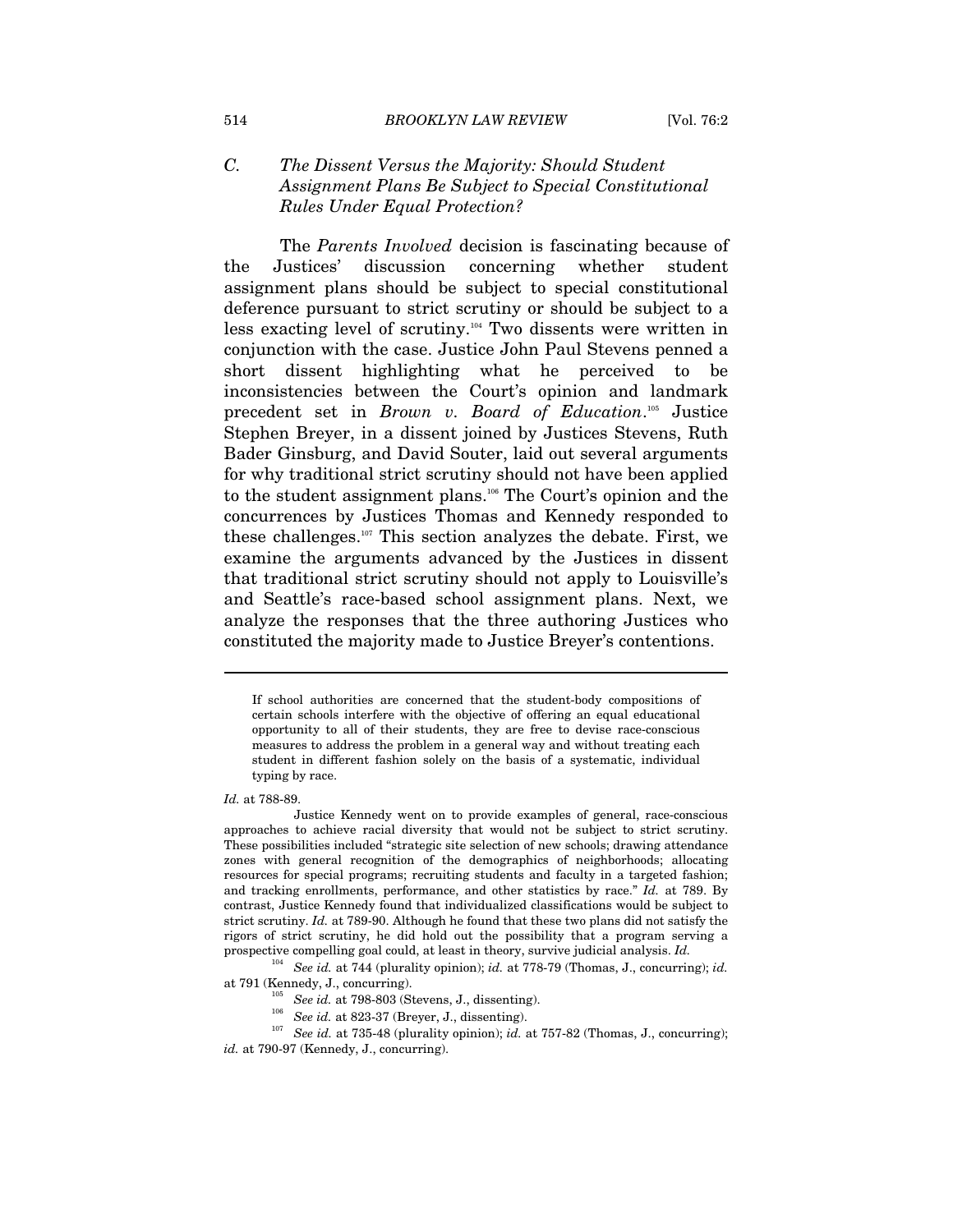#### 1. Justice Stevens's Dissent

Justice Stevens's short dissent decried the Court's opinion as disrespectful of precedent<sup>108</sup> and the Chief Justice's invocation of *Brown* in support of that conclusion as a "cruel irony."109 He argued that a "rigid adherence to tiers of scrutiny obscures *Brown*'s clear message"110 and "that a decision to exclude a member of a minority race is fundamentally different from a decision to include a member of the minority."<sup>111</sup> He reasoned that student assignment systems such as the ones at work in Seattle and Louisville did not "stigmatize or exclude" and therefore should have been examined differently than the segregation policies at issue in *Brown*. 112 In particular, he pointed to the Court's per curiam decision in *School Committee*  of Boston v. Board of Education<sup>113</sup> that upheld a Massachusetts court's opinion that race-conscious efforts adopted by schools in order to achieve equal educational opportunities did not violate the Equal Protection Clause.114 Stevens closed with a pointed condemnation of the Court's holding:

The Court has changed significantly since it decided *School Comm. of Boston* in 1968. It was then more faithful to *Brown* and more respectful of our precedent than it is today. It is my firm conviction that no Member of the Court that I joined in 1975 would have agreed with today's decision. $115$ 

#### 2. Justice Breyer's Dissent

On behalf of the dissenting Justices,<sup>116</sup> Justice Breyer penned a lengthy and detailed dissent. He argued that "[a]

 $\overline{a}$ 

<sup>108</sup> *Id.* at 803 (Stevens, J., dissenting).<br>
<sup>109</sup> *Id.* at 798-99.<br>
<sup>110</sup> *Id.* at 800-01.<br>
<sup>111</sup> *Id.* at 799 n.3.<br>
<sup>112</sup> *Id.* at 799-800.<br>
<sup>113</sup> 389 U.S. 572 (1968) (per curiam).<br>
<sup>114</sup> *Parents Involved*, 551 U.S. expresses his belief that the Rehnquist Court would have reached the opposite conclusion in *Parents Involved*. Chief Justice Rehnquist was an Associate Justice on the Court when Stevens joined it in 1975. *See Members of the Supreme Court of the United States*, SUPREMECOURT.GOV, http://www.supremecourt.gov/about/members.aspx (last visited Nov. 20, 2010). If Stevens's assertion is correct, at least five members of the Rehnquist Court would have found the plans constitutional (Chief Justice

<sup>116</sup> Justices Stevens, Souter, and Ginsburg joined Breyer's dissenting opinion. *See Parents Involved*, 551 U.S. at 803 (Breyer, J., dissenting).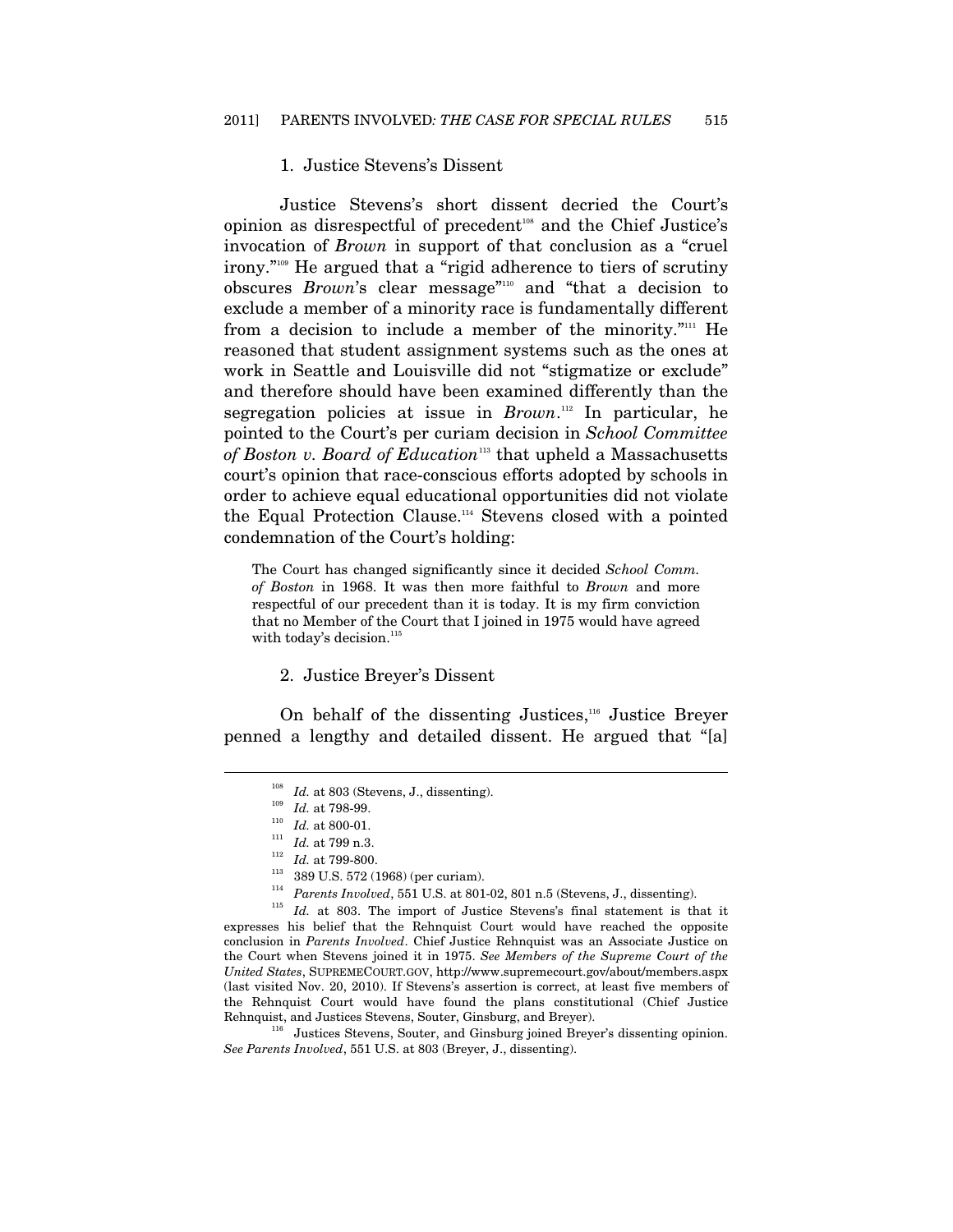longstanding and unbroken line of legal authority tells us that the Equal Protection Clause permits local school boards to use race-conscious criteria to achieve positive race-related goals, even when the Constitution does not compel it."<sup>117</sup> In support of this assertion, he cited the Court's statement in *Swann v. Charlotte-Mecklenburg Board of Education*, 118 which suggested that school officials were empowered with broad authority to mandate that schools' student bodies proportionately reflect the racial composition of their districts "in order to prepare students to live in a pluralistic society."119 While Justice Breyer acknowledged that this statement was "not a technical holding" in *Swann*, he asserted that the Court established a "basic principle of constitutional law . . . that has found wide acceptance in the legal culture."<sup>120</sup>

Justice Breyer found further support for this assertion in *North Carolina Board of Education v. Swann*. 121 In that case, the Court claimed that "school authorities have a wide discretion in formulating school policy, and . . . as a matter of educational policy school authorities may well conclude that some kind of racial balance in the schools is desirable quite apart from any constitutional requirements."<sup>122</sup> Moreover, in *Bustop, Inc. v. Los Angeles Board of Education*, 123 Chief Justice Rehnquist stated, "While I have the gravest doubts that [a state supreme court] was *required* by the United States Constitution to take the [desegregation] action that it has taken in this case, I have very little doubt that it was *permitted* by that Constitution to take such action."<sup>124</sup>

Breyer maintained that these various statements were not limited to situations in which districts were under a court-

<sup>&</sup>lt;sup>117</sup> *Id.* at 823.<br><sup>118</sup> 402 U.S. 1 (1971).<br><sup>119</sup> *Parents Involved*, 551 U.S. at 823 (Breyer, J., dissenting) (quoting Swann v. Charlotte-Mecklenburg Bd. of Educ., 402 U.S. 1, 16 (1971)) (internal quotation marks omitted).  $I\!d.$  (quoting Dickerson v. United States, 530 U.S. 428, 443 (2000)) (internal

quotation marks omitted). 1<sup>21</sup> 402 U.S. 43 (1971). 122<sup>2</sup> *Parents Involved*, 551 U.S. at 824 (Breyer, J., dissenting) (quoting North Carolina Bd. of Educ*.* v. Swann, 402 U.S. 43, 45 (1971)) (internal quotation marks omitted). 123 439 U.S. 1380 (1978). 124 *Parents Involved*, 551 U.S. at 824 (Breyer, J., dissenting) (quoting Bustop,

Inc. v. Los Angeles Bd. of Educ., 439 U.S. 1380, 1383 (1978) (opinion in chambers)) (internal quotation marks omitted).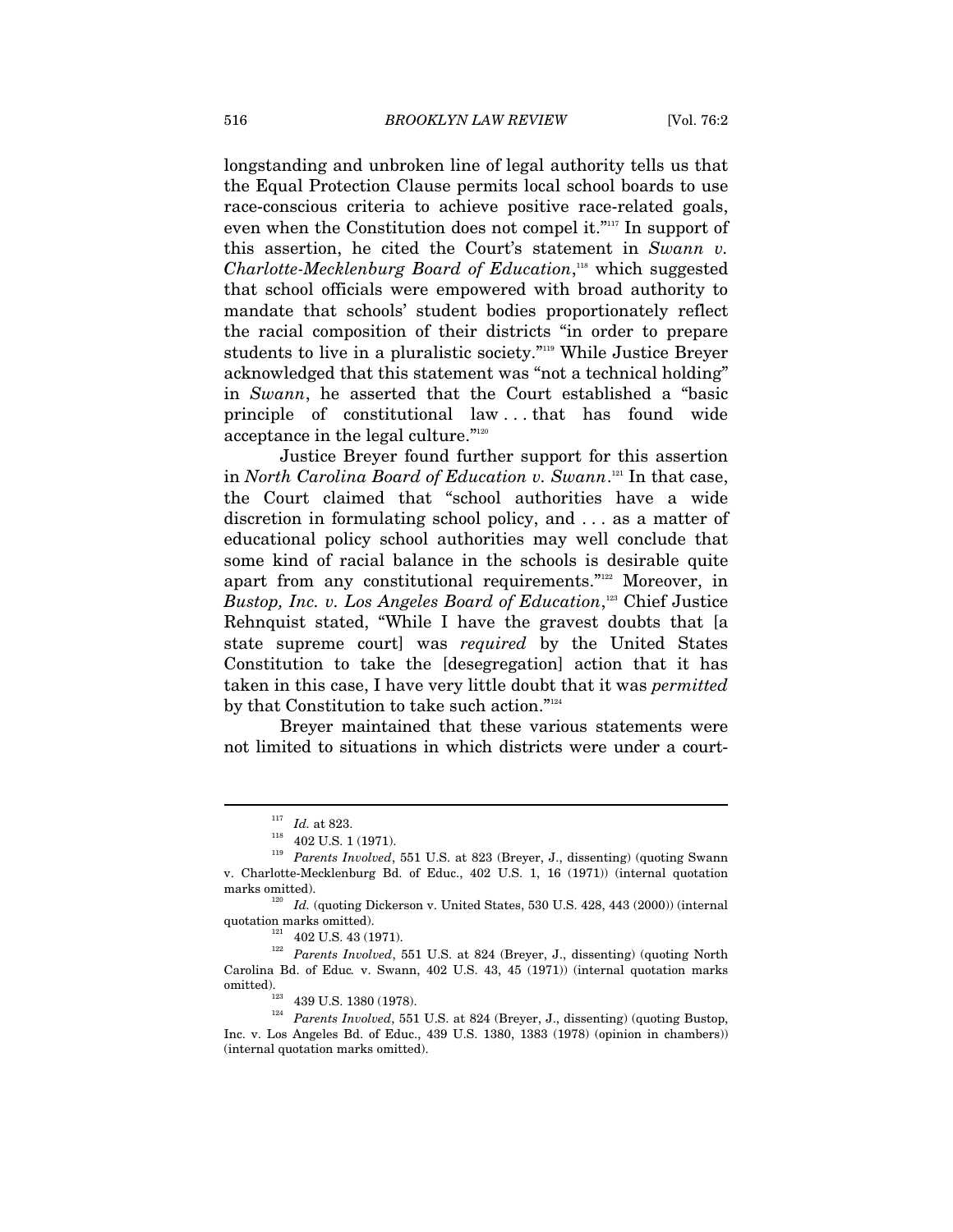ordered desegregation decree.125 In *McDaniel v. Barresi*, 126 he noted, the Court upheld a voluntarily adopted student assignment plan that had no court order.<sup>127</sup> Also, in several cases, the Court ruled that school districts may have to take raceconscious action even when there was no evidence of de jure segregation.<sup>128</sup> Moreover, lower federal and state courts prior to *Swann* had held that school districts were not prohibited by the Constitution from reducing de facto segregation and racial imbalance in public schools.129 Thus, it followed that "*Swann* was not a sharp or unexpected departure from prior rulings; it reflected a consensus that had already emerged among state and lower federal courts."130 Indeed, Breyer continued, "If there were doubts before *Swann* was decided, they did not survive this Court's decision. Numerous state and federal courts explicitly relied on *Swann*'s guidance for decades to follow."<sup>131</sup> Further, Breyer counted fifty-one federal statutes, one hundred state statutes, and a number of presidential executive orders that employed race-conscious measures.<sup>132</sup> Moreover, "hundreds of local school districts have adopted student assignment plans that use race-conscious criteria."<sup>133</sup>

Additionally, Breyer argued that *Swann*'s statement regarding voluntary desegregation policies was not surprising, given that it was supported by the well-established purpose underlying the Fourteenth Amendment.134 Breyer opined that the Fourteenth Amendment was drafted to eliminate systematic racial exclusion and to integrate former slaves into American society.<sup>135</sup> Accordingly, the drafters of the Fourteenth Amendment understood the fundamental and practical difference between race-conscious classifications intended to "keep the races apart" and those intended "to bring the races together."136 Breyer also rejected the assertion that recent

<sup>136</sup> *Id.*

<sup>125</sup> *Id.* at 824. 126 402 U.S. 39 (1971). 127 *Parents Involved*, 551 U.S. at 824 (Breyer, J., dissenting) (citing McDaniel v. Barresi, 402 U.S. 39, 41 (1971)). 128 *Id.* at 825. *See, e.g.*, Bd. of Educ. v. Harris, 444 U.S. 130, 148-49 (1979). 129 *Parents Involved*, 551 U.S. at 825-26 (Breyer, J., dissenting). *See, e.g.*,

Tometz v. Bd. of Educ., 237 N.E.2d 498, 501 (Ill. 1968).<br><sup>130</sup> *Parents Involved*, 551 U.S. at 827 (Breyer, J., dissenting).<br><sup>131</sup> *Id. 132 Id.* at 828.

<sup>132</sup> *Id.* at 828. 133 *Id.* at 829. 134 *Id.*

 $\frac{135}{136}$  *Id.*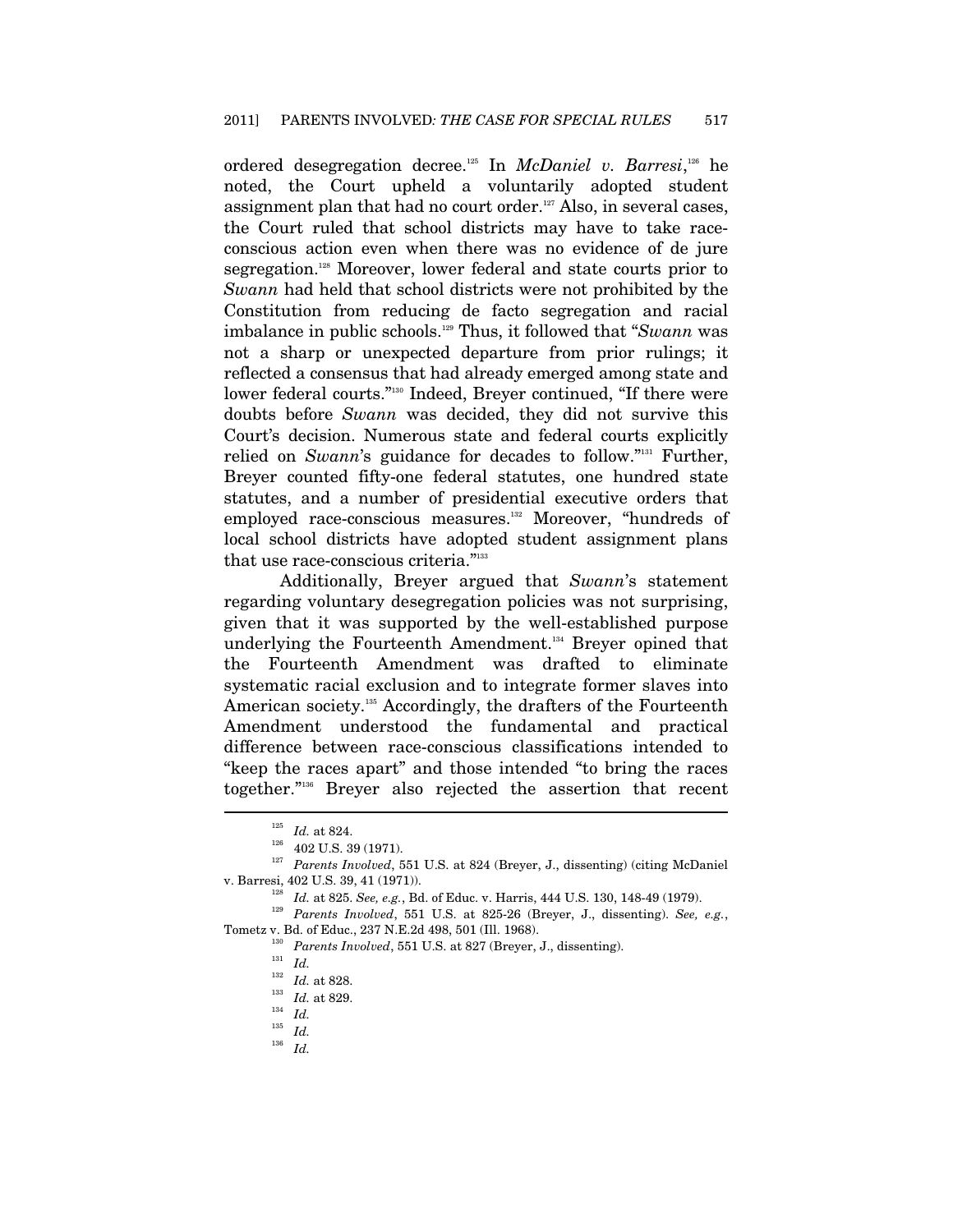Supreme Court cases—such as *Grutter v. Bollinger*, <sup>137</sup> *Johnson v. California*, 138 and *Adarand Constructors v. Pena*139 superseded *Swann*. 140 While Breyer allowed that "[s]everal of these cases were significantly more restrictive than *Swann* in respect to the degree of leniency the Fourteenth Amendment grants to programs designed to *include* people of all races,"141 he identified two reasons for finding that these cases did not mark a critical change in Equal Protection Clause jurisprudence.<sup>142</sup> First, in more recent decisions, the Court had made clear that not all uses of race-conscious criteria must automatically be treated the same under strict scrutiny analysis.<sup>143</sup> Rather, the Court struck down racial classifications that harmfully excluded members of other races, but it applied a nonfatal version of strict scrutiny to racial classifications that sought to include underrepresented groups.<sup>144</sup> Breyer further opined that the *Grutter* case, which upheld a law school's use of a raceconscious admissions program, provided a clear example of the inclusion/exclusion principle.<sup>145</sup>

Second, Breyer reasoned that the *Grutter* case demonstrated that "[c]ontext matters when reviewing racebased governmental action under the Equal Protection Clause."146 Because contexts vary significantly from each other, the same "fatal in fact" level of strict scrutiny should not be applied automatically.<sup>147</sup> Breyer argued that the more flexible level of strict scrutiny should be applied to the school districts'

 $\overline{a}$ 

<sup>144</sup> *See id.* at 832-33. 145 *See id.* at 833. 146 *Id.* at 834 (quoting Grutter v. Bollinger, 539 U.S. 306, 326-27 (2003)) (internal quotation marks omitted).<br><sup>147</sup> *Id.* at 833. Breyer went on to note that:

Governmental use of race-based criteria can arise in the context of, for example, census forms, research expenditures for diseases [and] assignments of police officers patrolling predominantly minority-race neighborhoods . . . . Given the significant differences among these contexts, it would be surprising if the law required an identically strict legal test for evaluating the constitutionality of race-based criteria as to each of them.

*Id.* at 834.

<sup>137 539</sup> U.S. 306 (2003).<br>
<sup>138</sup> 543 U.S. 499 (2005).<br>
<sup>139</sup> 515 U.S. 200 (1995).<br> *Parents Involved*, 551 U.S. at 831-32 (Breyer, J., dissenting).<br> *141 Id.* at 832.<br>
<sup>143</sup> *Id. Id.* 144<sup>1</sup>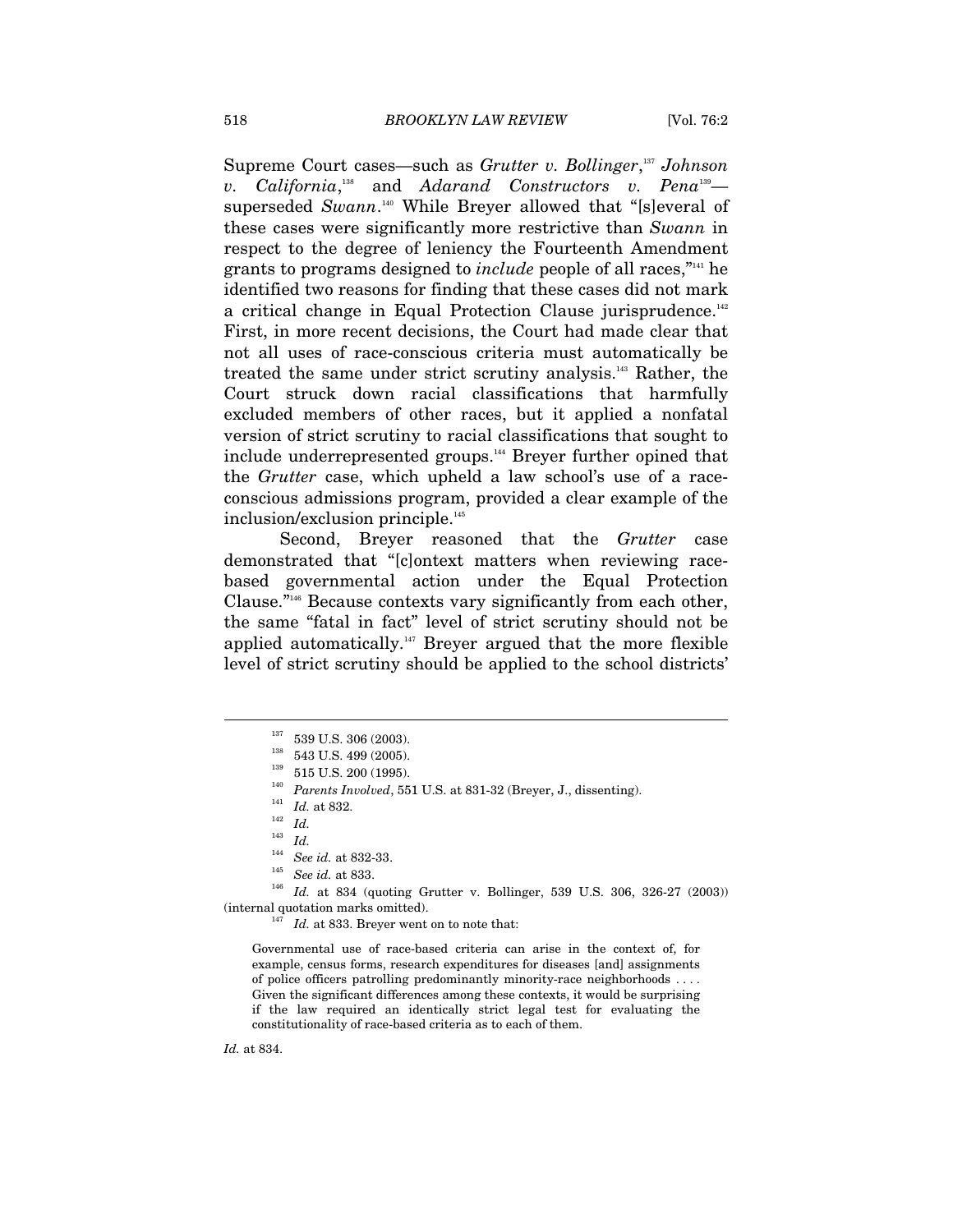policies because they were designed to bring the races together rather than to keep them apart.<sup>148</sup>

Applying this more flexible standard, Breyer concluded that the school districts had a compelling interest in attaining racial integration.<sup>149</sup> This interest contained three elements:  $(1)$ historical and remedial,  $(2)$  educational, and  $(3)$  democratic.<sup>150</sup> The historical and remedial element represented the school districts' interests in rectifying the lingering effects of segregation caused by school policies.<sup>151</sup> This remedial element was rooted in the concern that the American public school system, in the absence of corrective measures, might undergo de facto resegregation.152 Likewise, the educational element represented school districts' "interest in overcoming the adverse educational effects produced by and associated with highly segregated schools."<sup>153</sup> Finally, the democratic element represented school districts' "interest in producing an educational element that reflects the pluralistic society in which our children will live."154

The dissenting Justices also concluded that the racebased assignment plans were narrowly tailored.<sup>155</sup> One factor leading to this conclusion was that the race-conscious criteria merely "set the outer bounds of broad ranges."<sup>156</sup> In other words, consideration of an applicant's race was only one minor factor in the determination of that student's placement.<sup>157</sup> The primary factor in the assignment plans was student choice, not race.<sup>158</sup>

The second factor was that the broad-range limitations were not very burdensome.<sup>159</sup> The Justices found that the broadrange limits in the race-based assignment plans ensured that race only factored into admissions in a fraction of non-merit based assignments as opposed to large numbers of merit-based

 $\overline{a}$ 

 $^{159}$  *Id.* at 847.

<sup>&</sup>lt;sup>148</sup> *Id.* at 835. Indeed, Breyer noted that a more lenient application of strict scrutiny in this case would not imply the abandonment of traditional strict scrutiny. *Id.* at 836. 149 *See id.* at 837. 150 *Id.* at 838-40. 151 *Id.* at 838. 152 *Id.*

 $^{153}$   $\,$   $Id.$  at 839.  $^{154}$   $\,$   $Id.$  at 840 (citing Swann v. Charlotte-Mecklenburg Bd. of Educ., 402 U.S. 1,

<sup>16 (1971)).&</sup>lt;br>
<sup>155</sup> *Id.* at 846.<br>
<sup>156</sup> *Id.* (emphasis omitted).<br>
<sup>157</sup> *Id.*<br>
<sup>158</sup> *Id.*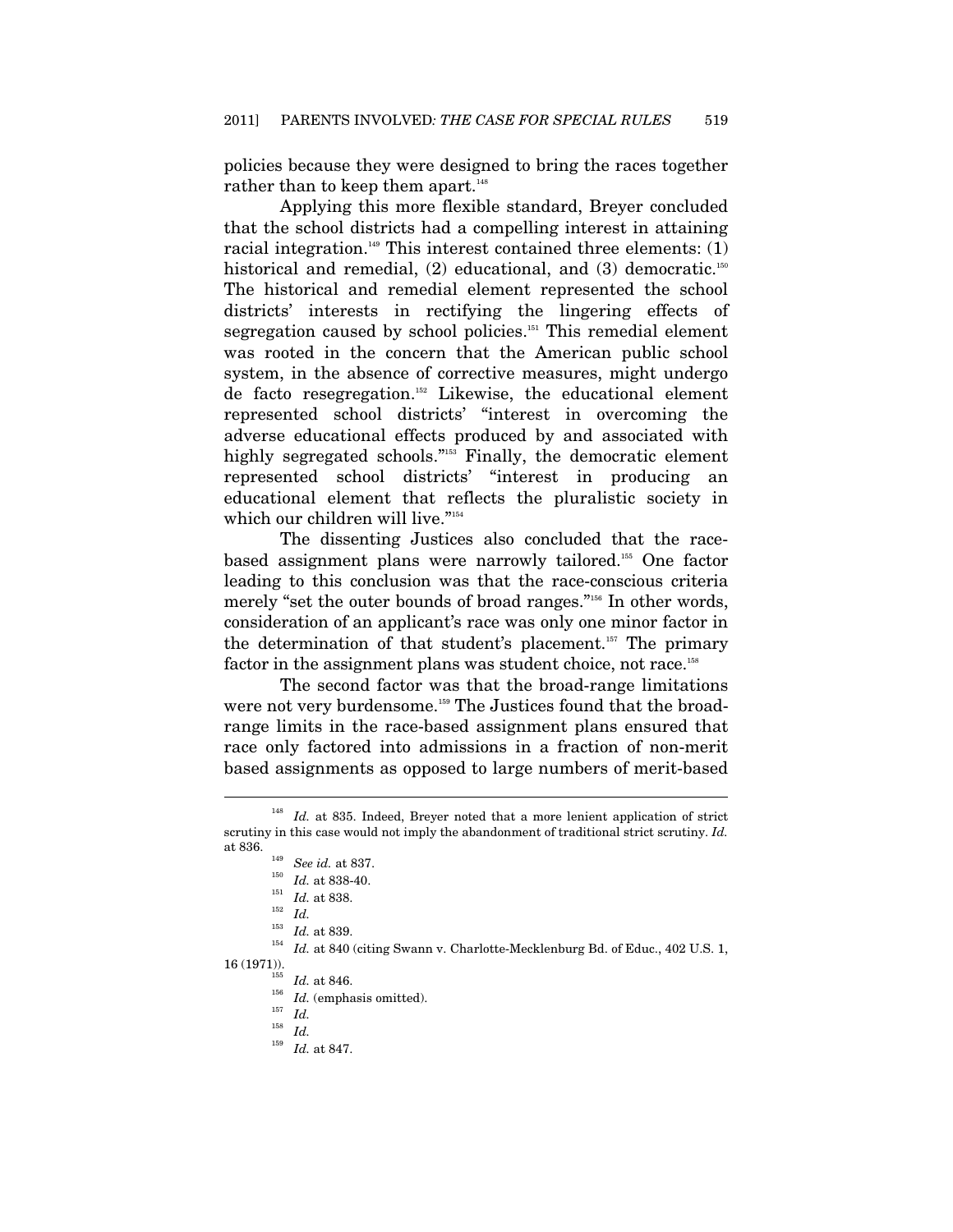assignments as had been the case in *Grutter*. 160 The fact that rejected students still had opportunities to attend "substantially equal" schools further substantiated the dissent's finding of lessened burden.<sup>161</sup>

The third factor was that the assignment plans relied less on race than prior integration plans in the community, such as mandatory busing.<sup>162</sup> Since the race-based assignment plans were relatively less centered on race than mandatory busing and other prior integration plans in the school district, the Justices found the plans constituted a relatively progressive de-emphasis on race.163 Coextensive with the third factor was the Justices' view that local school districts have great expertise in matters affecting education and should have latitude to experiment for educational excellence, therefore entitling them to judicial deference.164 The fourth factor concerned lack of reasonable alternatives.165 The dissenting Justices claimed that narrow tailoring does not require "proof that there is no hypothetical other plan that could work as well."166

#### 3. Responses of Justices Making Up the Majority

#### *a. Court Opinion*

The Justices constituting the majority rejected the dissent's arguments for applying a less stringent standard of strict scrutiny to the race-based assignment plans.<sup>167</sup> The majority opinion dismissed as "dicta" *Swann*'s statement that school districts could voluntarily use race.<sup>168</sup> Furthermore, *Swann* was unavailing because the Court in that opinion did not address whether a district could voluntarily adopt a racebased assignment plan without a prior finding of de jure segregation.169 The *Bustop* case was inapposite because it

 $160 \;$   $Id.$   $161 \;$   $Id.$  at 847-48.

<sup>&</sup>lt;sup>162</sup> See id.<br>
<sup>163</sup> See id. at 807.<br>
<sup>164</sup> Id. at 848-49.<br>
<sup>165</sup> Id. at 850.<br>
<sup>166</sup> Id. (emphasis omitted).<br>
<sup>167</sup> Id. at 721 n.10 (majority opinion).<br>
<sup>168</sup> Id. at 721.<br>
See id.<br>
<sup>169</sup> See id.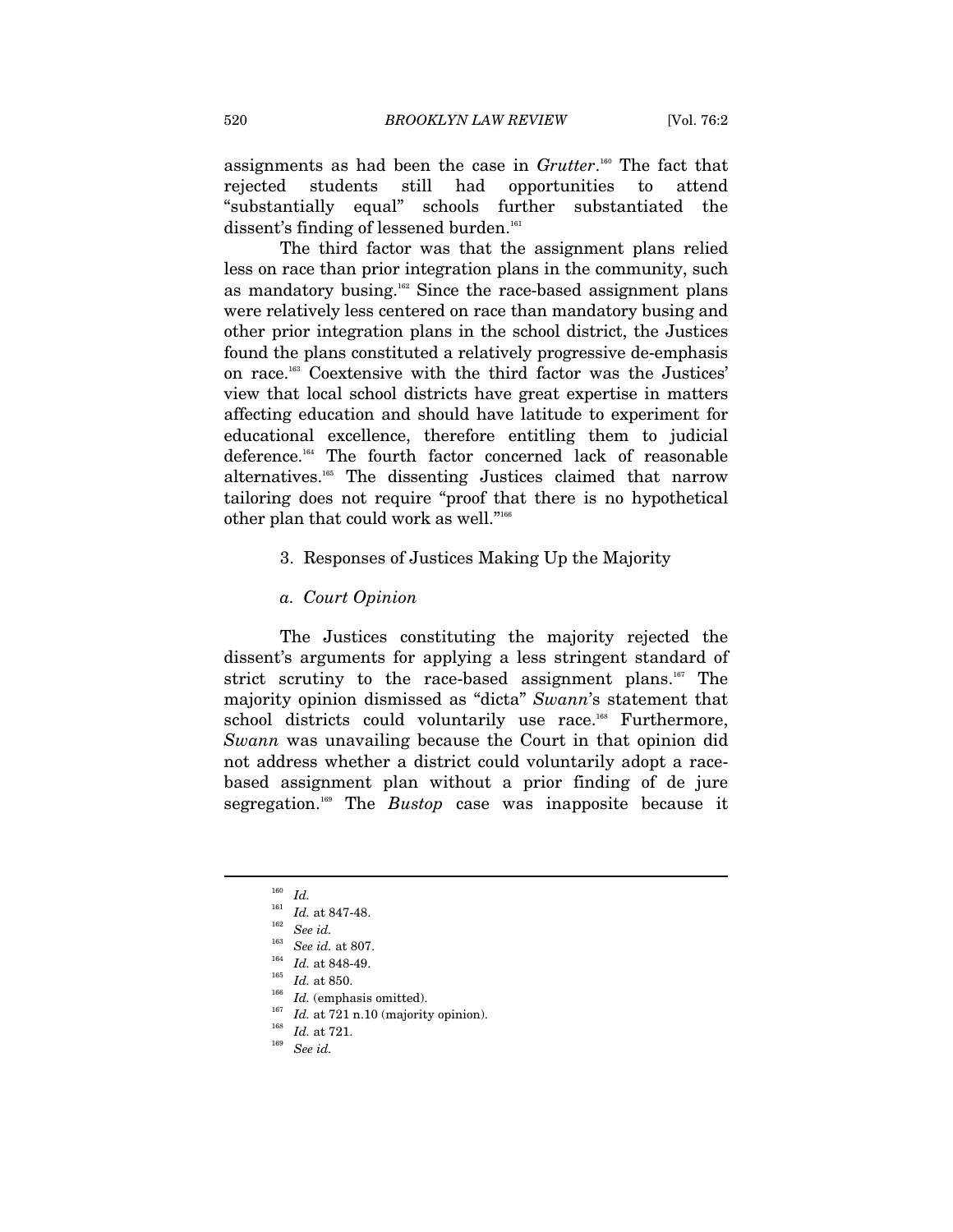concerned an emergency injunction, $170$  which Chief Justice Roberts characterized as a clear distinction. $171$ 

#### *b. Plurality Opinion*

The plurality opinion rejected the dissent's arguments for applying a less stringent standard of strict scrutiny to the race-based assignment plans.172 The plurality rejected Breyer's interpretation of *McDaniel*, claiming that *McDaniel* concerned a school district with past de jure segregation.173 Because neither Seattle nor Louisville operated—or were acting pursuant to—a court order to remedy de jure segregation, *McDaniel* was inapplicable.174 The plurality also disagreed with the dissent's reliance on *Swann*, labeling the discussion about school districts' voluntary use of race to achieve a culturally diverse student body as "pure dicta."175 The Chief Justice also faulted Justice Breyer's assertion about *Swann*'s dicta because it merely advanced racial balancing as a hypothetical government objective without analyzing whether race-based classifications would be a constitutionally permissible means for achieving that objective.<sup>176</sup> The plurality claimed the omission was obvious: *Swann* "did not involve any voluntary means adopted by a school district."177 Thus, even taking *Swann* at its full precedential value would not change the plurality's holding because the racial classifications proposed in Louisville's and Seattle's school assignment plans were still subject to constitutional scrutiny. Furthermore, most of the lower court cases cited by the dissent as proof of *Swann*'s applicability were not pertinent<sup>178</sup> because they were all decided before the Court had definitely determined that all race classifications should be subject to strict scrutiny.179

The plurality opinion also rejected the dissent's assertion that *Grutter* was controlling and that the "compelling nature of these interests in the context of primary and

<sup>170</sup> *Id.*

 $\frac{171}{172}$  *Id.* 

<sup>172</sup> *Id.* at 735-36 (plurality opinion). 173 *Id.* at 736-37. 174 *Id.* at 737. 175 *Id.* 176 *Id.* at 738. 177 *Id.*

<sup>178</sup> *Id.* (citation omitted). 179 *Id.* at 739 n.16.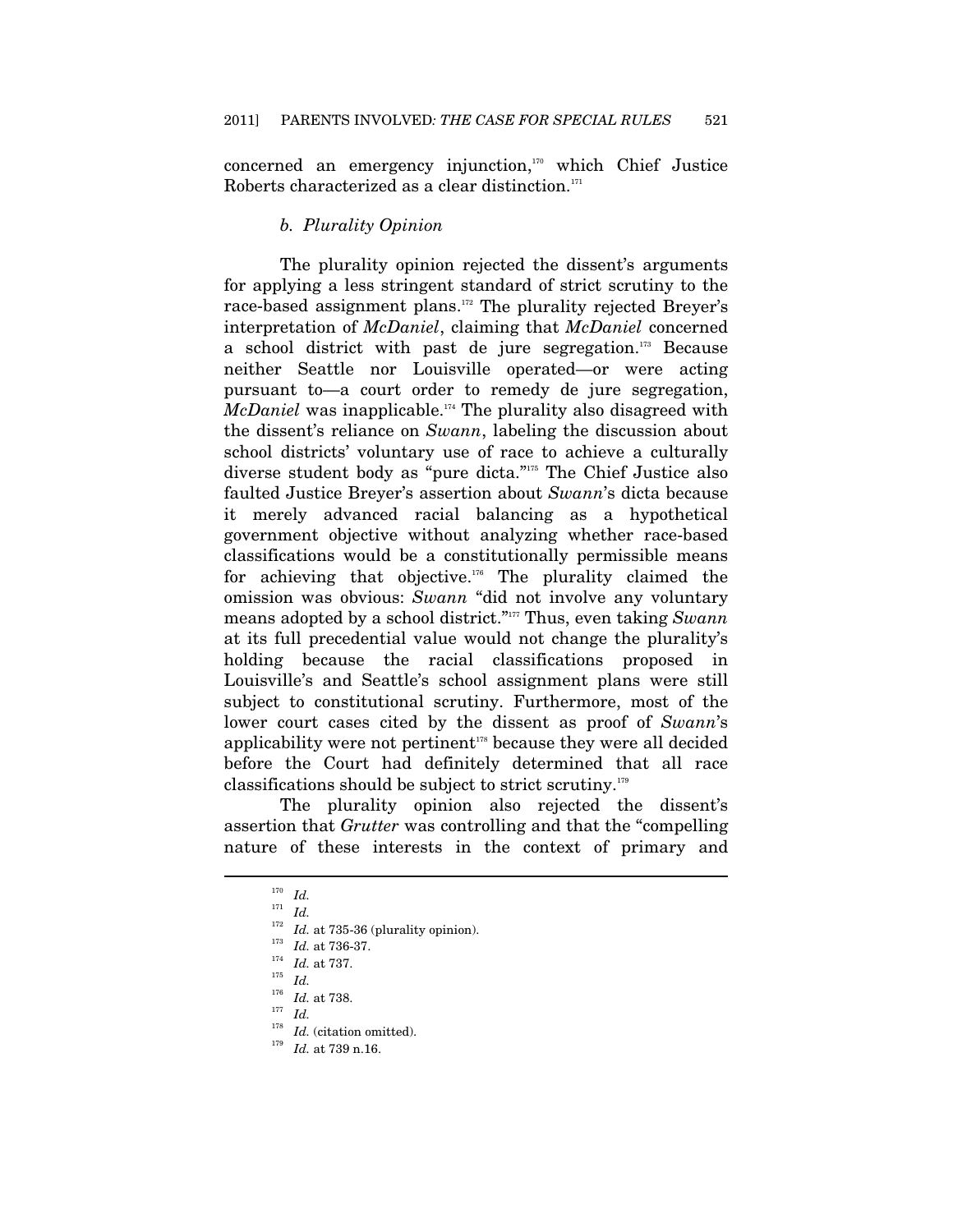secondary education follow[ed] here *a fortiori*."<sup>180</sup> The plurality emphasized that *Grutter* focused on the importance of conducting an individualized, holistic review instead of using race as a primary factor in determining enrollment decisions.<sup>181</sup> Additionally, the dissent's characterization of the plans as narrowly tailored was faulty because it failed to consider how the plans functioned, the students they affected, or the school "districts' failure to consider race-neutral alternatives."182 The plurality also rejected Justice Breyer's claim that the Court should defer to the decisions of local school boards.<sup>183</sup> Roberts countered that such deference "is fundamentally at odds with our equal protection jurisprudence"<sup>184</sup> and that Court precedent put a significant burden on governmental entities to justify any use of racial classifications.<sup>185</sup> The plurality additionally rejected the use of racial classifications because such classifications "promote notions of racial inferiority and lead to a politics of racial hostility."186 In pertinent part, the plurality stated that racial classifications "reinforce the belief, held by too many for too much of our history, that individuals should be judged by the color of their skin."<sup>187</sup> Furthermore, racial classifications "endorse race-based reasoning and the conception of a Nation divided into racial blocs, thus contributing to an escalation of racial hostility and conflict."188

Finally, the plurality asserted that the use of race-based classifications went against the heritage of *Brown v. Board of Education*189 and the Fourteenth Amendment.190 Citing the

 $\overline{a}$ 

In *Brown v. Board of Education* . . . we held that segregation deprived black children of equal educational opportunities regardless of whether school facilities and other tangible factors were equal, because governmental classification and separation on grounds of race themselves denoted inferiority. It was not the inequality of the facilities but the fact of legally separating children on the basis of race on which the Court relied to find a constitutional violation in 1954 . . . . The next Term, we accordingly stated [in *Brown II*] that "full compliance" with *Brown I* required school districts to

<sup>&</sup>lt;sup>180</sup> *Id.* at 842 (Breyer, J., dissenting) (internal quotation marks omitted).<br><sup>181</sup> *Id.* at 740-41 (plurality opinion).<br><sup>182</sup> *Id.*<br><sup>185</sup> *Id.*<br><sup>186</sup> *Id.*<br><sup>186</sup> *Id. Id.* (internal quotation marks omitted).<br><sup>187</sup> *I* made this clear when he asserted: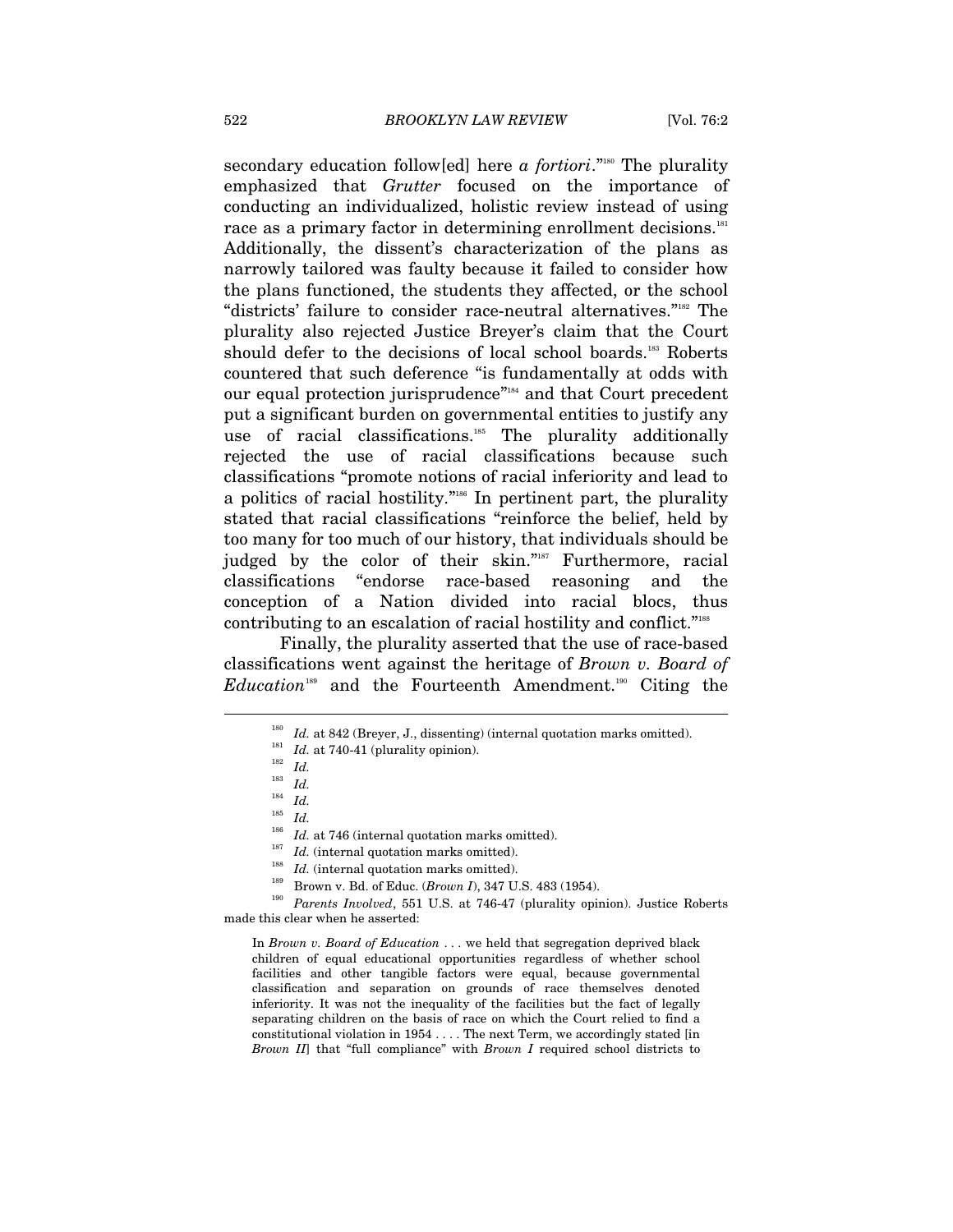plaintiffs' brief in *Brown*, the plurality observed that their position could not have been clearer: "[T]he Fourteenth Amendment prevents states from according differential treatment to American children on the basis of . . . race."191 The plurality also pointed out that plaintiffs' counsel in *Brown* consistently argued that admission into public schools was required to be conducted "*on a nondiscriminatory basis*."192 Therefore, the racial classifications challenged in the case in chief went against the spirit of *Brown* and the Fourteenth Amendment by determining admission on a racial basis.<sup>193</sup>

#### *c. Justice Thomas's Concurrence*

Justice Thomas rejected the dissent's "attempt[] to marginalize the notion of a color-blind Constitution."<sup>194</sup> He intoned, "I am quite comfortable in the company I keep. My view of the Constitution is Justice Harlan's view in *Plessy*: 'Our constitution is color-blind, and neither knows nor tolerates classes among citizens.'"195 Justice Thomas also noted that the plaintiffs' attorneys in *Brown* supported this position.196

Justice Thomas further argued that the dissent's attempt to "pin its interpretation of the Equal Protection Clause to current societal practice and expectations, deference to local officials, likely practical consequences, and reliance on previous statements from this and other courts"<sup>197</sup> was dangerous because the Court acted analogously in *Plessy* to justify discriminatory practices.<sup>198</sup> Further, the segregationists

 $\overline{a}$ 

in support of the plans. He explained:

In place of the color-blind Constitution, the dissent would permit measures to keep the races together and proscribe measures to keep the races apart. Although no such distinction is apparent in the Fourteenth Amendment, the dissent would constitutionalize today's faddish social theories that embrace that distinction. The Constitution is not that malleable. Even if current social theories favor classroom racial engineering as necessary to "solve the

achieve a system of determining admission to the public schools *on a nonracial basis*.

*Id.* (quoting Brown v. Bd. of Educ. (*Brown II*), 349 U.S. 294, 300-01 (1955)).<br> *Id.* at 747.<br>
<sup>192</sup> *Id.*<br> *Id.*<br>
<sup>193</sup> *Id.*<br> *Id.* at 772 & n.19 (Thomas, J., concurring).<br>
<sup>195</sup> *Id.* (quoting Plessy v. Ferguson, 163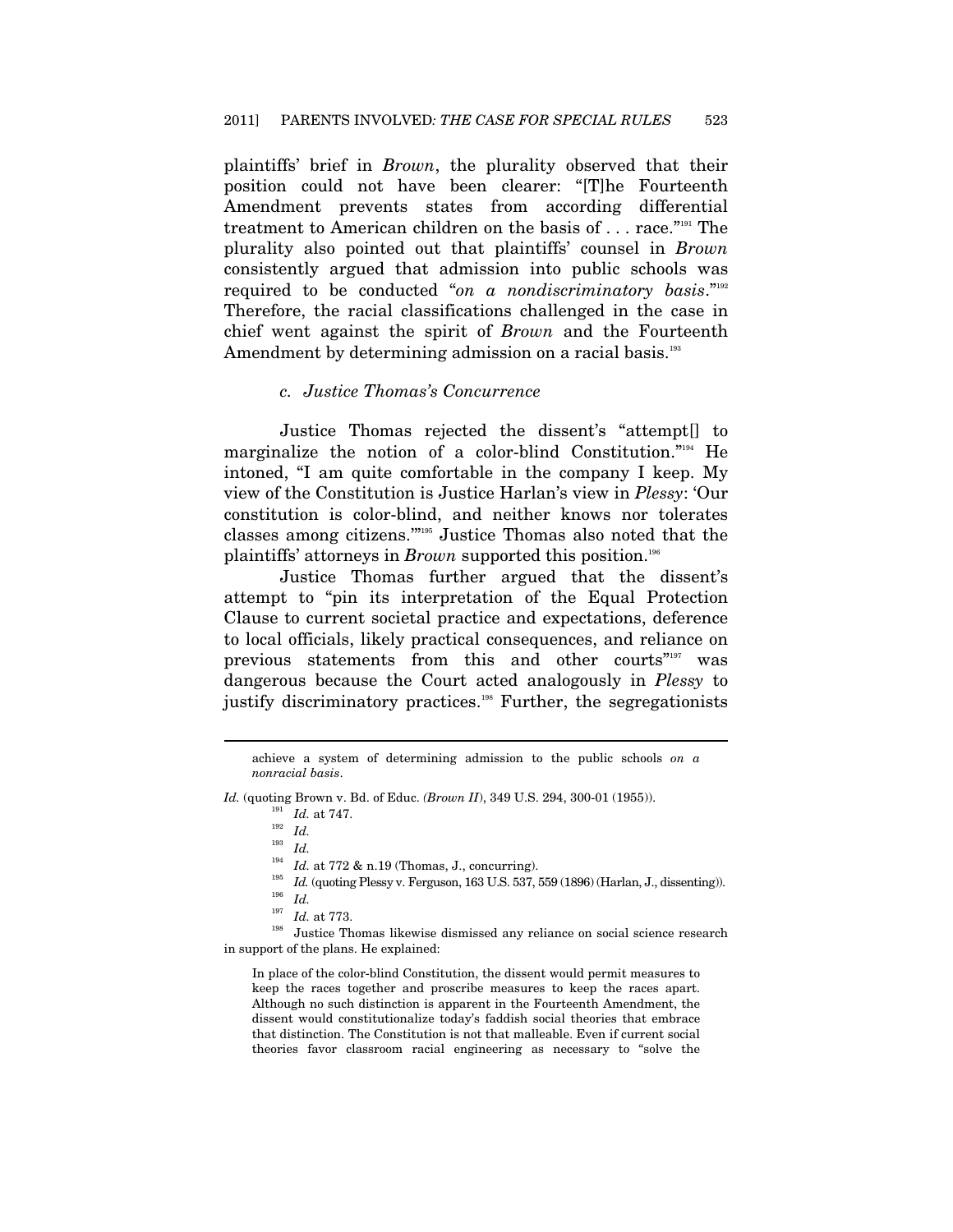in *Brown* supported the reliance on current practices and deference to local officials to justify public school segregation.199 Against this historical backdrop, Justice Thomas was unwilling to defer to the decision making of school officials.<sup>200</sup>

#### *d. Justice Kennedy's Concurrence*

Justice Kennedy also objected to the dissent's call for a contextualized application of strict scrutiny. He asserted that the general conclusions relied upon by the dissent "have no principled limit and would result in the broad acceptance of governmental racial classifications in areas far afield from schooling," likening the dissent's application of strict scrutiny to "rational-basis review."201 Justice Kennedy worried that Congress could require the adoption of the Louisville or Seattle plans nationwide pursuant to the Commerce or Spending Clauses.<sup>202</sup>

Justice Kennedy also rejected the dissent's reliance on the Supreme Court's higher education cases to justify the racial classifications employed by Seattle and Louisville. The districts could not rely on *Gratz v. Bollinger*<sup>203</sup> because the admissions procedures used in that case relied even less on race than the plans presented to the Court in *Parents Involved*. <sup>204</sup> *Gratz* was also distinguished because it arose "in the context of college admissions where students had other choices and precedent supported the proposition that First Amendment interests give universities particular latitude in defining diversity."205 "Even so," Justice Kennedy pointed out, "the race factor [in *Gratz*] was found to be invalid."206 Therefore, it followed that if *Gratz* were the appropriate measure, then the Seattle and Louisville plans would be "*a fortiori* invalid."207 *Grutter* did not control, he argued,

problems at hand," the Constitution enshrines principles independent of social theories.

 $Id.$  at 780 (internal citations and footnotes omitted).  $Id.$  at 773. As Justice Thomas asked: "Can we really be sure that the racial theories that motivated *Dred Scott* and *Plessy* are a relic of the past or that future theories will be nothing but beneficent and progressive? That is a gamble I am unwilling to take, and it is one the Constitution does not allow." Id. at 781-82.<br>
<sup>201</sup> Id. at 791 (Kennedy, J., concurring).<br>
<sup>202</sup> Id.<br>
<sup>203</sup> 539 U.S. 244 (2003).<br>
<sup>204</sup> Farents Involved, 551 U.S. at 792 (Kennedy, J., concurring).<br>
<sup>205</sup>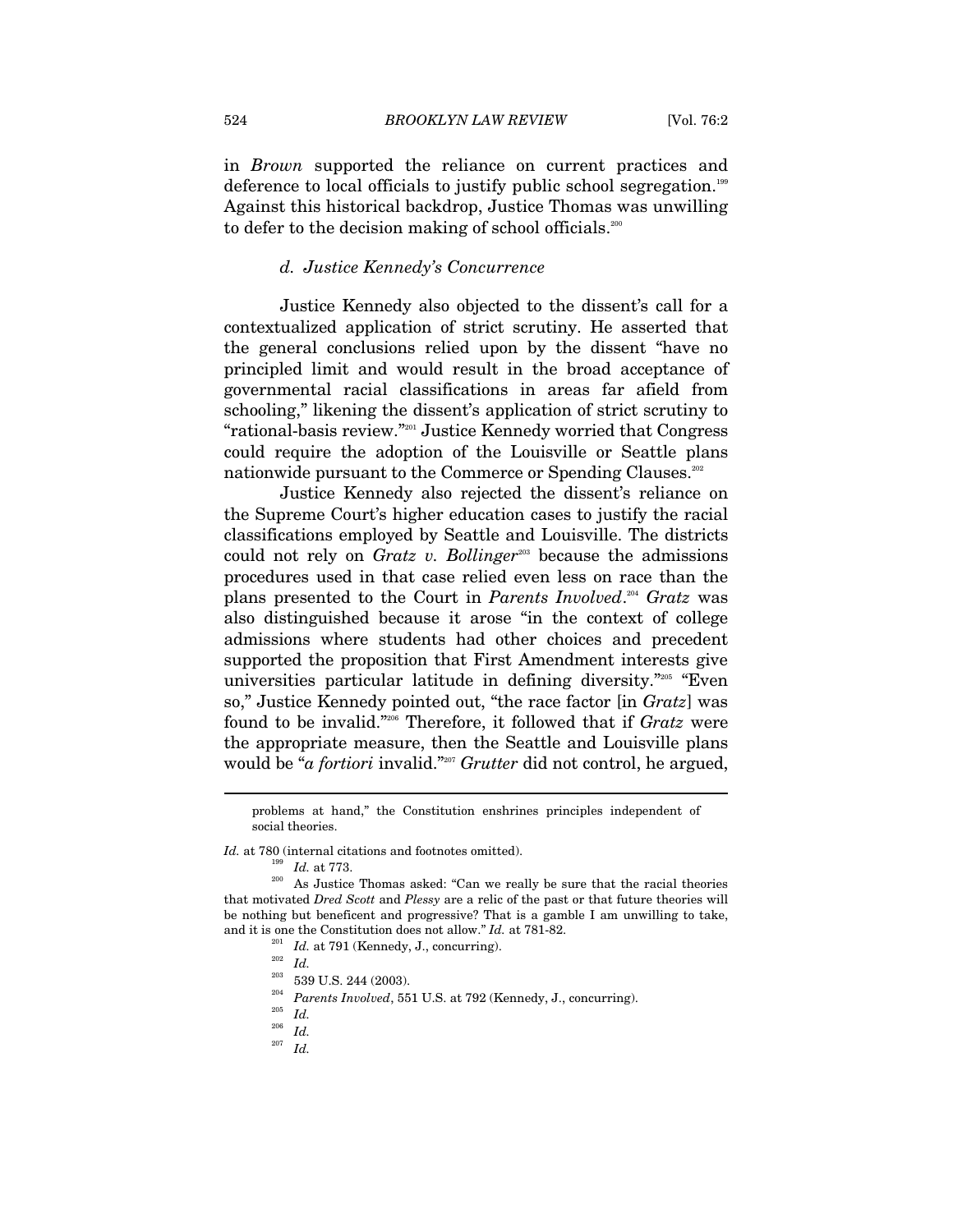because the plan approved in that case "was flexible enough to take into account 'all pertinent elements of diversity,'208 and considered race as only one factor among many."209

Further, Justice Kennedy found that applying permissive strict scrutiny would require the Court to set aside two concepts designed to lessen the injury and negative consequences arising from racial discrimination: (1) "the difference between de jure and de facto segregation" and (2) "the presumptive invalidity of a state's use of racial classifications to differentiate its treatment of individuals."210 In the school desegregation cases, Justice Kennedy noted that school districts that practiced de jure segregation had an affirmative duty to eliminate segregation, while districts affected by de facto segregation had no such duty.211 Further, "[t]he distinction between de jure and de facto segregation extended to remedies available to governmental units in addition to the courts."212 Justice Kennedy argued that this distinction served the important role of limiting the harm that could be caused by racial classifications. Moreover, Justice Kennedy rejected the argument that school authorities should be able to resolve the problems caused by de facto segregation through direct, race-based assignments instead of the general policies, such as the ones that he proposed; and he explicitly reiterated his worries about the dangers of racial classification.<sup>213</sup>

#### II. THE SUPREME COURT, PUBLIC SCHOOLS, AND THE **CONSTITUTION**

The previous section provided an overview of the *Parents Involved* decision. In dissent, Justice Breyer argued that a more nuanced version of strict scrutiny should have been

*Id.* at 797.

<sup>&</sup>lt;sup>208</sup> *Id.* at 793 (citing Grutter v. Bollinger, 539 U.S. 306, 341 (2003)).<br><sup>209</sup> *Id.* at 792 (citing Grutter, 539 U.S. at 340).<br><sup>210</sup> *Id. Id.* at 794.<br><sup>212</sup> *Id.* at 796-97. Specifically, Justice Kennedy stated:<br><sup>213</sup>

Governmental classifications that command people to march in different directions based on racial typologies can cause new divisiveness. The practice can lead to corrosive discourse, where race serves not as an element of our diverse political heritage but instead as a bargaining chip in the political process. On the other hand race-conscious measures that do not rely on differential treatment based on individual classifications present these problems to a lesser degree.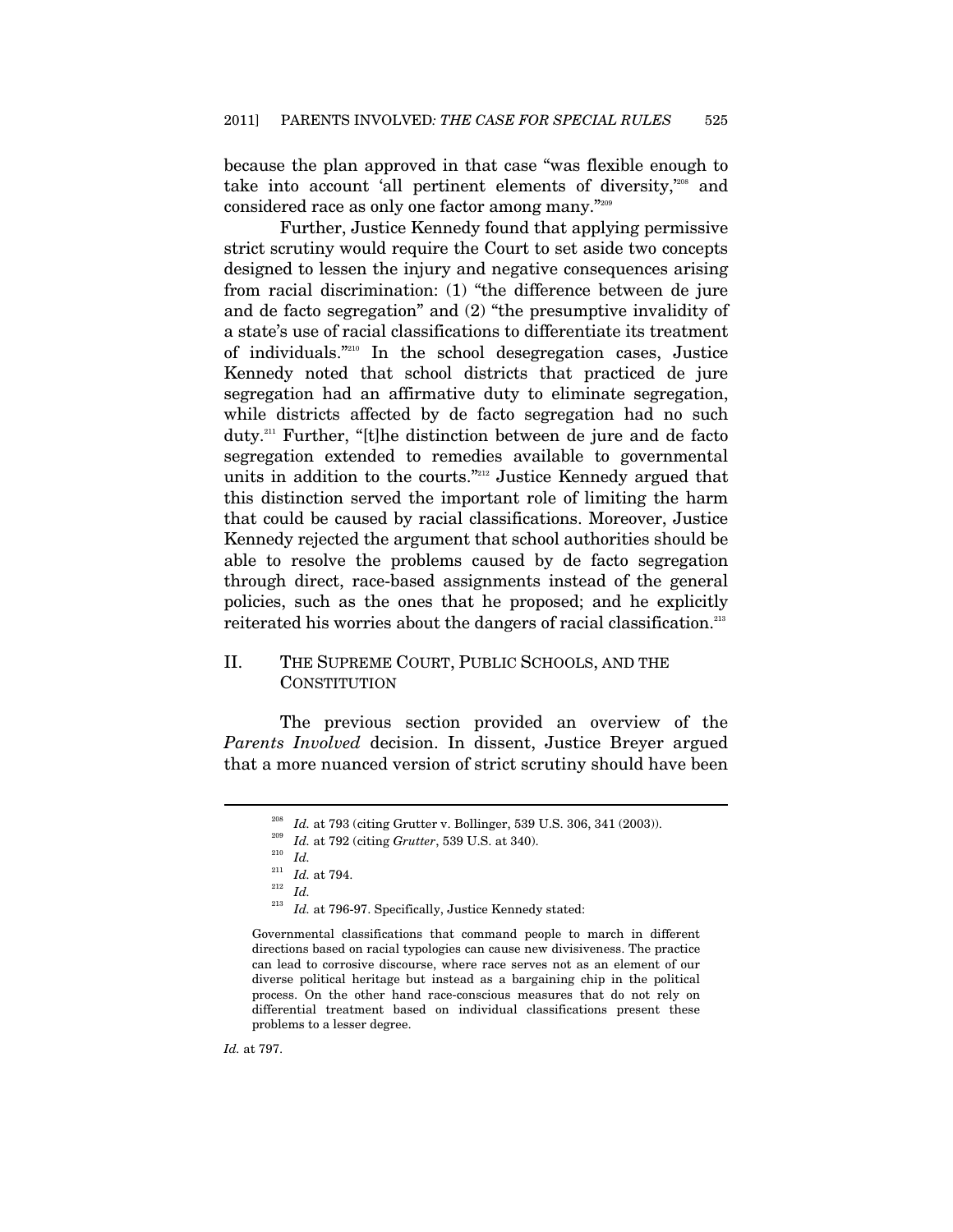applicable. The Justices in the majority rejected this contention. However, one major omission in the debate over the appropriateness of special constitutional rules for race-based assignment plans deserves attention. None of the opinions not even Justice Breyer's dissent—addressed the fact that the Court, on several occasions, created special rules for other constitutional challenges to public schools' actions. In disputes pitting students' constitutional concerns against school districts' concerns, the Supreme Court has adjusted the constitutional requirements on matters involving free speech, search and seizure, and due process.<sup>214</sup> On the other hand, the Court has rejected arguments to adopt special rules favoring the school district in questions that raise Establishment Clause concerns.215 Nonetheless, the Court still takes into account the context of public schooling in deciding whether the government's actions violated the Establishment Clause.216 Our analysis in this section supports the conclusion that the Court should apply special constitutional rules to loosen its strict scrutiny analysis with respect to race-conscious school assignment plans. Furthermore, we will show that this proposed precedential shift would be consistent with the Court's previous application of adjusted standards for analyzing students' constitutional rights under the First, Fourth, and Fourteenth Amendments.

#### *A. Instances in Which the Court Has Created Special Constitutional Rules for Public Schools*

#### 1. First Amendment (Free Speech Clause)

In *Tinker v. Des Moines School District*, the Supreme Court addressed for the first time the rights of students in the classroom pursuant to the First Amendment's Free Speech Clause.<sup>217</sup> In that case, a school district suspended students who wore black armbands in protest against the Vietnam War.<sup>218</sup> The Court held that the suspensions violated the Free Speech Clause, $219$  finding that schools were public places and that

<sup>214</sup>*See infra* Part II.A. 215 *See infra* Part II.B. 216 *See infra* Part II.B. 217 393 U.S. 503 (1969). 218 *See id.* at 504. 219 *Id.* at 514.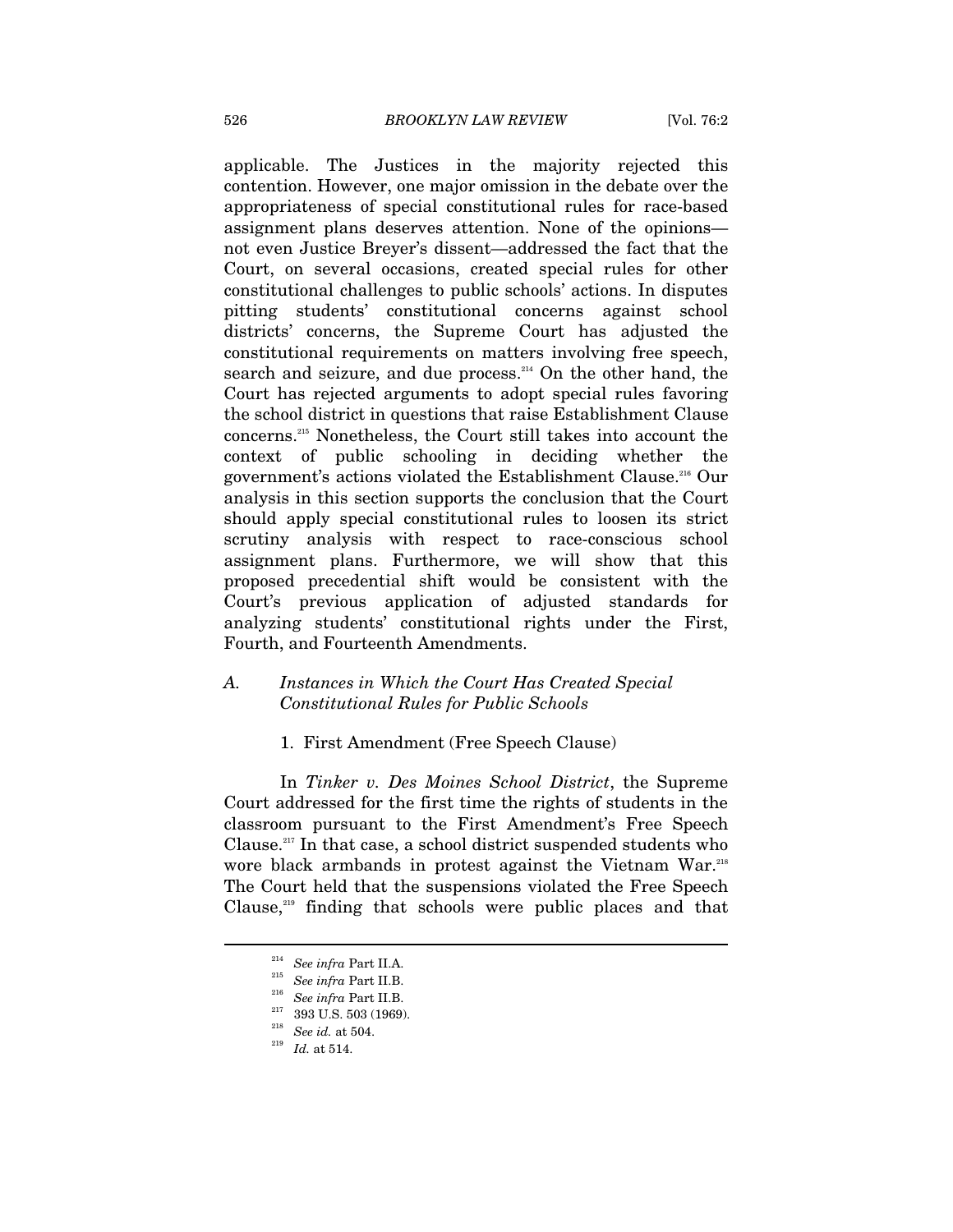students had the right to express their opinions within the confines of those institutions.<sup>220</sup> The Court famously declared, "It can hardly be argued that either students or teachers shed their constitutional rights to freedom of speech or expression at the schoolhouse gate." <sup>221</sup> Still, the Court cautioned, this right must be balanced against the legitimate interests of school officials in the safe and orderly operation of schools.222 With respect to the armband protest, the Court observed that there was no evidence of "interference, actual or nascent, with the schools' work or of collision with the rights of other students to be secure and to be let alone."223 The Court held that this conduct was protected by the Free Speech Clause and distinguished it from student speech that "materially disrupts classwork or involves substantial disorder or invasion of the rights of others."224

Since the landmark *Tinker* decision, the Supreme Court on three occasions has found that the First Amendment rights of students pursuant to the Free Speech Clause are limited by their school districts' legitimate interests in operating safe and orderly schools. In *Bethel School District No. 403 v. Fraser*, the Court held that school districts could discipline students for lewd and indecent speech.<sup>225</sup> The Court acknowledged that although "[t]he First Amendment guarantees wide freedom in matters of adult public discourse,"<sup>226</sup> it did not follow that "the same latitude must be permitted to children in a public school."<sup>227</sup> The Court based the authority of school districts to prohibit vulgar speech on their *in loco parentis* power<sup>228</sup> to "inculcate the habits and manners of civility."229 The Court reasoned it was necessary for schools to teach these values  $\overline{a}$ 

<sup>&</sup>lt;sup>220</sup> See id. at 506.<br><sup>221</sup> *Id.* 222 Justice Fortas, the opinion's author, explained: "[T]he Court has repeatedly emphasized the need for affirming the comprehensive authority of the States and of school officials, consistent with fundamental constitutional safeguards, to prescribe and control conduct in the schools." *Id.* at 507.<br> $\frac{223}{H}$ . at 508.

 $^{224}$   $\,$   $Id.$  at 513. This essentially expresses the  $Tinker$  substantial disruption test which authorizes schools to regulate student speech that would substantially and materially disrupt the school or the rights of other students.<br><sup>225</sup> 478 U.S. 675, 685 (1986).<br><sup>226</sup> *Id.* at 682.<br>*Id.* 

<sup>&</sup>lt;sup>228</sup> *Id.* at 684. *In loco parentis* is a Latin phrase meaning "in the place of a parent" or "instead of a parent." BLACK'S LAW DICTIONARY 858 (9th ed. 2009).

<sup>&</sup>lt;sup>229</sup> Bethel Sch. Dist., 478 U.S. at 681 (quoting C. BEARD & M. BEARD, NEW BASIC HISTORY OF THE UNITED STATES 228 (1968)).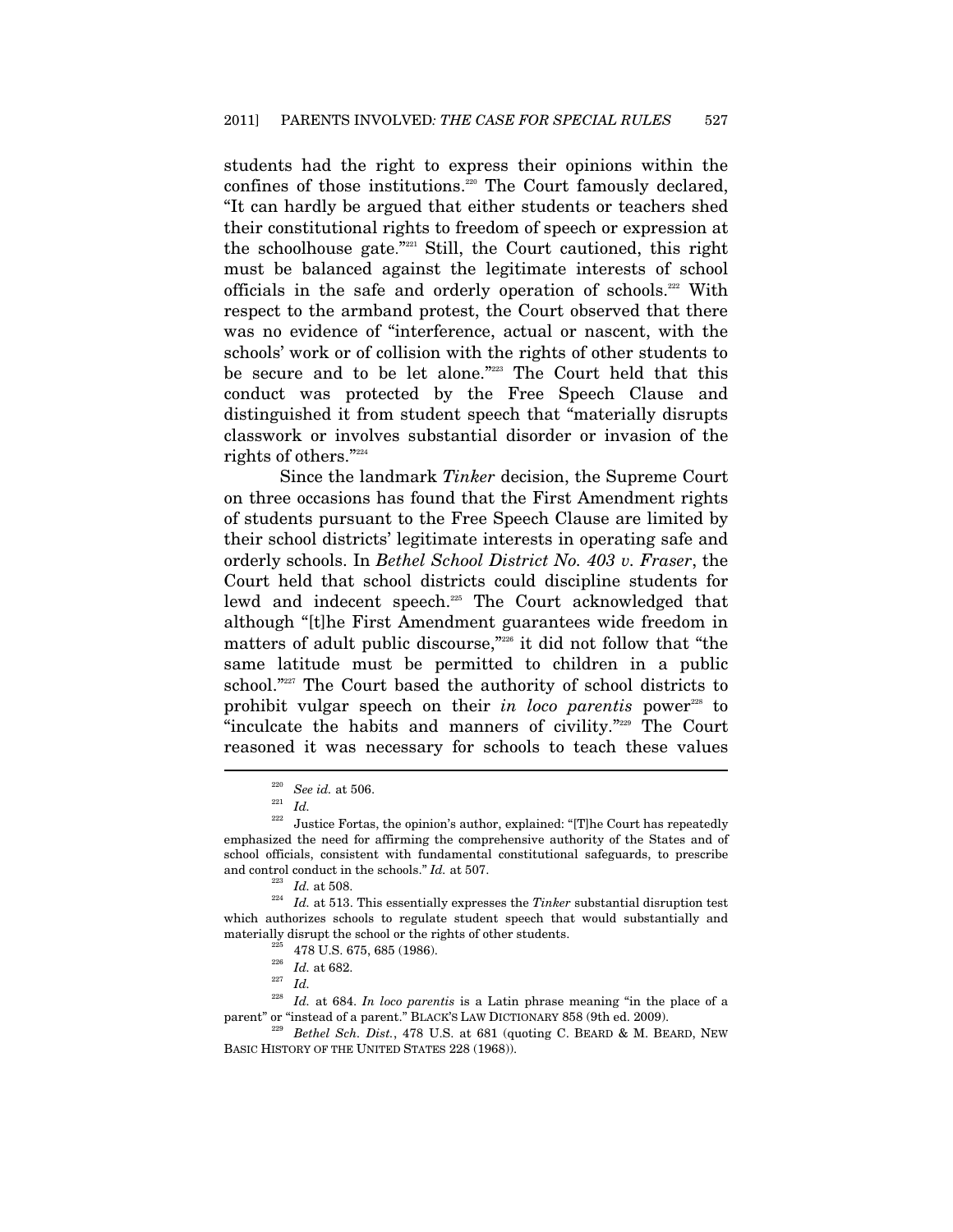because they were "necessary to the maintenance of a democratic political system."230 It was legitimate for schools to decide that "the essential lessons of civil, mature conduct cannot be conveyed in a school that tolerates lewd, indecent, or offensive speech and conduct."231

In *Hazelwood v. Kuhlmeier*,<sup>232</sup> the Court further described the limitations of student expression. The Court ruled that a high school principal could remove an article from the school's newspaper that discussed student experiences with pregnancy<sup>233</sup> and another article that discussed students' experiences with divorce.234 While recognizing *Tinker*'s admonition that public school students "do not shed their constitutional rights to freedom of speech or expression at the schoolhouse gate,"235 the Court pointed out that students' First Amendment rights were not "automatically coextensive with the rights of adults in other settings"236 and "must be applied in light of the special characteristics of the school environment."237 The Justices distinguished the instant case from *Tinker*. 238 While *Tinker* dealt with "educators' ability to silence a student's personal expression that happens to occur on the school premises," *Hazelwood* "concern[ed] educators' authority over school-sponsored publications, theatrical productions, and other expressive activities that students, parents, and members of the public might reasonably perceive to bear the imprimatur of the school."<sup>239</sup> The Court characterized the latter set of activities "as part of the school curriculum . . . so long as they are supervised by faculty members and designed to impart particular knowledge or skills to student participants and audiences." $^{2240}$ 

Educators are entitled to exercise greater control over [curricularrelated] expression to assure that participants learn whatever lessons the activity is designed to teach, that readers or listeners are not exposed to material that may be inappropriate for their level of

<sup>&</sup>lt;sup>230</sup> *Id.* (quoting Ambach v. Norwick, 441 U.S. 67, 76-77 (1979)) (internal quotation marks omitted).<br><sup>231</sup> *Id.* at 683.

<sup>&</sup>lt;sup>232</sup> 484 U.S. 260 (1988). <br>
<sup>233</sup> *Id.* at 274, 276. <br>
<sup>234</sup> *Id.* at 280 (quoting Tinker v. Des Moines Indep. Cmty. Sch. Dist., 393 U.S. 503, 506 (1969)) (internal quotation marks omitted).

<sup>&</sup>lt;sup>236</sup> *Id.* at 266 (quoting *Bethel*, 478 U.S. at 682) (internal quotation marks omitted).<br><sup>237</sup> *Id.* (quoting *Tinker*, 393 U.S. at 506) (internal quotation marks omitted).<br><sup>238</sup> *Id.* at 270.<br>*Id.* at 271.<br>*Id.* at 271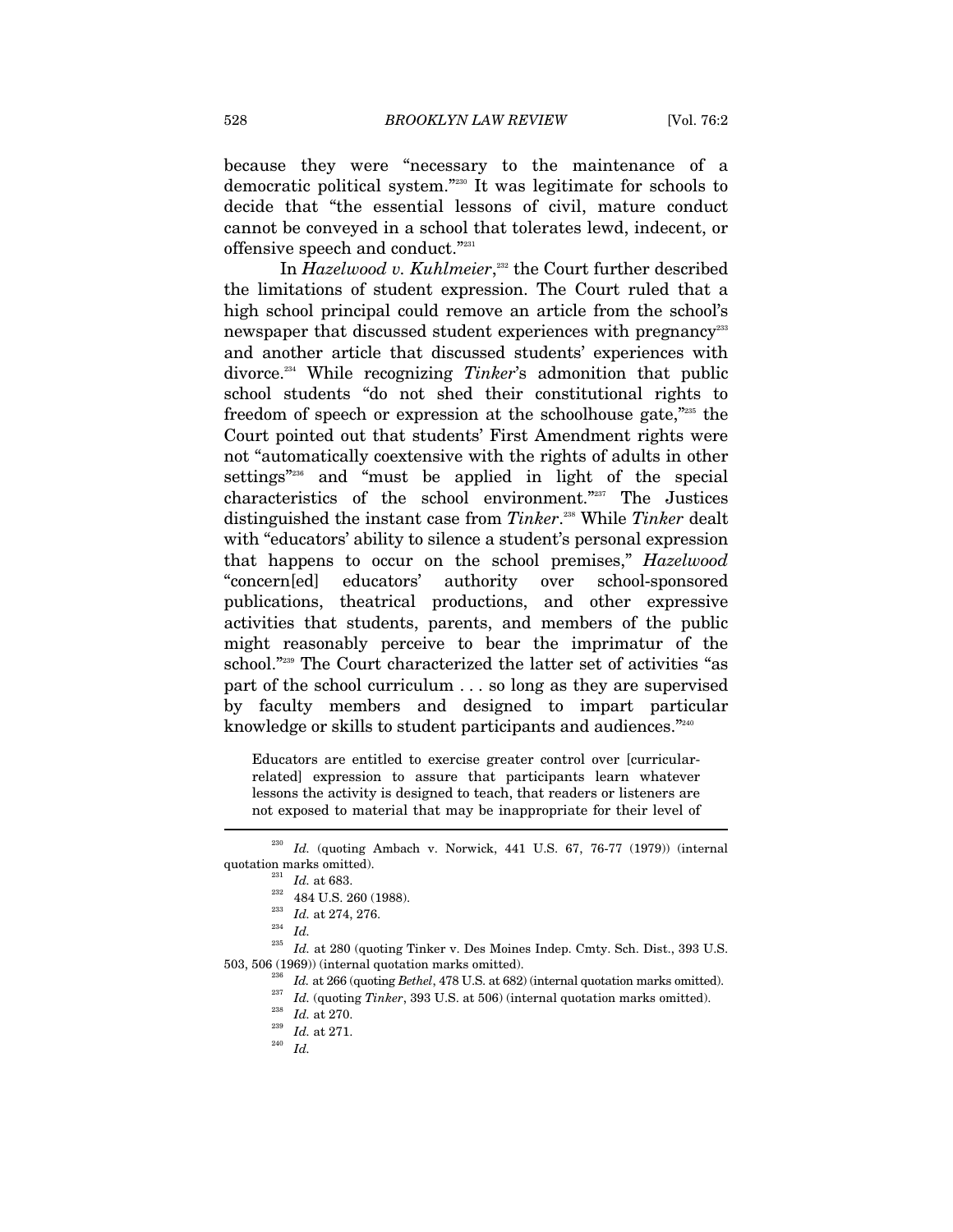maturity, and that the views of the individual speaker are not erroneously attributed to the school.<sup>241</sup>

This authority enabled a school to "disassociate itself" . . . from speech that is ungrammatical, poorly written, inadequately researched, biased, or prejudiced, vulgar or profane, or unsuitable for immature audiences."242 Additionally, a school could consider the emotional maturity of the intended audience before disseminating student speech on potentially controversial subjects.243 Schools further retained the authority to refuse sponsoring speech that was inconsistent with the "shared values of a civilized order."244 Otherwise, citing *Brown*, the Court observed, "the schools would be unduly constrained from fulfilling their role as 'a principal instrument in awakening the child to cultural values, in preparing him for later professional training, and in helping him adjust normally to his environment.""245

Consequently, the Court concluded that the standard established in *Tinker* for punishing student expression did not apply for determining when a school may disseminate student expression.246 Instead, the Court ruled that schools did not violate the First Amendment in exercising their control over the content of student expression in school-sponsored activities "so long as their actions [we]re reasonably related to legitimate pedagogical concerns."247 This standard was in keeping with the Court's frequently expressed belief that education was "primarily the responsibility of parents, teachers, and state and local officials, and not of federal judges."<sup>248</sup>

Most recently, the Court's ruling in *Morse v. Frederick*<sup>249</sup> further emphasized school officials' legitimate authority over student speech when that speech appeared to promote drug use. The Court found that the "special characteristics of the school setting" enabled a school district to suspend a student who hoisted a banner supporting drug use at an off-campus,

 $\overline{a}$ 

551 U.S. 393 (2007).

 $\frac{241}{242}$  *Id.* 

<sup>242</sup> *Id.* (quoting Bethel Sch. Dist. No. 403 v. Fraser, 478 U.S. 675, 685 (1986)). 243 *Id.* at 272. 244 *Id.* (quoting *Bethel Sch. Dist.*, 478 U.S. at 683) (internal quotation marks

omitted).<br><sup>245</sup> *Id.* (quoting *Brown I*, 347 U.S. 483, 493 (1954)).<br><sup>246</sup> *Id.* at 272-73.

 $\frac{^{247}}{^{248}}$  *Id.* at 273.<br><sup>248</sup> EF1 ILS.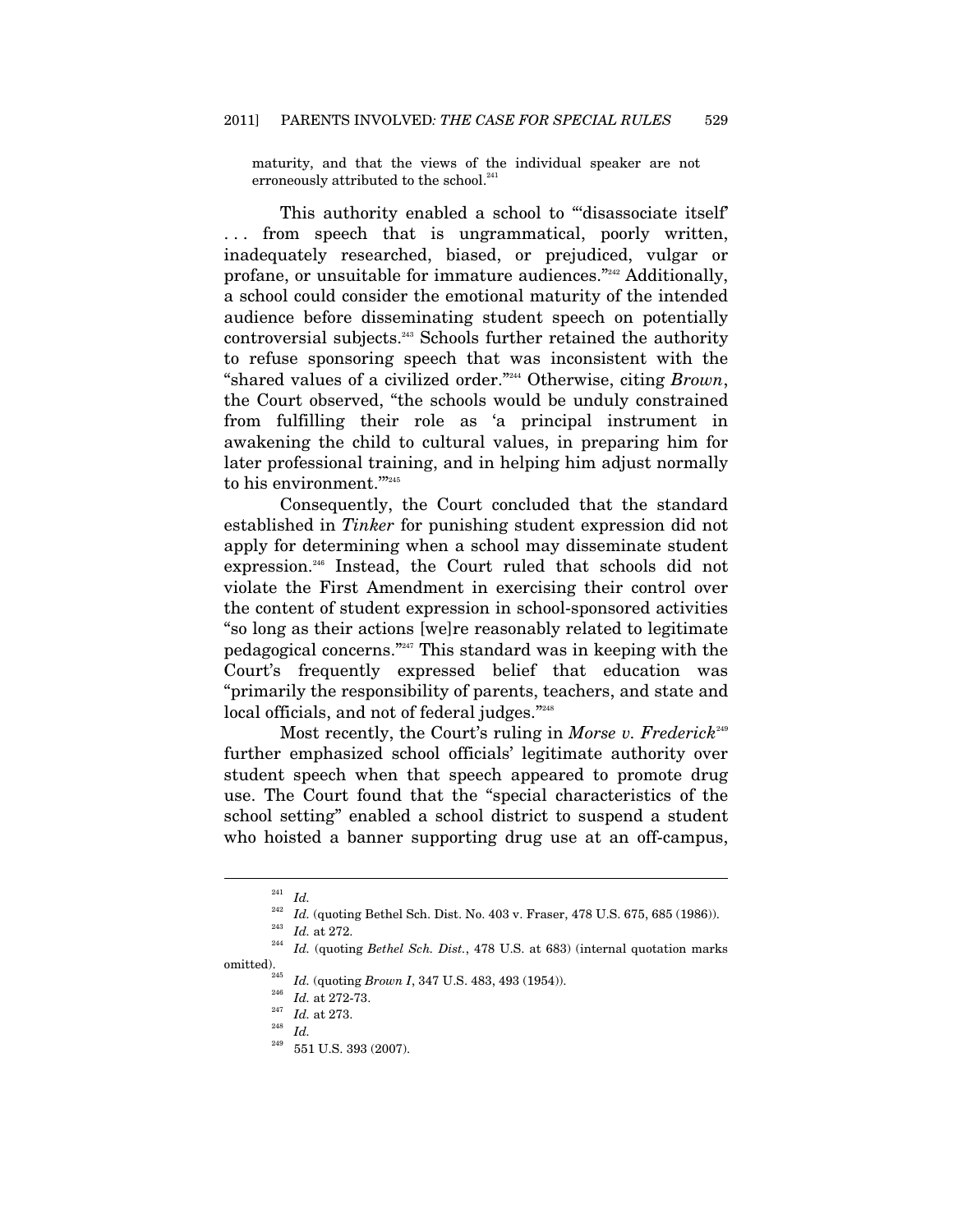school-sponsored event.<sup>250</sup> At this event, this student—along with several others—unfurled a banner that read "BONG HiTS 4 JESUS," which the principal believed promoted drug use.<sup>251</sup> After the student refused to take down the banner, the principal confiscated it and later suspended the student.<sup>252</sup>

The student sued, claiming that the suspension violated his First Amendment rights.<sup>253</sup> The Court disagreed, holding that school districts could restrict student speech at school events "when that speech is reasonably viewed as promoting illegal drug use."254 In reaching this conclusion, the Court took special note of two basic principles taken from the *Fraser* case.<sup>255</sup> The first point was that "the constitutional rights of students in public school are not automatically coextensive with the rights of adults in other settings."256 While Morse's speech, like Fraser's, would have been protected if it had occurred outside of the school setting, this speech could be limited "in light of the special characteristics of the school environment."257 The second principle was that *Tinker*'s substantial disruption test was not absolute.<sup>258</sup>

Further, the Court observed that it had recognized in the Fourth Amendment context that deterring student drug use "is an important—indeed, perhaps compelling interest."259 The Court found further support for the importance of educating students about the dangers of drug use because Congress had provided billions of dollars to support drug prevention programs at the state and local level.<sup>260</sup> Congress had also required schools receiving federal funding under the Safe and Drug-Free Schools Community Act of 1994 to confirm that their drug prevention programs "convey[ed] a clear and consistent message that . . . the illegal use of drugs is wrong

 $\overline{a}$ 

<sup>251</sup> *Id.* at 397-98.<br>
<sup>252</sup> *Id.* at 398.<br>
<sup>253</sup> *Id.* at 403.<br>
<sup>254</sup> *Id.* at 404-05.<br>
<sup>255</sup> *Id.* (quoting Bethel Sch. Dist. No. 403 v. Fraser, 478 U.S. 675, 682 (1986)).<br>
<sup>257</sup> *Id.* at 405 (quoting Tinker v. Des Moi

 $^{250}$   $\,Id.$  at 393, 408 (quoting Tinker v. Des Moines Indep. Cmty. Sch. Dist., 393 U.S. 503, 506 (1969)).

<sup>503, 506 (1969)). 258</sup> *Id.* 259 *Id.* at 407 (quoting Vernonia Sch. Dist. 47J v. Acton, 515 U.S. 646, 661 (1995)) (internal quotation marks omitted).<br>  $^{260}$   $\,$   $Id.$  at 408.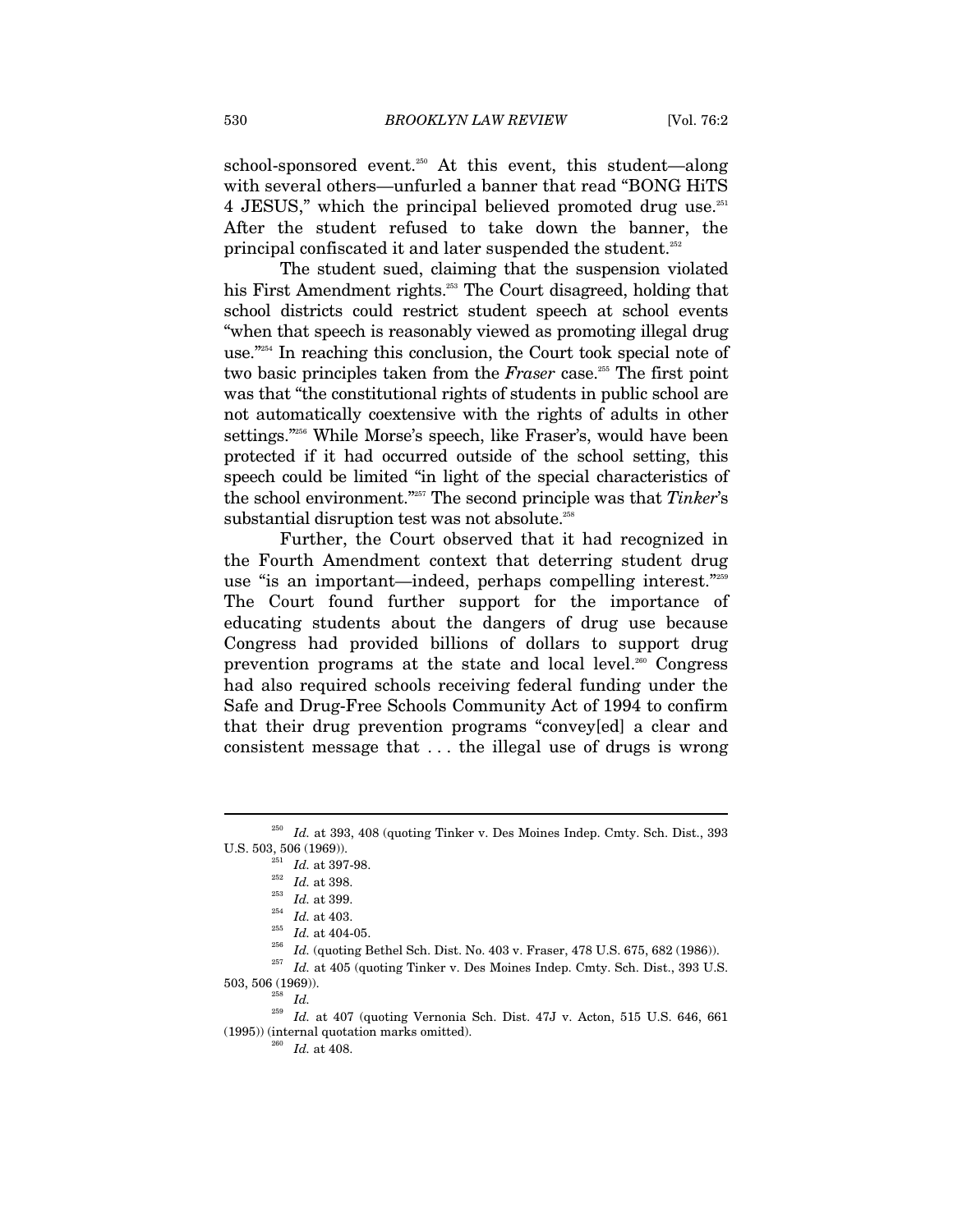and harmful."261 Moreover, the Court noted that "[t]housands of school boards throughout the country . . . have adopted policies aimed at effectuating this message."<sup>262</sup>

The Court concluded that the "special characteristics of the school environment . . . and the governmental interest in stopping student drug abuse . . . allow schools to restrict student expression that they reasonably regard as promoting illegal drug use."263 The Court distinguished the relaxed standard in *Morse* from *Tinker*'s material disruption standard because it found that a school district's interest in combating student drug use was a more compelling interest than a school district's "abstract desire to avoid controversy."264

2. Fourth Amendment

Another constitutional provision that has raised conflict between school districts and students is the Fourth Amendment, which prohibits unreasonable search and seizure by government agents.265 Generally, police must have probable cause and a warrant before conducting a search.<sup>266</sup> Before the Supreme Court resolved the issue, there had been a debate among the courts as to whether the Fourth Amendment applied to searches conducted by public school officials, $267$  and, if so, the appropriate constitutional standard for conducting a search.<sup>268</sup>

In *New Jersey v. T.L.O.*, the Supreme Court concluded that, while the Fourth Amendment applied to searches conducted by public school officials, a special standard was necessary to recognize the particular interests of the school environment. In determining the level of protection that should be accorded to searches conducted by public school officials, the Court struck a balance between the student and school

<sup>&</sup>lt;sup>261</sup> *Id.* (quoting 20 U.S.C. § 7114(d)(6) (2000 ed., Supp. IV)) (internal quotation marks omitted).  $I\!\!d.$ 

<sup>&</sup>lt;sup>263</sup> *Id.*<br><sup>264</sup> *Id.* at 408-09.

<sup>&</sup>lt;sup>265</sup> See generally U.S. CONST. amend. IV.<br><sup>266</sup> See generally Terry v. Ohio, 392 U.S. 1 (1968).<br><sup>267</sup> The Court resolved this debate in *New Jersey v. T.L.O.*, 469 U.S. 325 (1985). It reasoned that the Fourteenth Amendment makes the Fourth Amendment applicable to the states, and, therefore, unreasonable searches and seizures by state officers are prohibited. *Id.* at 334. The Board of Education is a part of the State, and as such is bound by the Fourth Amendment prohibiting unreasonable searches and seizures. *Id.* at 334 & n.4. 268 This issue was also resolved in *New Jersey v. T.L.O. See id.* at 338-43.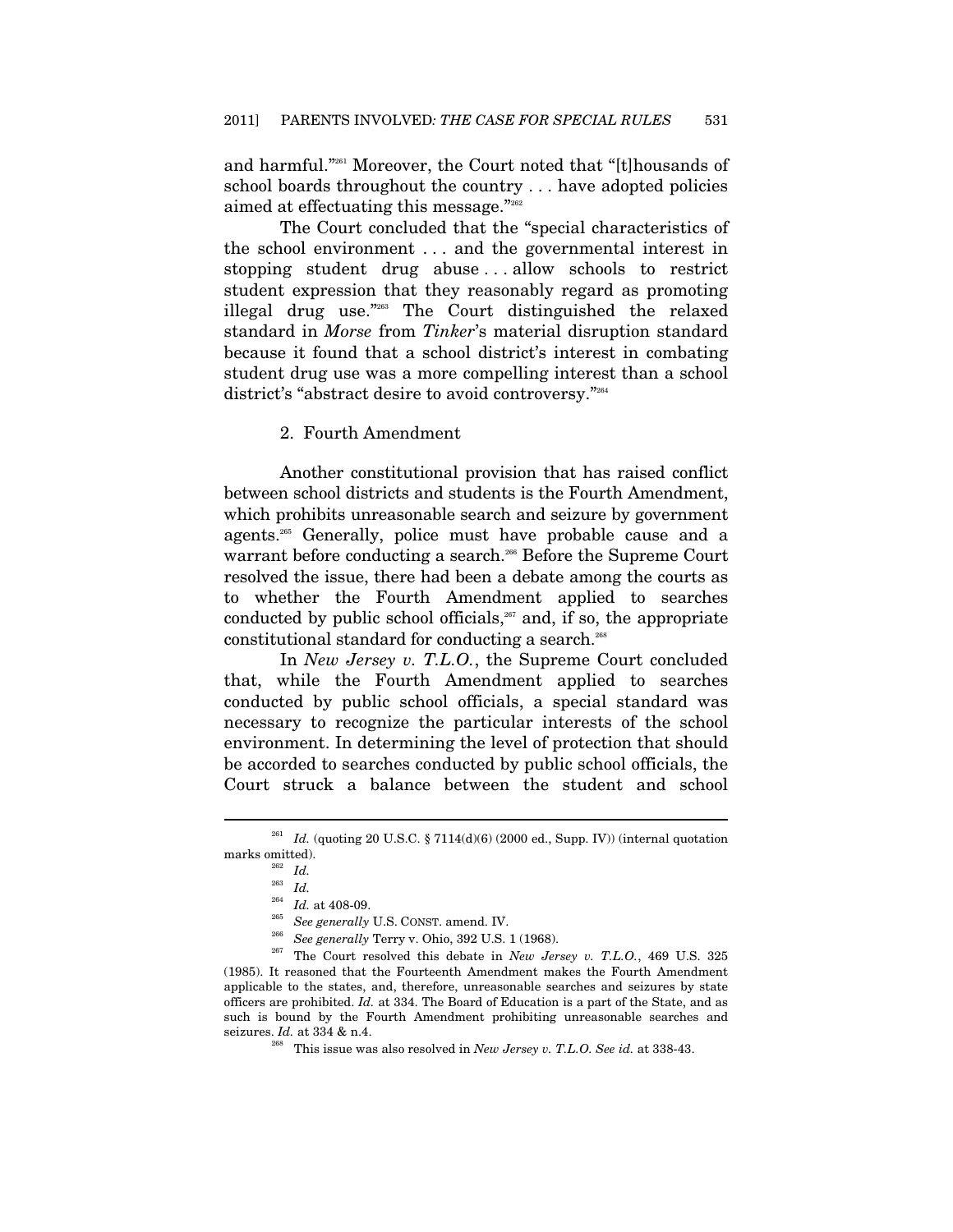concerns.269 Students had a legitimate expectation of privacy, which included the right to "carry with them a variety of legitimate, non-contraband items, and there was no reason to conclude that they have necessarily waived all rights to privacy in such items merely by bringing them onto school grounds."<sup>270</sup> Comparatively, public schools had a substantial interest in maintaining order and a proper educational environment.<sup>271</sup> The Court observed that "maintaining security and order in the schools requires a certain degree of flexibility in school disciplinary procedures."<sup>272</sup> Ultimately, the Court concluded that the warrant requirement was particularly unsuited to the school environment because it "would unduly interfere with the maintenance of the swift and informal disciplinary procedures needed in the schools."273 The Court also found that the "accommodation of the privacy interests of schoolchildren with the substantial need of teachers and administrators for freedom to maintain order in the schools [did] not require strict adherence to the requirement that searches be based on probable cause."274

The Court held that reasonableness was the correct standard for determining the constitutionality of a search of a student in the public school setting.<sup>275</sup> Determining reasonableness required a two-step inquiry.276 The first question asks whether the search "was justified at its inception."277 The second question considers whether the search, as conducted, "was reasonably related in scope to the circumstances which justified the interference in the first place."<sup>278</sup> The Court asserted that the reasonableness standard would sufficiently balance the concerns of students and school authorities. Teachers and administrators would be spared "the necessity of schooling themselves in the niceties of probable cause and permit them to regulate their conduct according to the dictates of reason and common sense."279 The reasonableness standard

 $\overline{a}$ 

 $\frac{276}{277}$  *Id.* 

<sup>277</sup> *Id.* (quoting Terry v. Ohio, 392 U.S. 1, 20 (1968)).<br><sup>278</sup> *Id.* <sup>279</sup> *Id.* at 343

- 
- *Id.* at 343.

<sup>269</sup> *See id.* at 337. 270 *Id.* at 339. 271 *Id.* 272 *Id.* at 340. 273 *Id.*

 $\frac{274}{275}$  *Id.* at 341.<br>  $\frac{275}{276}$  *II*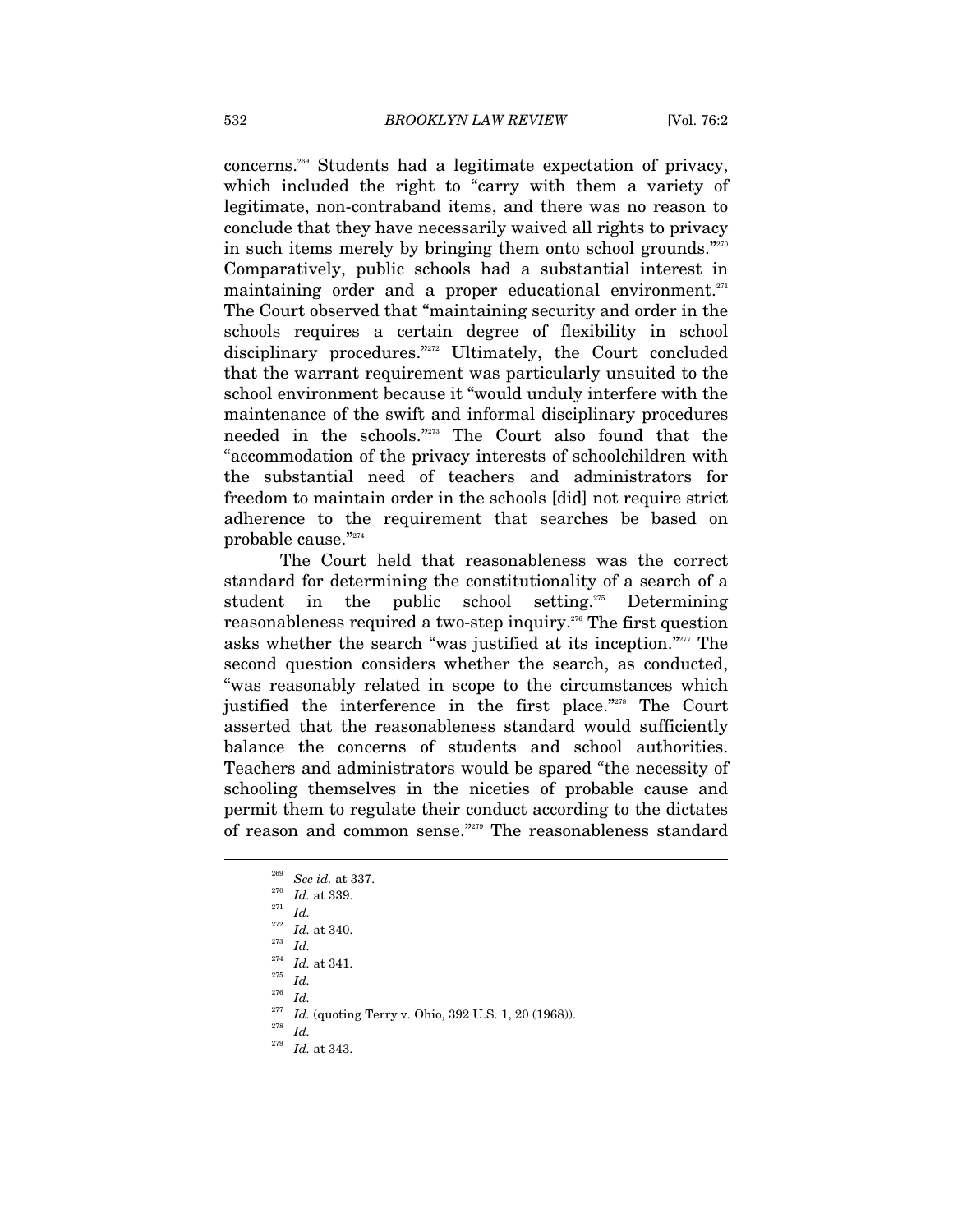also protected students by ensuring that their interests would be invaded only to the extent necessary to effectuate "the legitimate end of preserving order in the schools."<sup>280</sup>

In *Vernonia School District 47J v. Acton*, 281 the Court expanded school officials' authority with respect to student searches. The Court held that the Fourth Amendment permitted random urinalysis as a requirement for all students who wished to participate in interscholastic athletics.<sup>282</sup> In *Vernonia*, the school district implemented a random urinalysis requirement for participation in sports because evidence showed that athletes were the leaders of a student drug culture in the district, and school officials were worried that drug use increased the risk of sports-related injury.283

The Court held that, while the district's drug testing policy constituted a search under the Fourth Amendment, the district was not required to obtain a warrant or establish probable cause, as was the case in searches by law enforcement officials.284 Government officials could conduct a search unsupported by probable cause and without a warrant "when special needs, beyond the normal need for law enforcement, make the warrant and probable-cause requirement impracticable."285 The Court then noted that it had recognized the existence of special needs in the public school context that did not require school officials to obtain a warrant or establish probable cause.286 Quoting *T.L.O.*, the Court observed that "the warrant requirement 'would unduly interfere with the maintenance of the swift and informal disciplinary procedures [that are] needed,' and 'strict adherence to the requirement that searches be based on probable cause' would undercut 'the substantial need of teachers and administrators for freedom to maintain order in the schools.'"287 While *T.L.O.* was distinguishable because the search approved in that case "*was* based on individualized *suspicion* of wrongdoing," the Court found that individualized suspicion was not required because

 $\overline{a}$ 

Id. (quoting New Jersey v. T.L.O., 469 U.S. 325, 340-41 (1985)).

 $\frac{280}{281}$  *Id.* 

<sup>&</sup>lt;sup>281</sup> 515 U.S. 646 (1995).<br><sup>282</sup> *Id.* at 650, 665.<br><sup>283</sup> *Id.* at 653, 665.<br><sup>285</sup> *Id.* at 653 (quoting Griffin v. Wisconsin, 483 U.S. 868, 873 (1987)).<br><sup>286</sup> *Id.* (antius Num Luccus TLO, 460 U.S. 295, 240 41 (1985)).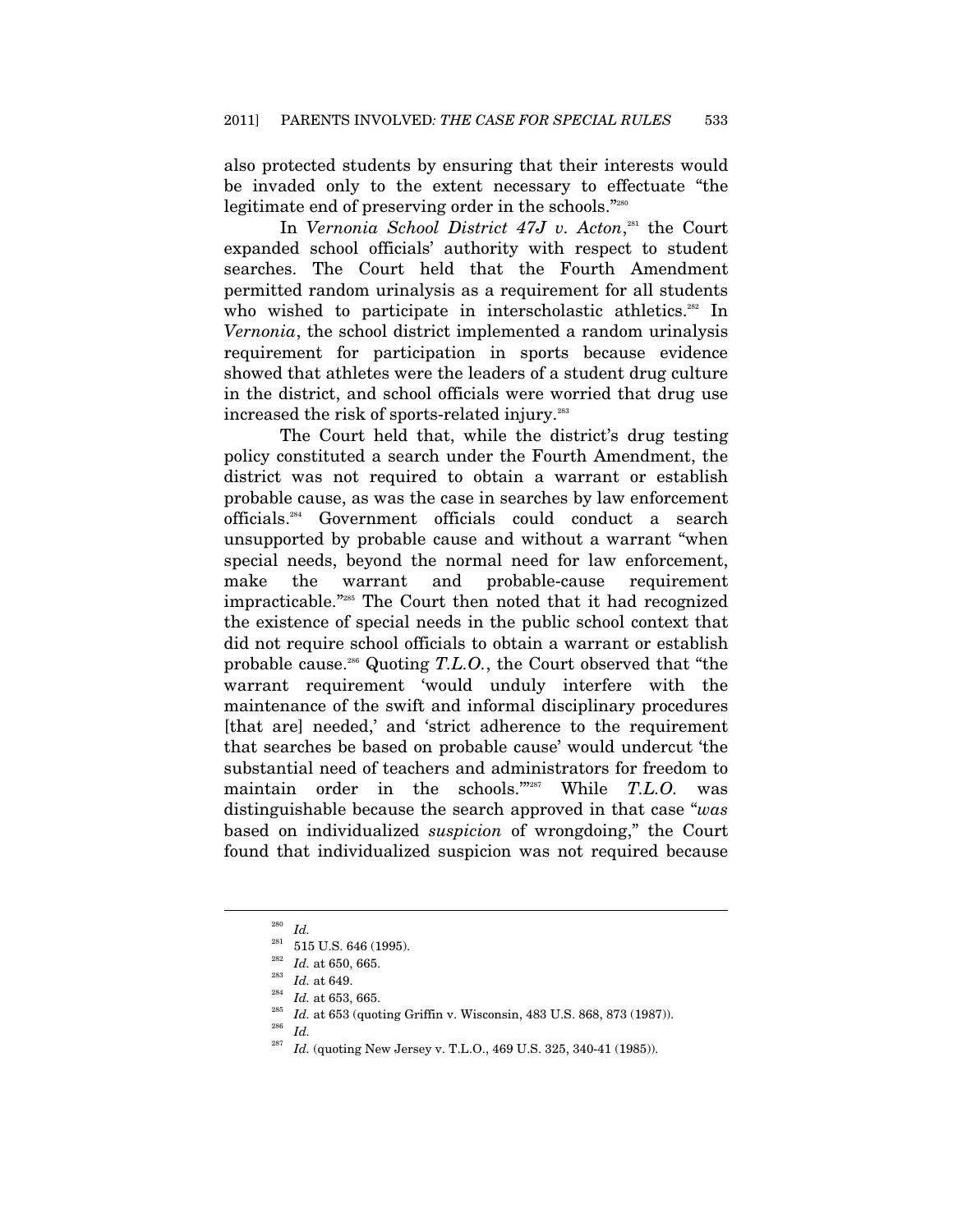"the Fourth Amendment imposes no irreducible requirement of such suspicion."288

In addition to the Court's anti-drug finding, one of the factors it considered was the nature of the students' privacy interests.289 With respect to students' privacy interests, the Court explained that "Fourth Amendment rights, no less than First and Fourteenth Amendment rights, are different in public schools than elsewhere: the 'reasonableness' inquiry cannot disregard the schools' custodial and tutelary responsibility for children."290 Public schools required students to undergo a variety of physical examinations and vaccinations "[f]or their own good and that of their classmates."291 Therefore, with regard to medical examinations and procedures, students in the public school environment had a lesser privacy expectation than the general public.<sup>292</sup>

Student athletes had an even lesser expectation of privacy because they "voluntarily subject[ed] themselves to a degree of regulation even higher than that imposed on students generally."293 These regulations required student athletes to undergo a preseason physical exam, provide a urine sample, acquire adequate insurance coverage, and maintain a minimum grade point average.<sup>294</sup>

In *Board of Education of Independent School District No.* 92 v. *Earls*,<sup>295</sup> the Court once more upheld an expansion of school authority. The *Earls* Court held that a school district could require students who participate in competitive extracurricular activities other than sports to submit to random urinalysis.296 In *Earls*, the Court rejected the assertion that evidence of pervasive drug use was necessary before the district could implement a suspicionless drug testing policy.<sup>297</sup> "Given the nationwide epidemic of drug use, and the evidence of increased drug use in Tecumseh schools, it was entirely reasonable for the School District to enact this particular drug

<sup>288</sup> *Id.* 289 *Id.* at 654. 290 *Id.* at 656. 291 *Id.*

<sup>292</sup> *Id.* at 656-57. 293 *Id.*

Id. These were the Vernonia School District athletic regulations. *Id.* 

<sup>&</sup>lt;sup>295</sup> 536 U.S. 822 (2002).<br><sup>296</sup> *Id.* at 828, 830.<br><sup>297</sup> *Id.* at 836.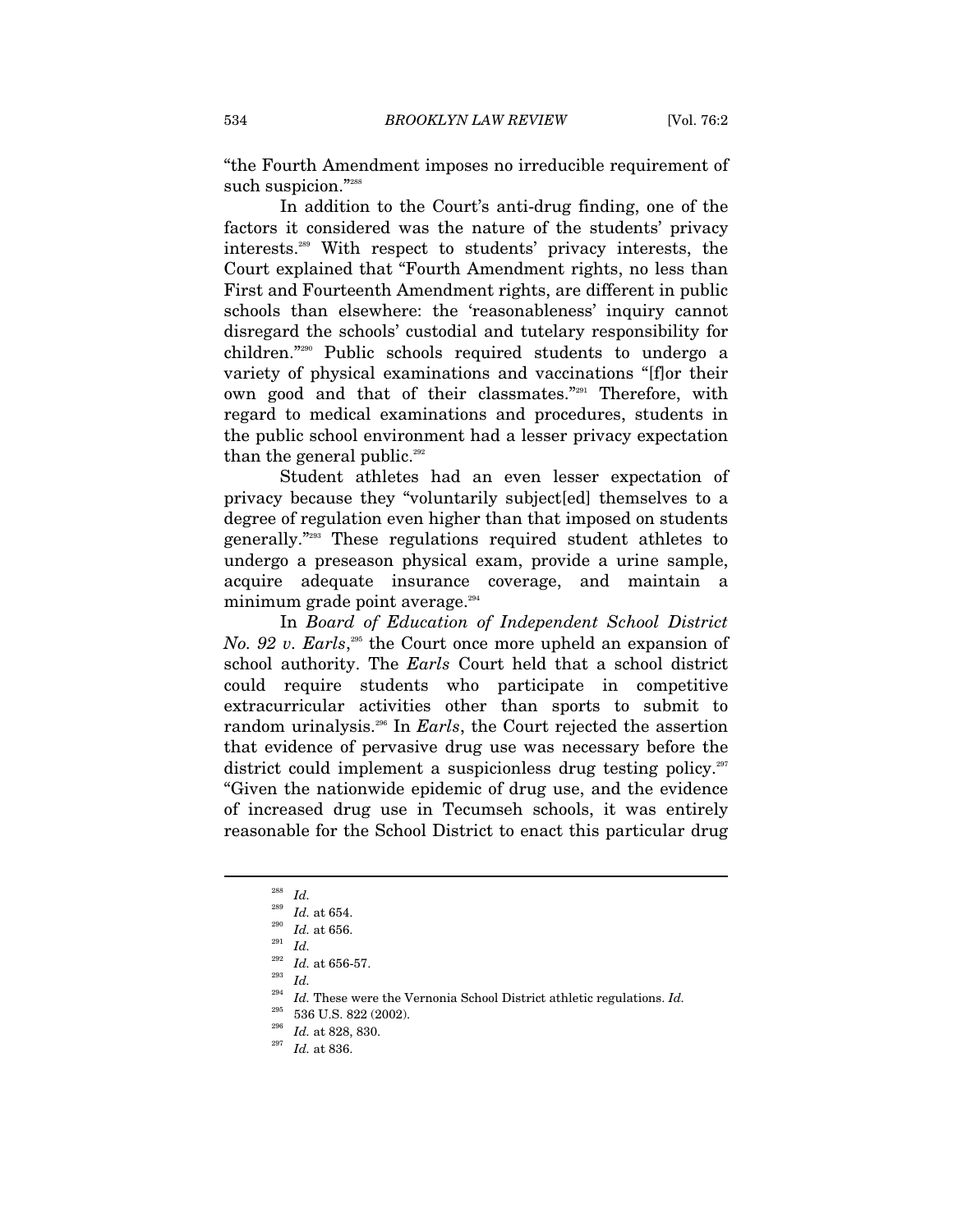testing policy."298 In reaching this conclusion, the Court repeatedly emphasized that the "only consequence of a failed drug test is to limit the student's privilege of participating in extracurricular activities."<sup>299</sup>

The Court's most recent pronouncement in the area of students' Fourth Amendment rights resolved a disputed strip search of a thirteen-year-old girl by public school officials in Safford Unified School District v. Redding.<sup>300</sup> In its analysis, the Court reaffirmed the need to balance a student's rights with a school district's need to maintain order and ensure the safety of the entire student body.301 The Court then applied the *T.L.O.*  test and held that, while school authorities had reasonable suspicion that the pupil had contraband—prescription strength ibuprofen and over-the-counter naproxem<sup>302</sup>—the ensuing search was not reasonable in scope and therefore violated her rights.303 Justice Souter directly addressed the limitation to deference to school decision-making when intrusive student searches are at issue:

In so holding, we mean to cast no ill reflection on the assistant principal, for the record raises no doubt that his motive throughout was to eliminate drugs from his school and protect students . . . [T]he Fourth Amendment places limits on the official, even with the high degree of deference that courts must pay to the educator's professional judgment.

We do mean, though, to make it clear that the *T.L.O.* concern to limit a school search to reasonable scope requires the support of reasonable suspicion of danger or of resort to underwear for hiding evidence of wrongdoing before a search can reasonably make the quantum leap from outer clothes and backpacks to exposure of intimate parts. The meaning of such a search, and the degradation its subject may reasonably feel, place a search that intrusive in a category of its own demanding its own specific suspicions.<sup>304</sup>

Thus, the Court made clear that, although the ruling preserved the special *T.L.O.* test, the deference afforded school

 $\frac{^{298}}{^{299}}$  *Id.* 

<sup>&</sup>lt;sup>299</sup> *Id.* at 833.<br><sup>300</sup> 129 S. Ct. 2633 (2009).<br><sup>301</sup> *Id.* at 2639.<br><sup>303</sup> *Id.* at 2642-43.<br><sup>304</sup> *Id.* at 2643.<br>*Id.* at 2643.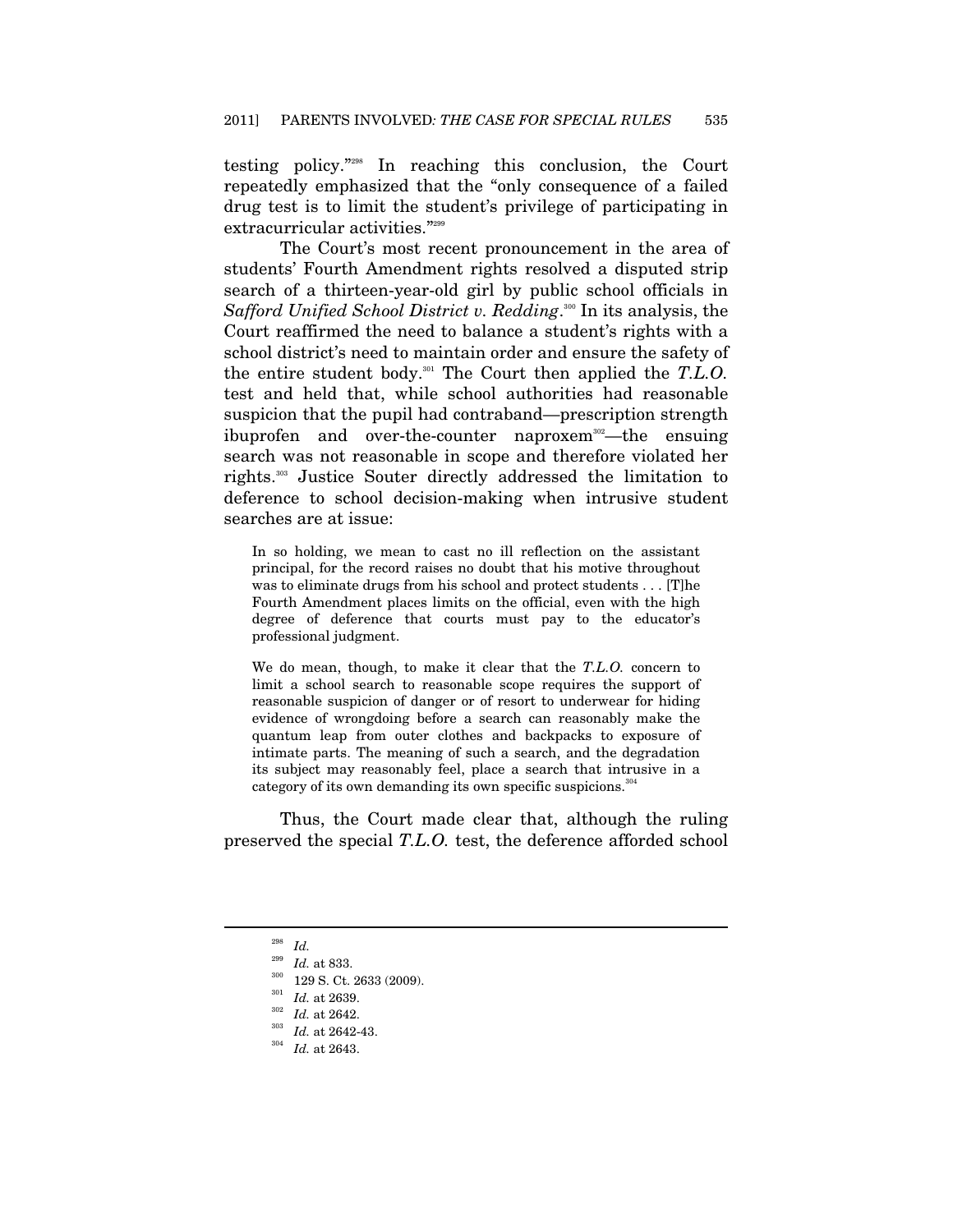officials through its application and, given the special concerns of public schools, was not unfettered or without limitation.<sup>305</sup>

#### 3. Fourteenth Amendment (Due Process Clause)

The third area in which the Court has applied special rules for kindergarten through twelfth grade settings is with respect to the Due Process Clause of the Fourteenth Amendment. In *Goss v. Lopez*,<sup>306</sup> the Court determined the procedural due process rights of persons suspended for ten days or fewer.<sup>307</sup> The Court found that students who were suspended for up to ten days were entitled to due process because they had a legitimate property interest in a public education based on state law.308 In determining the level of due process to be accorded to these students, the Court observed that, "[a]t a very minimum . . . , students facing suspension and the consequent interference with a protected property interest must be given some kind of notice and afforded some kind of hearing."309 The Court noted, however, that the student's right to explain his version of the events was to be balanced against the school district's need to maintain order and discipline.<sup>310</sup>

The Court also noted that "the timing and content of the notice and the nature of the hearing will depend on appropriate accommodation of the competing interests involved."311 The student was concerned about "avoid[ing] unfair or mistaken exclusion from the educational process, with all of its unfortunate consequences."<sup>312</sup> Schools, on the other hand, needed to maintain "[s]ome modicum of discipline and order . . . if the educational function is to be performed" and relied on suspensions as a teaching tool.<sup>313</sup>

Balancing the concerns of students and the school, the Court rejected the notion "that school authorities must be totally free from notice and hearing requirements if their

<sup>305</sup> The Court also determined that since the limitation on strip searches was not clearly established at the time Ms. Redding came under suspicion, the principal was entitled to qualified immunity for his actions. *Id.* at 2644.<br><sup>306</sup> 419 U.S. 565 (1975).<br><sup>307</sup> *Id.* at 567.<br>*Id.* at 576.<br><sup>309</sup> *Id.* at 579.<br><sup>310</sup> *Id.* at 580.<br><sup>311</sup> *Id.* at 580.<br><sup>311</sup> *Id.* at 579.<br>*Id.* at 579.

 $^{313}$  *Id.* at 580.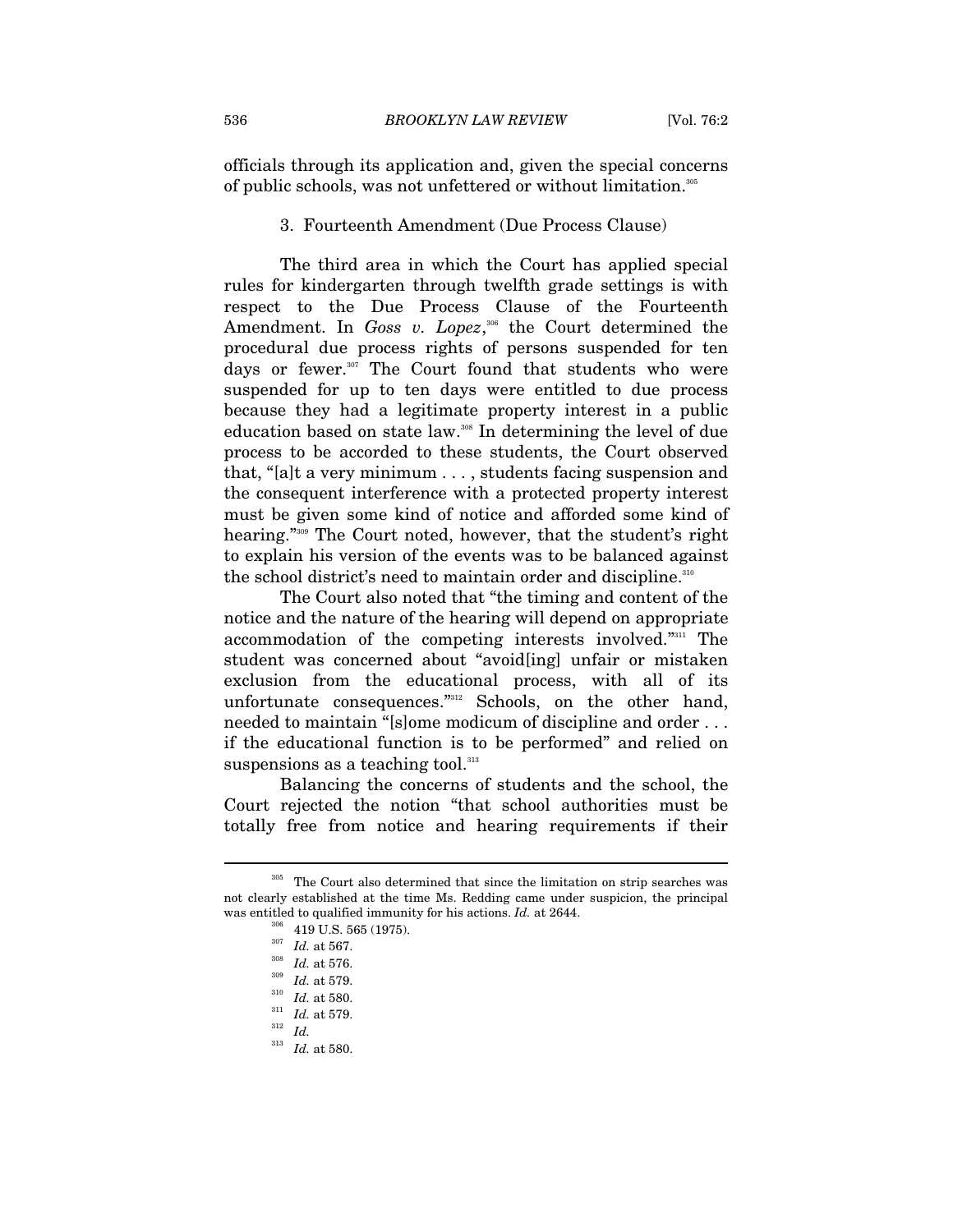schools are to operate with acceptable efficiency."<sup>314</sup> A student facing suspension of ten days or fewer had a right to "be given oral and written notice of the charges against him and, if he denie[d] them, an explanation of the evidence the authorities have and an opportunity to present his side of the story."315 The Due Process Clause "requires at least these rudimentary precautions against unfair or mistaken findings of misconduct and arbitrary exclusion from school."316 Still, the Court refused to require that hearings connected with short suspensions provide students with the opportunity to obtain counsel, to cross-examine witnesses, or to call supporting witnesses because of the special nature of the educational enterprise.<sup>317</sup>

Two years later, in *Ingraham v. Wright*, the Court considered the application of the Fourteenth Amendment's Due Process Clause to the imposition of corporal punishment in schools.<sup>318</sup> The Court held "that corporal punishment in public schools implicates a constitutionally protected liberty interest, but . . . that the traditional common-law remedies are fully adequate to afford due process."319 Once again, the special nature of schools weighed heavily in the Court's analysis. First, Justice Powell, writing for the majority, explained that, because liberty interests had always encompassed "freedom from bodily restraint and punishment," the state was required to comply with due process.<sup>320</sup> Accordingly, the case turned on "what process is due."321 To resolve this question, the Court noted that the traditional role of corporal punishment in school contexts "is to correct a child's behavior without interrupting

#### *Id.*

<sup>314</sup> *Id.* at 581. 315 *Id.*<sup>316</sup> *Id.*

 $^{317}$   $\,$   $Id.$  at 583. Specifically, the Court explained:

To impose in each such case even truncated trial-type procedures might well overwhelm administrative facilities in many places and, by diverting resources, cost more than it would save in educational effectiveness. Moreover, further formalizing the suspension process and escalating its formality and adversary nature may not only make it too costly as a regular disciplinary tool but also destroy its effectiveness as part of the teaching process.

<sup>318 430</sup> U.S. 651 (1977). *Ingraham v. Wright* also investigated whether corporal punishment implicated the Eighth Amendment's ban against cruel and unusual punishment. In a 5-4 opinion, the Court concluded that the Eighth Amendment did not apply to corporal punishment in schools. *Id.* at 671.<br><sup>319</sup> *Id.* at 672.<br><sup>320</sup> *Id.* at 673-74 (footnote and internal citation omitted).<br>*Id.* at 674.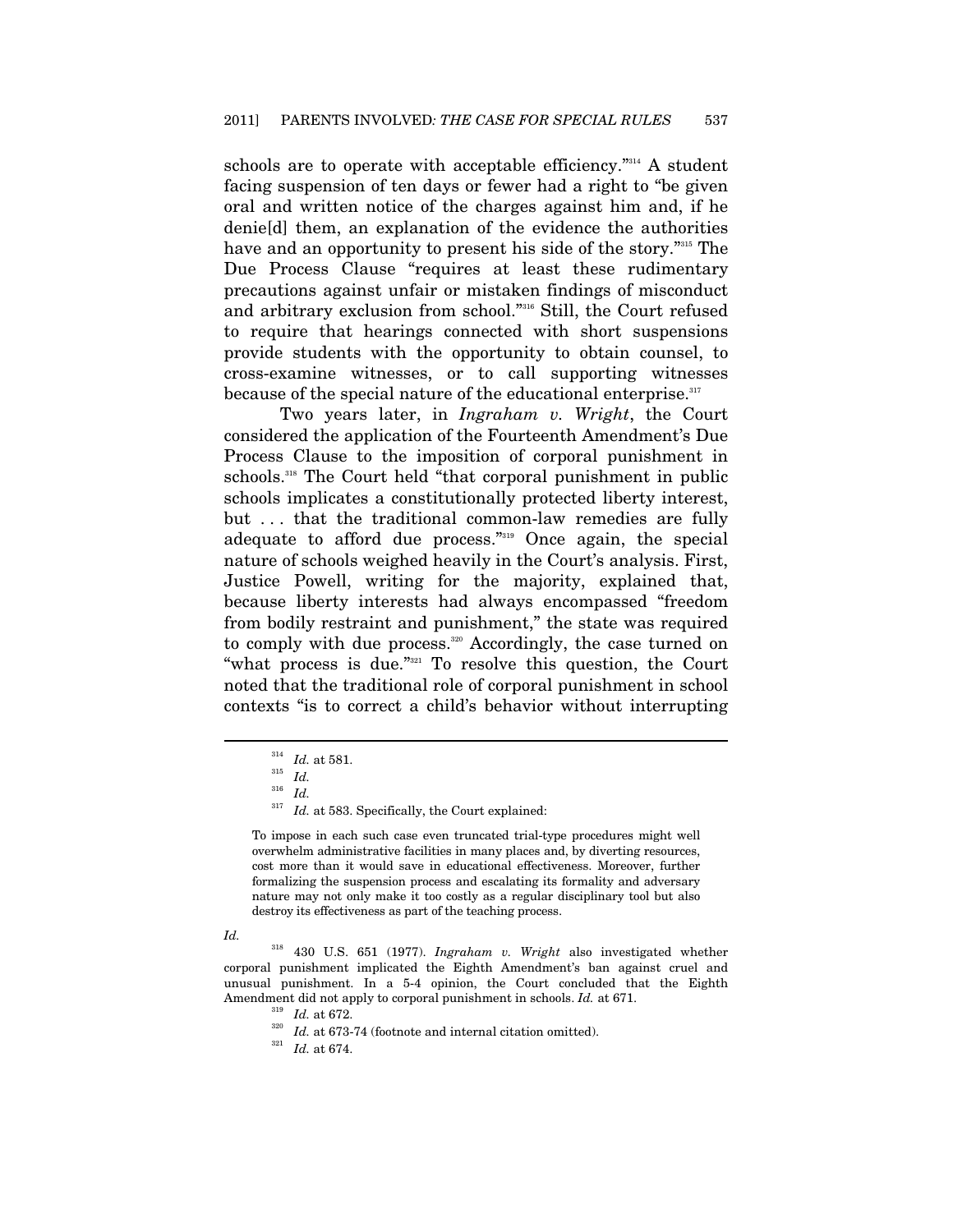his education."<sup>322</sup> As with First and Fourth Amendment rights, the Court examined the competing interests at stake and recognized that children faced some risk when disciplinarians resorted to corporal punishment.<sup>323</sup> Even so, the Court was unwilling to impose notice and hearing requirements in advance of any corporal punishment, reasoning that any procedures that would protect students against wrongful punishment would not outweigh the "costs" they would impose on the orderly operation of schools.<sup>324</sup> For instance, teachers may decide to resort to less effective disciplinary strategies instead of corporal punishment because of "the possible disruption that prior notice and a hearing may entail."325 Ultimately, the Court held that the Due Process Clause does not require public schools to provide notice and a hearing before imposing corporal punishment. This holding demonstrated the Court's belief that the school district's interest in maintaining effective and flexible disciplinary control over its students outweighed the need to strictly enforce students' due process rights.<sup>326</sup>

#### *B. Denial of Special Constitutional Tests: The Establishment Clause*

As noted above, the Supreme Court has created special constitutional rules recognizing that students' rights are not "coextensive with the rights of adults in other settings."327 By contrast, the Court has consistently refused to develop special constitutional rules in Establishment Clause challenges where students are compelled or coerced to adopt a particular religious viewpoint. In each of these cases, the Court noted that the Founding Fathers were especially concerned that statesponsored religious exercises posed a serious danger to freedom of conscience.328 Therefore, the Court was unwilling to accept

 $\overline{a}$ 

<sup>322</sup> *Id.* at 674 n.43.<br><sup>323</sup> *Id.* at 680.<br><sup>325</sup> *Id.* at 680-81.<br><sup>326</sup> *Id.* at 682.<br><sup>327</sup> Bethel Sch. Dist. No. 403 v. Fraser, 478 U.S. 675, 682 (1986). *See generally supra* Part II.A. 328 The Court has heard numerous cases on the Establishment Clause in

relation to public elementary and secondary education. Those cases fall roughly into three categories: (1) cases involving public funding relating to religion (*see, e.g.*, Zelman v. Simmons-Harris, 536 U.S. 639 (2002) (upholding the constitutionality of publicly funded voucher program including sectarian schools); Comm. for Pub. Educ. &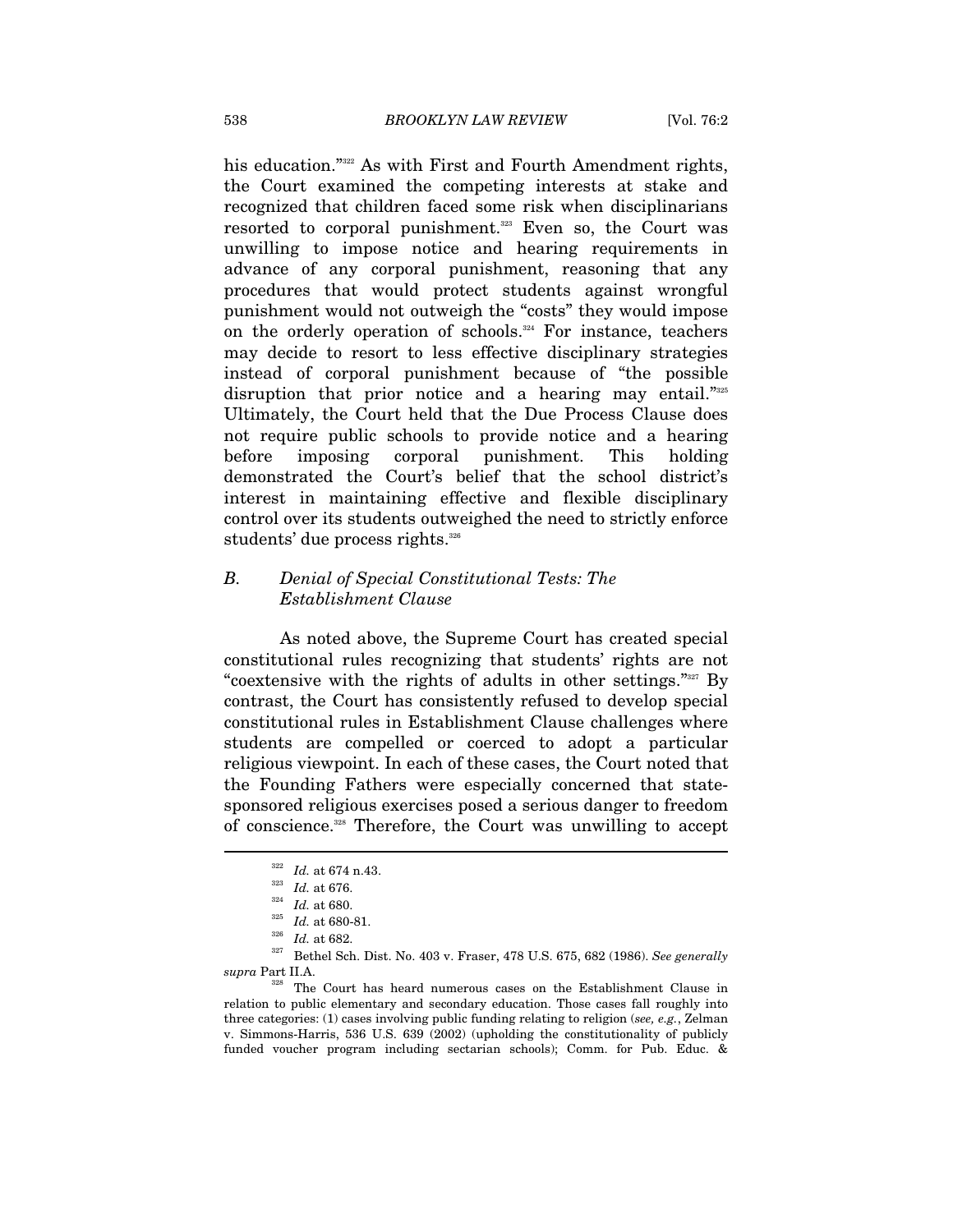the arguments raised by the public schools that would have permitted the religious activity if the facts led to the conclusion that state action "established" religion.

In *School District of Abington Township, Pennsylvania v.*  Schempp,<sup>329</sup> the Court held that the state practice of requiring schools to begin each day with a Bible reading violated the Establishment Clause. In reaching this decision, the Court discussed the relationship between the Establishment Clause and the Free Exercise Clause. The Establishment Clause prohibits "a fusion of governmental and religious functions or a concert or dependency of one upon the other to the end that official support of the State or Federal Government would be placed behind the tenets of one or of all orthodoxies."330 The Court explained that to withstand an Establishment Clause challenge, legislation must have a secular purpose and must neither advance nor inhibit religion.<sup>331</sup>

Comparatively, the Free Exercise Clause "recognizes the value of religious training, teaching and observance and, more particularly, the right of every person to freely choose his own course with reference thereto, free of any compulsion from the state."332 The purpose of the Free Exercise Clause "is to secure religious liberty in the individual by prohibiting any invasions thereof by civil authority."333 To establish a violation of the Free Exercise Clause, the plaintiff must demonstrate that the enactment has a coercive effect on his ability to practice his religion.334 Thus, the Court concluded that the difference between the two clauses is that the Free Exercise Clause

Religious Liberty v. Nyquist, 413 U.S. 756 (1973) (invalidating direct funding to private religious schools)); (2) cases which deal with prayer (*see, e.g.*, Bd. of Educ. v. Mergens, 496 U.S. 226 (1990) (allowing a student-led religious group at a public high school); Sch. Dist. of Abington Twp. v. Schempp, 374 U.S. 203 (1963) (invalidating the practice of daily prayers over the school's intercom)); and (3) cases which deal with religion in the curriculum (*see, e.g.*, Edwards v. Aguillard, 482 U.S. 578 (1987) (invalidating a state statute requiring the teaching of Creationism whenever evolution was taught); Illinois *ex rel.* McCollum v. Bd. of Educ., 333 U.S. 203, 231 (1948) (invalidating religious instruction delivered on public school grounds)). The universe of cases is too numerous to include a summary of each here. Rather, we focus on the prayer cases and have selected those cases that discuss the tension between the Establishment Clause and other First Amendment rights, whether speech or exercise of religion. We also focus on those cases most recently decided by the Court. 329 374 U.S. 203 (1963). 330 *Id.* at 222. 331 *Id.* 332 *Id.*

<sup>333</sup> *Id.* at 223. 334 *Id.*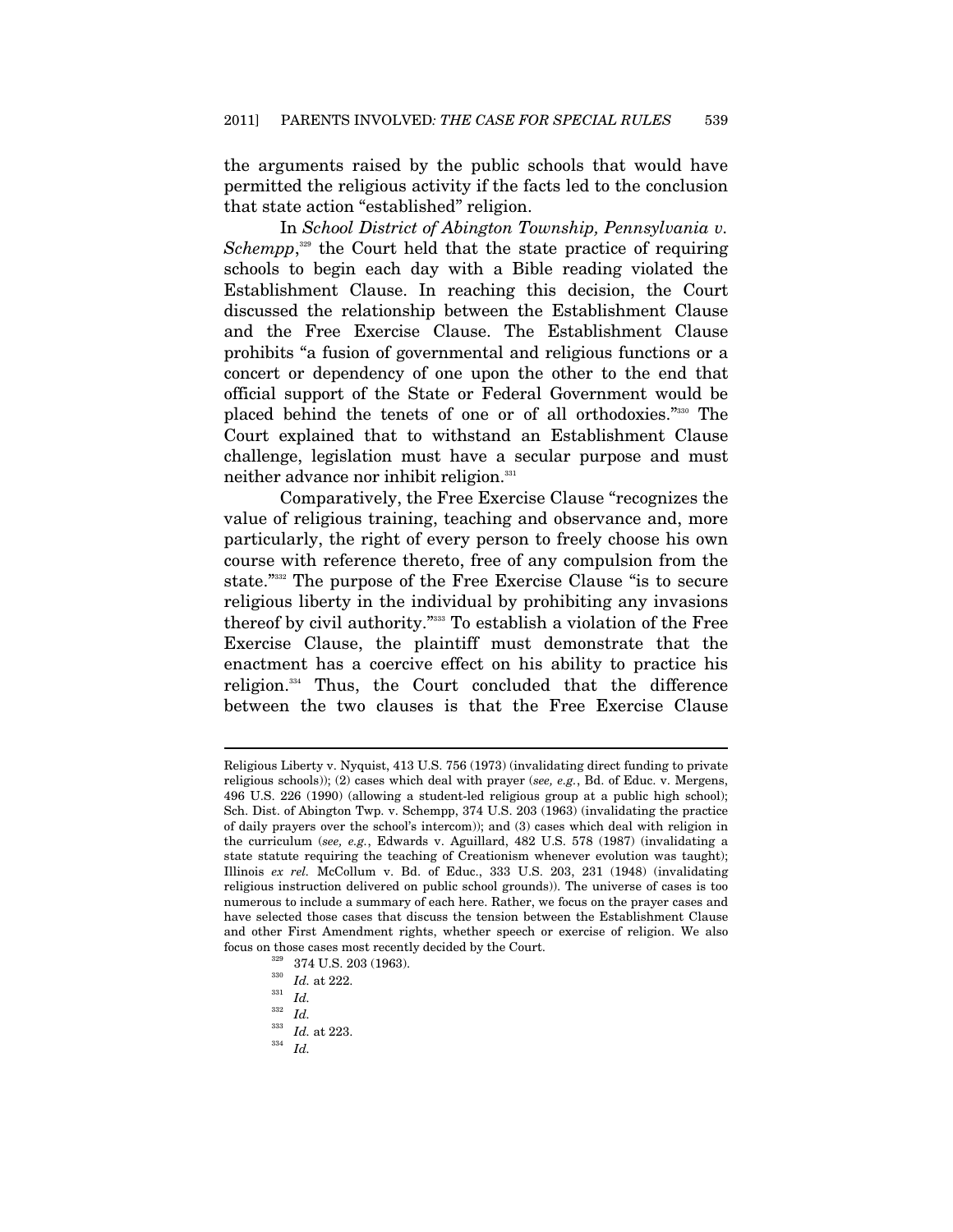requires a showing of coercion, while the Establishment Clause does not.<sup>335</sup>

Applying these principles, the Court found that the practice of Bible reading violated the Establishment Clause.<sup>336</sup> The fact that students could absent themselves upon parental request was no defense to the finding of unconstitutionality. Further, the Court held that it was no defense that the religious practices were "minor encroachments on the First Amendment."337 In reaching this decision, the Court cited *Memorial & Remonstrance Against Religious Assessments*, 338 written by James Madison, the principal architect of the Bill of Rights.339 Writing for the Court, Justice Clark warned that "[t]he breach of neutrality that is today a trickling stream may all too soon become a raging torrent and, in the words of Madison, 'it is proper to take alarm at the first experiment on our liberties.'"340 In addition, the Court rejected the argument that the refusal to permit Bible reading in the public schools violated the free exercise rights of the majority. "While the Free Exercise Clause clearly prohibits the use of state action to deny the rights of free exercise to anyone," the Court explained, "it has never meant that a majority could use the machinery of the State to practice its beliefs."341

The Supreme Court provided further instruction on the relationship between the Religion Clauses in *Board of Education of the Westside Community Schools v. Mergens*. 342 *Mergens* involved a high school student who wished to create a student-led religious group. School officials denied the request on the rationale that to do otherwise would create a symbolic link between the school and religion in violation of the Establishment Clause.<sup>343</sup> To consider this contention, the Court

 $\overline{a}$ 

America 1999).<br>  $^{340}$  Schempp, 374 U.S. at 225 (quoting MADISON, *supra* note 339).<br>  $^{341}$  *Id.* at 226 (emphasis omitted).<br>  $^{342}$  496 U.S. 226 (1990).<br>  $^{342}$  *Id.* at 231. The plaintiffs alleged that school offic of their group in order to comply with the federal Equal Access Act, 20 U.S.C. §§ 4071- 4074 (2006). The Equal Access Act prohibits public secondary schools that have created "a limited open forum" to limit student groups "on the basis of the religious, political, philosophical, or other content of the speech at such meetings." *Id.* § 4071(a). The school claimed that it only allowed clubs related to the curriculum and, therefore, had

 $\frac{335}{336}$  *Id.* 

 $\frac{336}{337}$  *Id.* 

<sup>337</sup> *Id.* at 225. 338 *Id.* at 213.

<sup>339</sup> *See* JAMES MADISON: WRITINGS 1772-1836 (Jack N. Rakove ed., Library of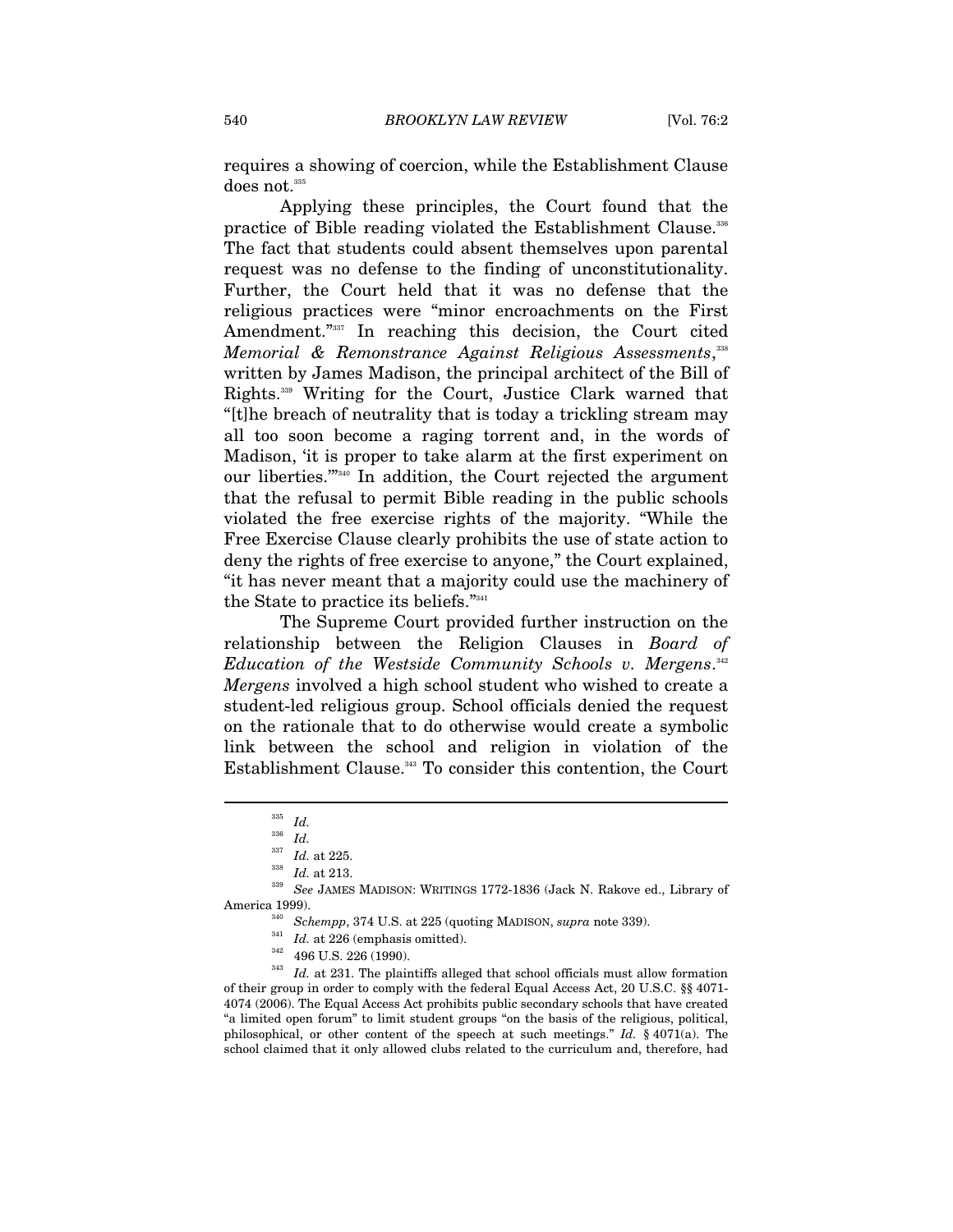applied an endorsement analysis, which requires examination of whether a reasonable observer would perceive a governmental endorsement of religion.<sup>344</sup> If so, then the activity is impermissible under the Establishment Clause, even if it results in curtailment of students' right to exercise religion or express themselves from a religious viewpoint.<sup>345</sup> Given the broad array of student clubs available at the high school in question, the Court concluded that a reasonable observer would comprehend that school officials were merely accommodating the myriad interests of its students, not endorsing the activity in question.346 What is telling about this analysis is the Court's tacit acceptance of the absolute prohibition formed by the Establishment Clause. Had the endorsement test confirmed school officials' concerns about a violation, the denial of the students' request would have been proper.<sup>347</sup>

The Court next addressed the obligation of public schools to adhere to the Establishment Clause in *Lee v. Weisman*, 348 where the majority ruled that the practice of including nonsectarian prayer in public school graduations violated the Establishment Clause because it coerced those in attendance to act in a religious manner.<sup>349</sup> In *Lee* and in keeping with tradition for that school, the principal decided to include an invocation and a benediction in the ceremony. The principal chose the religious participant—a rabbi—and also provided the rabbi a pamphlet with guidelines as to how to conduct a nonsectarian prayer.<sup>350</sup> The school argued that the justification for the nonsectarian prayer was to advance tolerance and help students learn to live a pluralistic society.<sup>351</sup>

In reaching the conclusion that the practice violated the First Amendment, the Court made a subtle shift from *Schempp* in discussing the relationship between the Free Exercise and Establishment Clauses. Writing for the Court, Justice Kennedy

not created the requisite "limited open forum." The Court rejected this contention, pointing to the scuba club and chess club as examples of non-curriculum-related clubs. *Mergens*, 496 U.S. at 244-46. As such, the Court held that the Equal Access Act applied and then turned to examine whether the Establishment Clause nonetheless required a denial of the request to form the club. *Id.* at 247.<br><sup>344</sup> *Mergens*, 496 U.S. at 248-50.<br>*Id.* at 250.<br><sup>345</sup> *Id.* 

 $\frac{347}{348}$  See id.

<sup>348 505</sup> U.S. 577 (1992). 349 *Id.* at 599. 350 *Id.* at 581. 351 *Id.* at 590.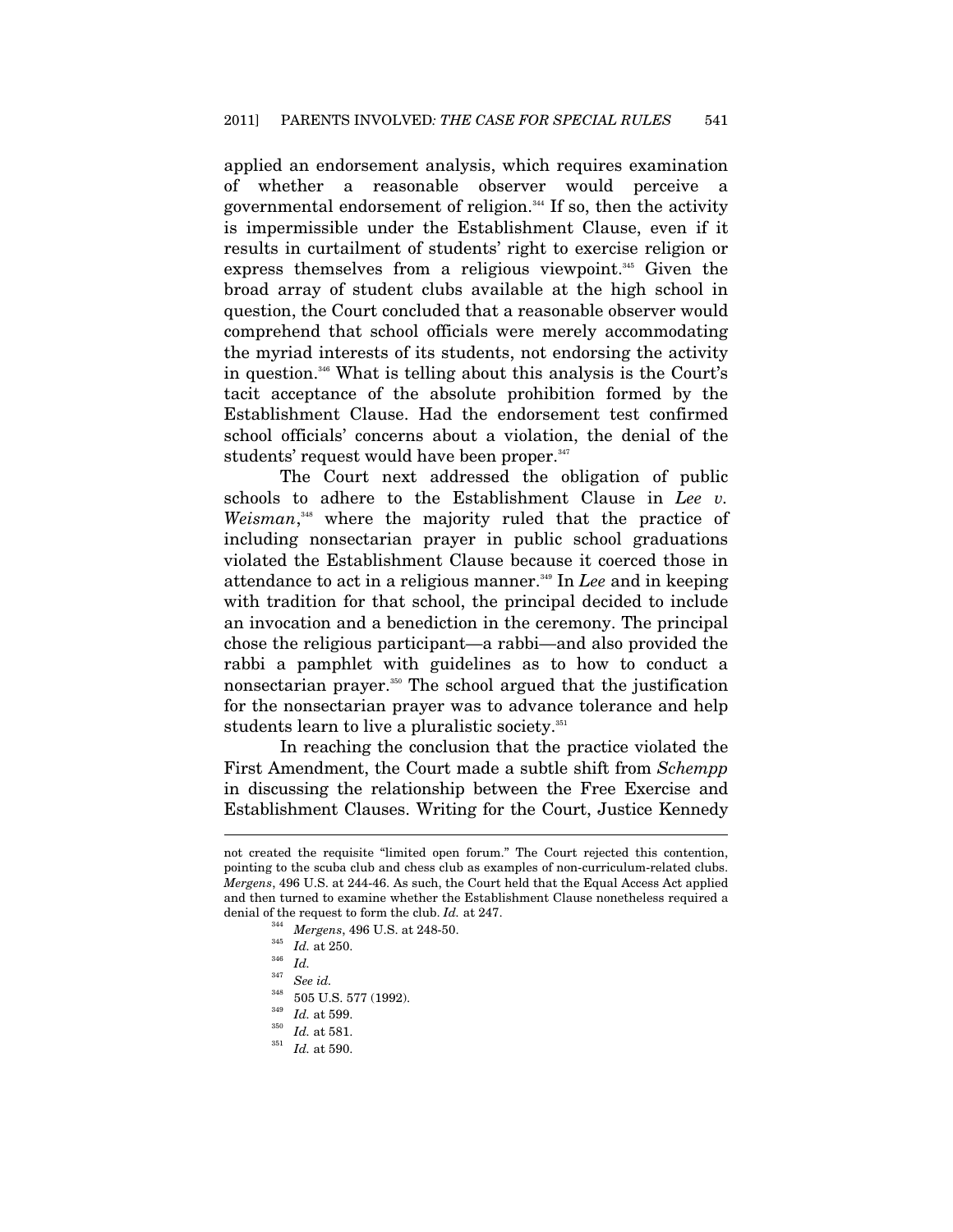explained, "The principle that government may accommodate the free exercise of religion does not supersede the fundamental limitations imposed by the Establishment Clause. It is beyond dispute that, at a minimum, the Constitution guarantees that government may not coerce anyone to support or participate in religion or its exercise."352 Thus, the Court recognized that the government could violate the Establishment Clause by coercing citizens to act in a religious manner.

The Court found that the school's involvement in the development of the school prayers violated this principle. The school's extensive involvement in the selection of the rabbi could create divisiveness because "subtle coercive pressures exist . . . where the student had no real alternative which would have allowed her to avoid the fact or appearance of participation."353 The school countered that its directions for the content of the prayers were "a good-faith attempt by the school to ensure that the sectarianism which is so often the flashpoint for religious animosity be removed from the graduation ceremony."354 While the school's concern was understandable, Justice Kennedy observed that its good faith was not the issue. Instead, the pertinent question was whether the school could legitimately invite someone to produce a prayer for a formal religious exercise, which all students would be required to attend.<sup>355</sup>

The Court found that the school's actions were indeed illegitimate. Justice Kennedy explained that the Religion Clauses were not merely designed to protect the rights of minorities; they also existed "to protect religion from government interference."356 These concerns led Justice Kennedy to conclude that the school officials' creation of a nonsectarian prayer violated the Establishment Clause because the involvement of school officials "will be perceived by the students as inducing a participation they might otherwise reject."357

Justice Kennedy also rejected the school's claim that the practice of nonsectarian prayer during graduation was justifiable as a bulwark against intolerance because it overlooked a fundamental difference between freedom of

 $^{352}$   $\,$   $Id.\;$  at 587.

*Id.* at 588. 354 *Id.*

 $\frac{355}{356}$  *Id.* at 589.<br> $\frac{1}{357}$  *IJ*<sub>11</sub> at 500 <sup>357</sup> *Id.* at 590.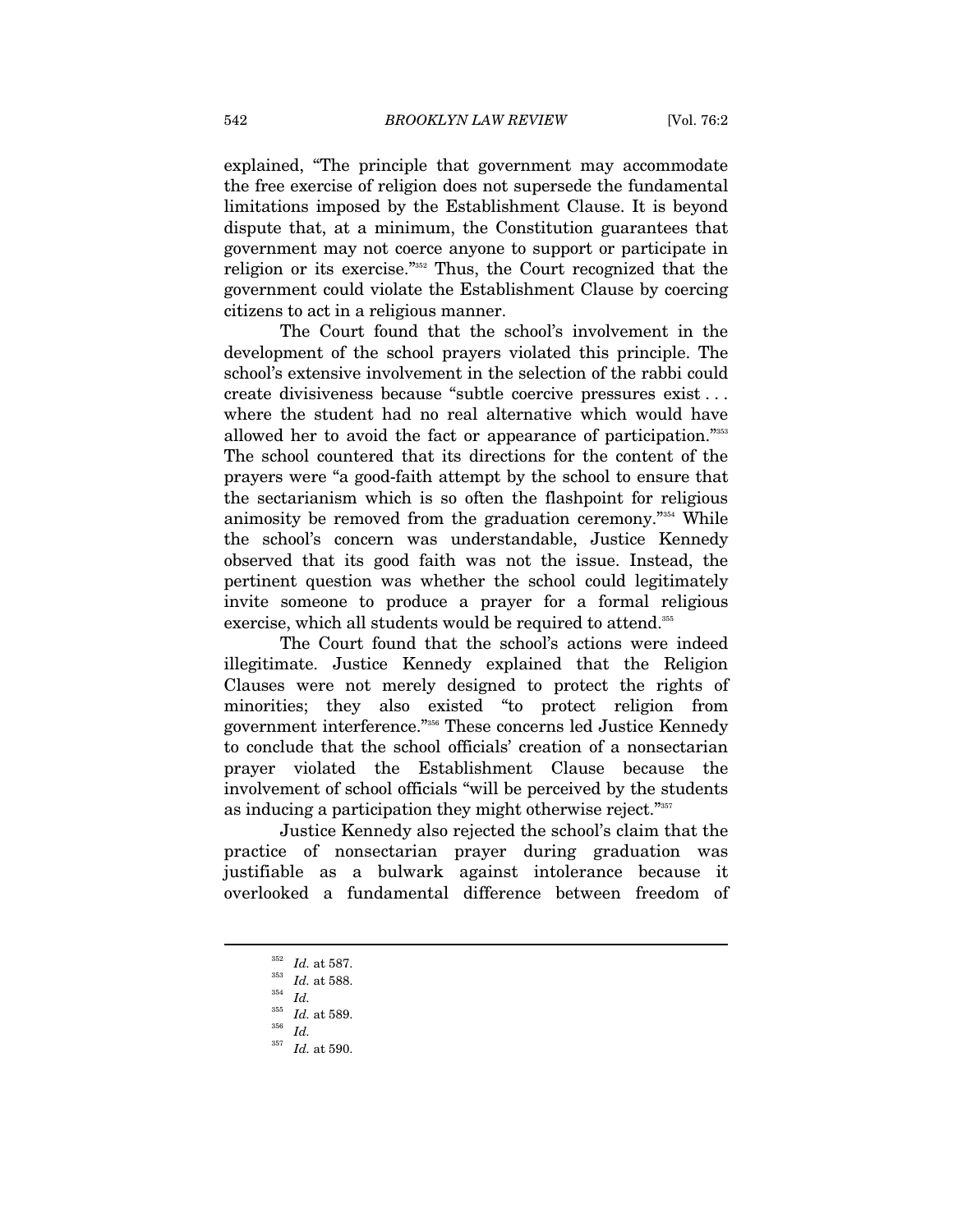worship and freedom of speech.<sup>358</sup> While "[t]he Free Exercise Clause embraces a freedom of conscience and worship that has close parallels in the speech provisions of the First Amendment," Justice Kennedy explained, "the Establishment Clause is a specific prohibition on forms of state intervention in religious affairs with no precise counterpart in the speech provisions."359 The reason for this difference rested in the fear of the Founding Fathers that "what might begin as a tolerant expression of religious views may end in a policy to indoctrinate and coerce."360

The Court's decision in *Santa Fe Independent School District v. Doe*<sup>361</sup> solidified the precedent established in *Lee*. *Santa Fe* once again involved religious expression, though this time led by students prior to high school football games.<sup>362</sup> The school district had a long history of sponsoring prayers before sporting events, which even included an elected student "chaplain" to deliver the prayers.<sup>363</sup> Although that policy had been replaced, the prayers before football games continued.<sup>364</sup> The district argued that they had created a "limited open forum" for the purpose of student expression before each game.<sup>365</sup> Therefore, officials claimed the speech was "private" and not governmental speech, placing it outside the ambit of the Establishment Clause.<sup>366</sup> The Court rejected this thinking. That the prayers were student-led was insufficient to transform the practice from governmental speech into private speech.<sup>367</sup> Justice Stevens, writing for a six-Justice majority,<sup>368</sup> again employed an endorsement analysis, concluding that the

The lessons of the First Amendment are as urgent in the modern world as in the 18th century when it was written. One timeless lesson is that if citizens are subjected to state-sponsored religious exercises, the State disavows its own duty to guard and respect that sphere of inviolable conscience and belief which is the mark of a free people.

*Id.*

```
361 530 U.S. 290 (2000). 362 Id. at 294. 363 Id.
```
- 
- 

<sup>358</sup>*Id.* at 591. 359 *Id.*

 $^{360}$   $\,$   $Id.$  at 592. Justice Kennedy concluded with the reminder that

<sup>&</sup>lt;sup>364</sup> *Id.* at 297-98.<br><sup>365</sup> *Id.* at 301.<br><sup>366</sup> *Id.* at 302.<br><sup>367</sup> *See id.* at 302-05.<br><sup>368</sup> *Id.* at 292. Justice Stevens was joined by Justices O'Connor, Kennedy, Souter, Ginsburg, and Breyer. *Id.*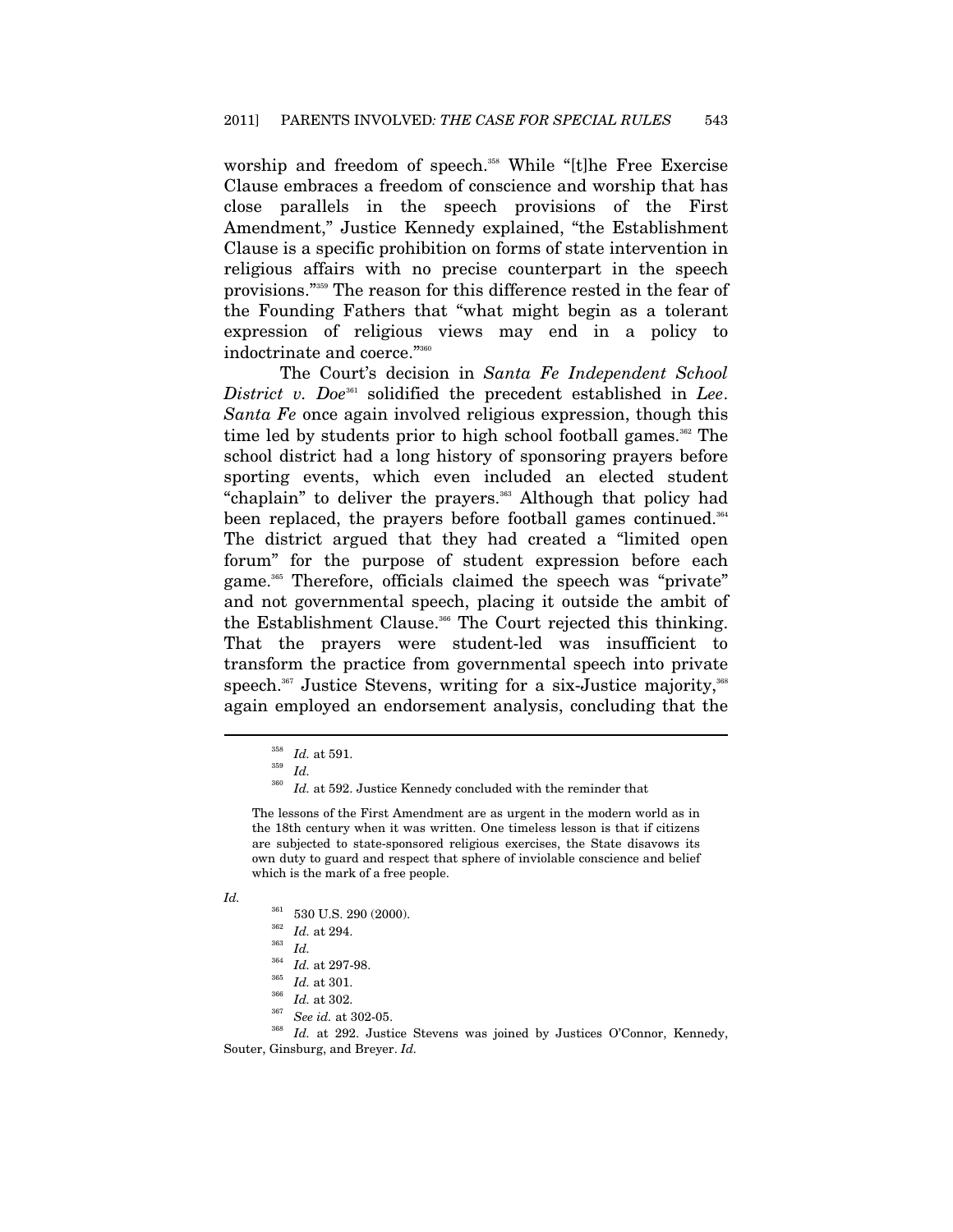public would "perceive the pregame message as a public expression of the views of the majority of the student body delivered with the approval of the school administration."<sup>369</sup> Moreover, the Court noted that any analysis of endorsement must take into consideration the history and context of the policy and practice under scrutiny.370 In this instance, the Court concluded that the revised policy was written in order "to preserve the practice of prayer before football games."371 While the Court's ruling did not prohibit private religious activity, it cautioned that "the religious liberty protected by the Constitution is abridged when the State affirmatively sponsors the particular religious practice of prayer."372

This balance between private voluntary prayer and state-orchestrated prayer was again at issue in *Good News Club v. Milford Central School.*373 This case challenged a school district's denial of a request to use school facilities immediately after school by a Christian club designed for elementary school children.374 The club claimed the free speech right to meet since the school district allowed other non-school groups to meet during the same time frame.<sup>375</sup> The school district maintained that allowing the religious club to meet would violate the Establishment Clause, noting that elementary-aged children would not be able to discern the difference between endorsing the activity and merely accommodating it.376 The Court,

#### *Id.*

<sup>369</sup> *Id.* at 307-08. Justice Stevens listed a number of contextual factors supporting the conclusion of endorsement:

The actual or perceived endorsement of the message, moreover, is established by factors beyond just the text of the policy. Once the student speaker is selected and the message composed, the invocation is then delivered to a large audience assembled as part of a regularly scheduled, school-sponsored function conducted on school property. The message is broadcast over the school's public address system, which remains subject to the control of school officials. It is fair to assume that the pregame ceremony is clothed in the traditional indicia of school sporting events, which generally include not just the team, but also cheerleaders and band members dressed in uniforms sporting the school name and mascot. The school's name is likely written in large print across the field and on banners and flags.

 $^{370}\,$   $Id.$  at 308 (citing Wallace v. Jaffree, 472 U.S. 38, 75 (1985) (invalidating a moment of silence statute because of an expressed preference for prayer)).<br>
<sup>371</sup> *Id.* at 309.<br>
<sup>373</sup> 533 U.S. 98 (2001).<br>
<sup>374</sup> *Id.* at 103.<br>
<sup>375</sup> *Id.* at 102, 104.<br>
<sup>376</sup> *Id.* at 112-13.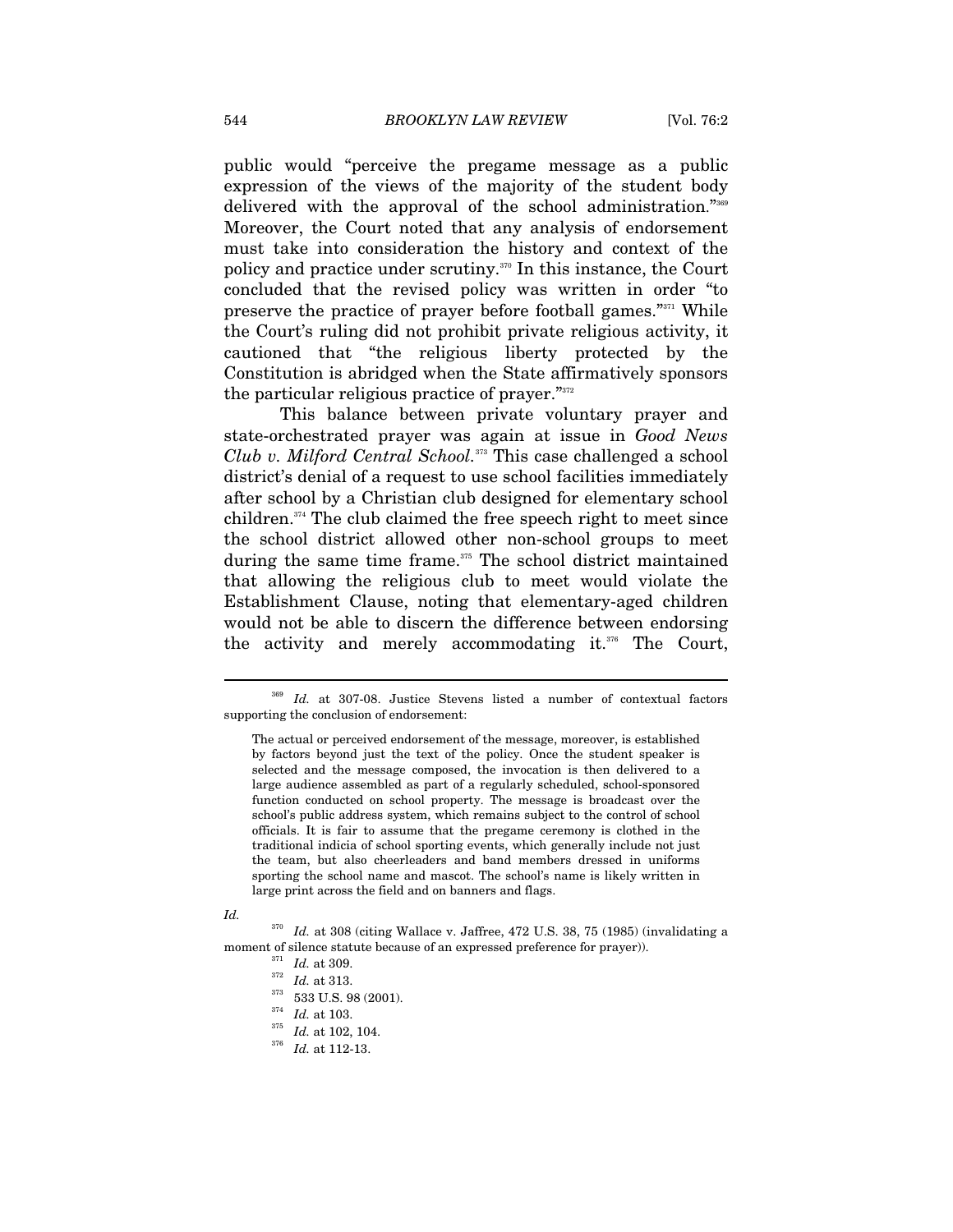however, disagreed that the perceptions of the young children attending the school determined the constitutionality of the issue. $377$  Rather, since no student could attend a club meeting without parental permission, the Court reasoned that whether the religious club would be viewed as an endorsement of religion needed to be considered from the parents' perspective.378 In other words, whether such a club violated the Establishment Clause turned on whether a reasonable parent familiar with all the circumstances of after-school clubs at the school would perceive an endorsement of religion or feel coerced by the state to allow their child to attend.<sup>379</sup> Applying this test, the Court concluded that the Constitution posed no barrier to allowing the club to meet.<sup>380</sup>

Interestingly, just as the Court has cited the unique relationship between schools and children to declare special rules with regard to students' rights to freedom of expression, freedom from unreasonable searches and seizures, and due process, the Court has referenced the same context to exercise caution when interpreting the Establishment Clause. As the court noted in *Edwards v. Aguillard*:

The Court has been particularly vigilant in monitoring compliance with the Establishment Clause in elementary and secondary schools. Families entrust public schools with the education of their children, but condition their trust on the understanding that the classroom will not purposely be used to advance religious views that may conflict with the private beliefs of the student and his or her family. Students in such institutions are impressionable and their attendance is involuntary.<sup>381</sup>

Thus, even with respect to the more restrictive Establishment Clause, the Court has taken into account the context of schools in determining whether the school has violated the rights of children.

#### III. APPLICATION OF GENERAL SCHOOL LAW PRINCIPLES TO RACE-CONSCIOUS STUDENT ASSIGNMENT PLANS

In the previous section, we examined various constitutional challenges mounted by students against schools to

<sup>377</sup>*Id.* at 115-16. 378 *Id.* at 115. 379 *Id.*

 $rac{380}{381}$  *Id.* 

Edwards v. Aguillard, 482 U.S. 578, 583-84 (1987).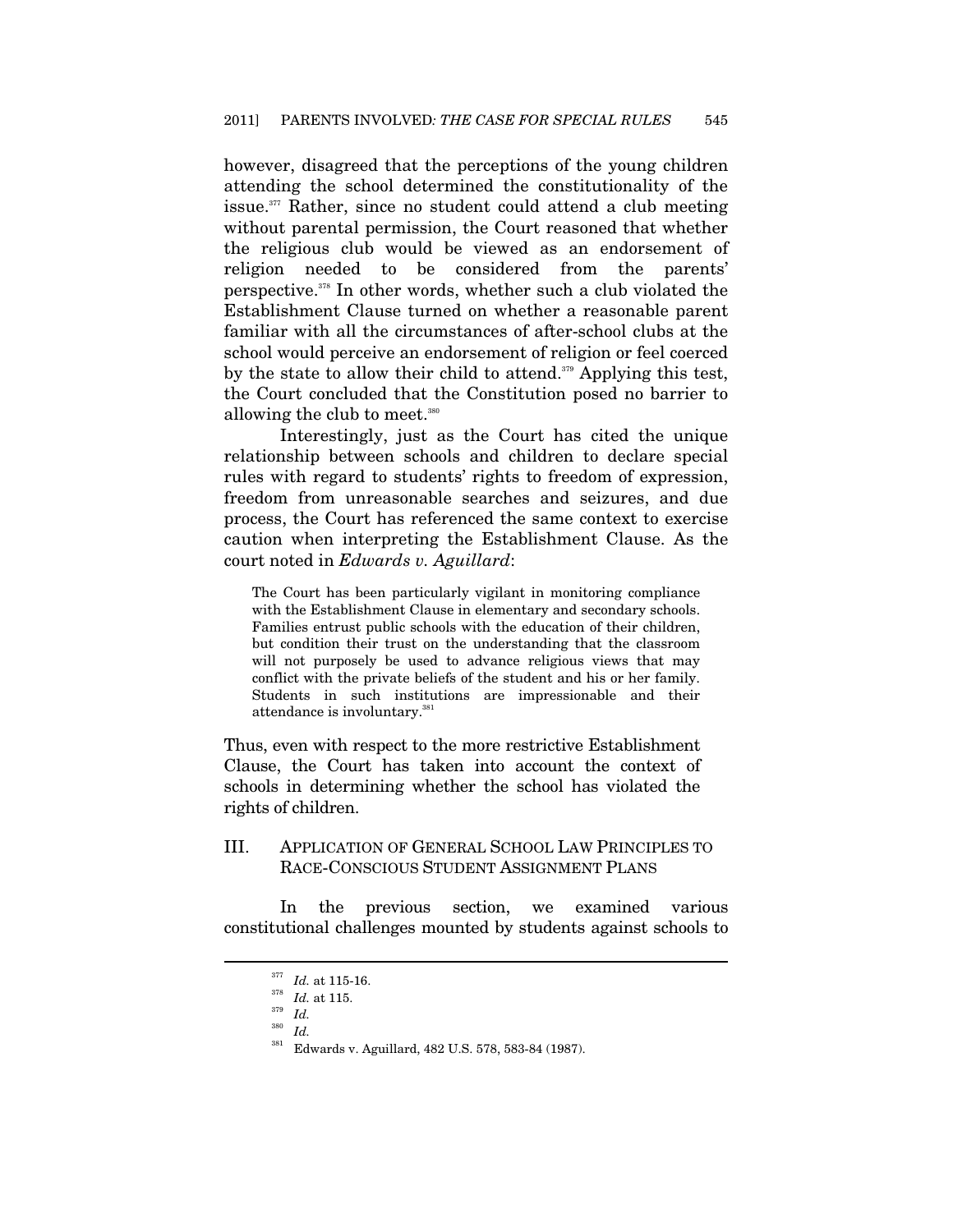determine when the Supreme Court has developed special rules for the public school context. We found that in the context of free speech, search and seizure, and due process, the Court has held that public school students do not possess the same level of rights as the general public.<sup>382</sup> In each of these cases, the Court reached this conclusion by balancing school district and student concerns.383 The only exception we have found to this general rule is the Establishment Clause cases. The Court has refused to engage in a school-specific test because of the special language of the Religion Clauses and the declarations of the Founding Fathers.384 However, the Court has referenced schools' unique context when analyzing the Establishment Clause.<sup>385</sup>

In this section, we explain that the *Parents Involved* decision should be analyzed in the same fashion as the majority of student rights' cases in which the Court has developed special constitutional rules for the public school setting, and that the Equal Protection Clause is different from the Establishment Clause.

#### *A. Is the Equal Protection Clause Like the Establishment Clause?*

When examined against the backdrop of other school law cases, it becomes clear that the Justices making up the plurality in the *Parents Involved* case believe that Equal Protection cases should be treated in the same manner as the Establishment Clause cases. In other words, they reject the application of a balancing test because the Equal Protection Clause requires all racial classifications to be examined in the same manner. For example, recall that Chief Justice Roberts stated that the Constitution "prevents states from according differential treatment to American children on the basis of their color or race."386 Also recall Justice Thomas's assertion that the Constitution is "color-blind."387

However, an examination of the language of, and the history behind, the Equal Protection Clause reveals that this

<sup>382</sup> *See supra* Part II. 383 *See generally supra* Part II.A. 384 *See supra* Part II.B. 385 *See supra* Part II.B. 386 *Parents Involved*, 551 U.S. 701, 747 (2007) (plurality opinion) (internal quotation marks omitted).  $1.387\,$   $Id.$  at 772 (Thomas, J., concurring) (quoting Plessy v. Ferguson, 163 U.S.

<sup>537, 559 (1896) (</sup>Harlan, J., dissenting)).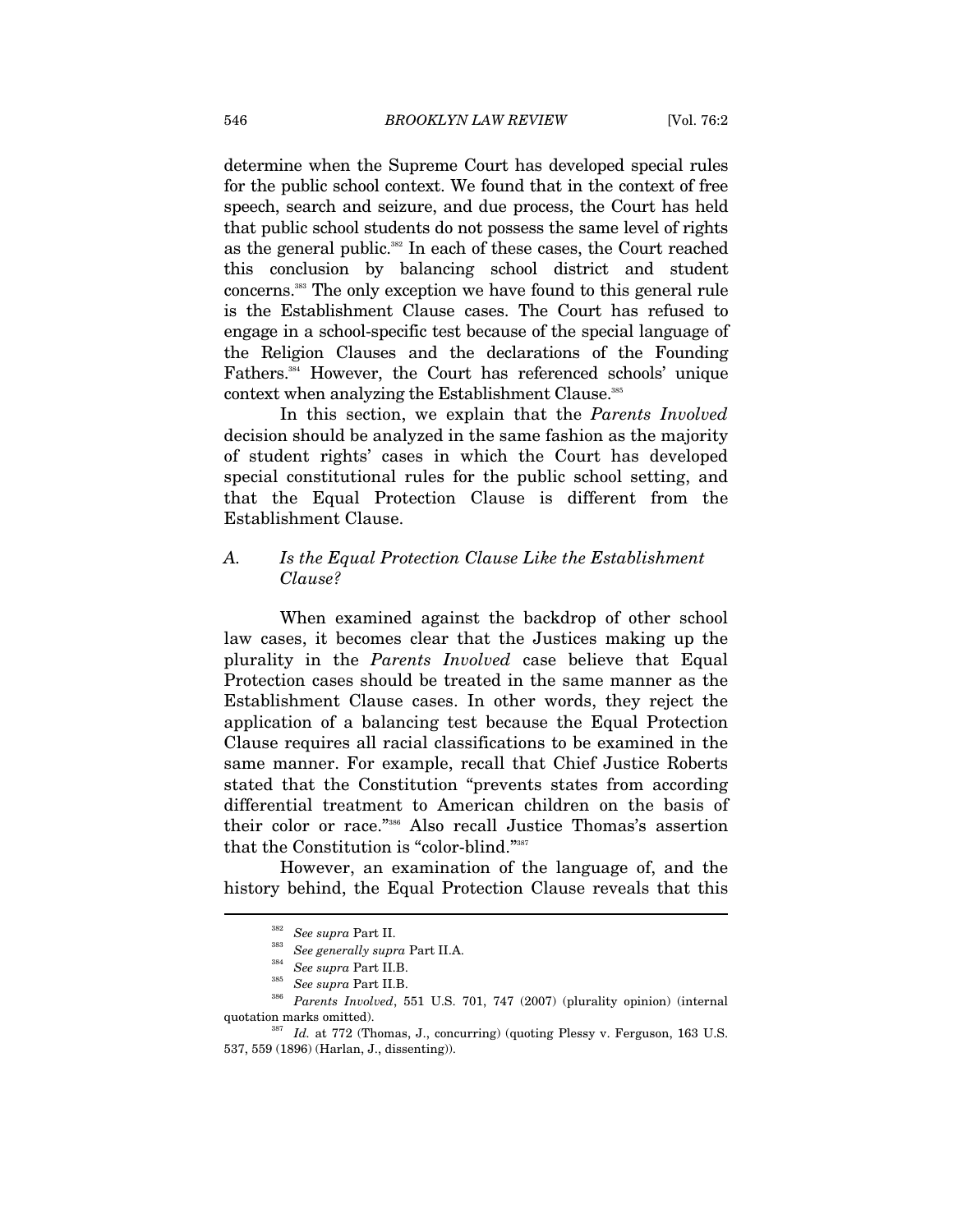constitutional provision contains no such prohibition. Andrew Kull, in his volume, *The Color-Blind Constitution*, observes, "The interesting fact that the Congress in 1866 considered and rejected a series of proposals that would have made the Constitution explicitly color-blind has been, in consequence, largely forgotten."388 Indeed, educational historian James Anderson notes that the Republicans introduced seven versions of the Fourteenth Amendment that contained a provision prohibiting discrimination on the basis of race or color—all were rejected.<sup>389</sup> After all these proposals had been defeated. Congress then accepted a version of the Equal Protection Clause that replaced the color-blind provisions with an "equal protection" provision "that protected undefined rights against state infringement but avoided any principle that would forbid discrimination on account of race or color."390

According to James Anderson, "The change that was made allowed states to discriminate by race as deemed appropriate, especially in the arena of 'social rights' that included education."391 Furthermore, the framers of the Fourteenth Amendment believed that "provisions forbidding distinctions of race and color had to be dropped in order to gain enough support for the passage and eventual ratification by the states."392 "In other words," Anderson explained, "they left the constitutional question of racial classifications by government unresolved."393 Accordingly, the Supreme Court should not pretend that they are limited by a color-blind Equal Protection Clause.<sup>394</sup>

Even Justice Harlan's invocation of the term "colorblind" in his famous dissent to *Plessy* does not provide justification for reading the Constitution to prohibit all racial classifications. Rather, his use of the term relates to the use of "color" as a means to establish a ruling class who then enacts laws "cunningly devised to defeat legitimate results of the [Civil] [W]ar."395 Nothing in Justice Harlan's opinion examines race-conscious actions taken to further the intent of the Fourteenth Amendment, that is, to provide people of color with  $\overline{a}$ 

<sup>388</sup> ANDREW KULL, THE COLOR-BLIND CONSTITUTION 69 (1992). 389 James D. Anderson, *Race-Conscious Educational Policies Versus a Color-Blind Constitution: A Historical Perspective*, 36 EDUC. RESEARCHER 249, 254 (2007).

 $\frac{390}{391}$  *Id.* at 254.<br>*Id.* at 255.

<sup>391</sup> *Id.* at 255. 392 *Id.* 393 *Id.* at 256. 394 *Id.* 395 Plessy v. Ferguson, 163 U.S. 537, 560-61 (1896) (Harlan, J., dissenting).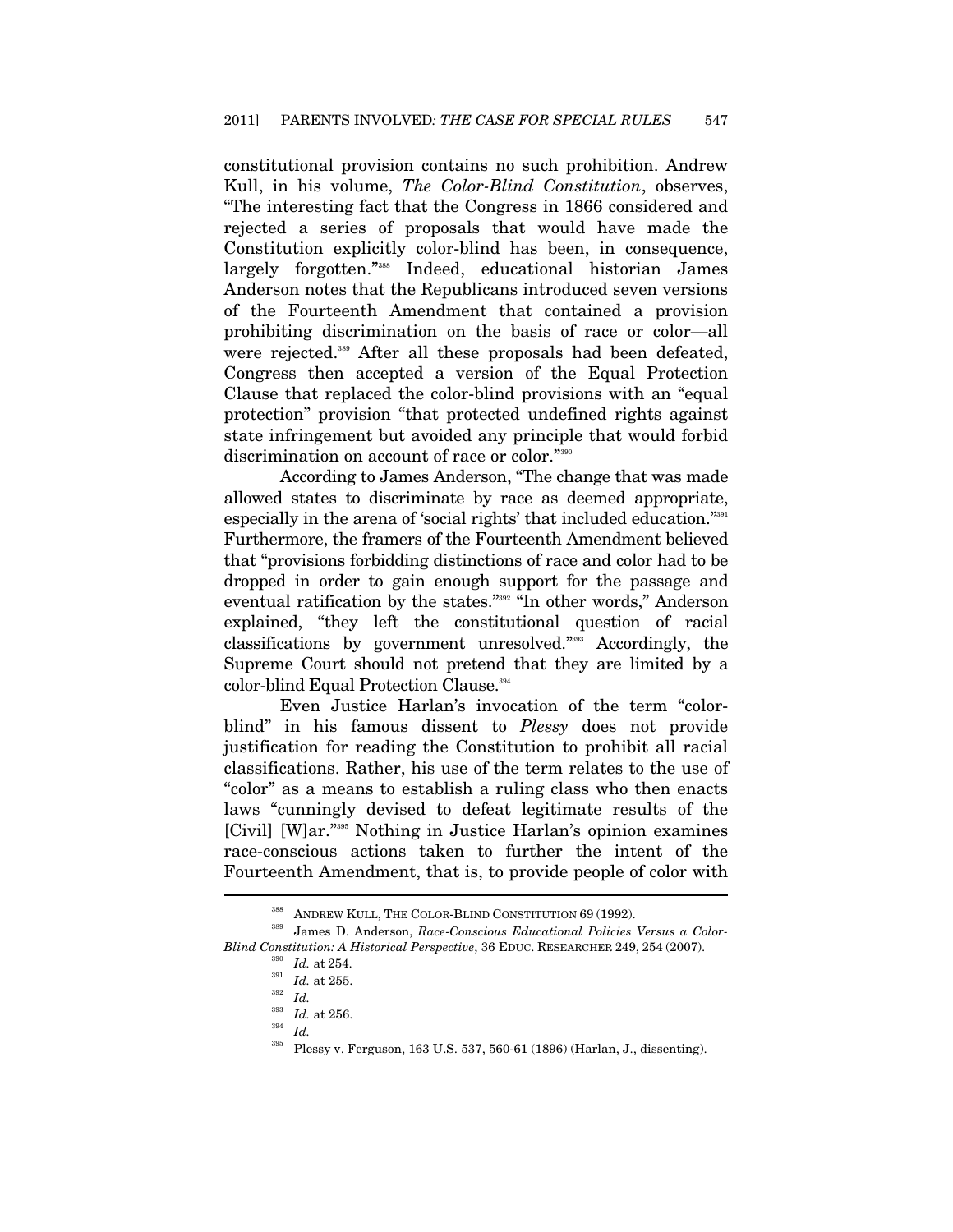equal opportunities enjoyed by white citizens. Justice Stevens made the same point when chiding the majority opinion for neglecting this seminal distinction and the fact that the policies at issue in *Brown* only negatively affected one race.<sup>396</sup>

Further support for the proposition that Harlan's use of the term "color-blind" was not intended to eliminate all racial classifications is found in another of Harlan's opinions. Only three years after *Plessy*, Harlan wrote the Court's opinion in a segregated school case, *Cumming v. Richmond County Board of Education*. <sup>397</sup> *Cumming* involved a challenge to a Georgia school district's decision to close the high school that served the district's African American children while maintaining the school that served white children.<sup>398</sup> In a unanimous opinion, the Court upheld the board's decision. Justice Harlan wrote:

The state court did not deem the action of the board of education in suspending temporarily and for economic reasons the high school for colored children a sufficient reason why the defendant should be restrained by injunction from maintaining an existing high school for white children. It rejected the suggestion that the board proceeded in bad faith or had abused the discretion with which it was invested by the statute under which it proceeded or had acted in hostility to the colored race. Under the circumstances disclosed, we cannot say that this action of the state court was, within the meaning of the Fourteenth Amendment, a denial by the state to the plaintiffs and to those associated with them of the equal protection of the laws or of any privileges belonging to them as citizens of the United States. We may add that while all admit that the benefits and burdens of public taxation must be shared by citizens without discrimination against any class on account of their race, the education of the people in schools maintained by state taxation is a matter belonging to the respective states, and any interference on the part of Federal authority with the management of such schools cannot be justified except in the case of a clear and unmistakable disregard of rights secured by the supreme law of the land.<sup>399</sup>

Had Harlan's use of the term "color-blind" Constitution had the meaning ascribed to him by Justice Thomas, he would have likewise dissented from the *Cumming* decision. To the contrary,

<sup>396</sup> *Parents Involved*, 551 U.S. 701, 799 (2007) (Stevens, J., dissenting). Justice Stevens noted that Chief Justice Roberts's attempts to revise history caused him to recall "Anatole France's observation: '[T]he majestic equality of the la[w], ... forbid[s] rich and poor alike to sleep under the bridges, to beg in the streets, and to steal their bread.'" *Id*. (alteration in original) (quoting LE LYS ROUGE (THE RED LILY) 95 (W. Stephens trans., 6th ed. 1922)). 397 175 U.S. 528, 528 (1899). Interestingly, neither Justice Thomas nor any of

the other opinion authors in *Parents Involved* reference or discuss *Cumming*.<br><sup>398</sup> *Id.* at 530.<br><sup>399</sup> *Id.* at 545.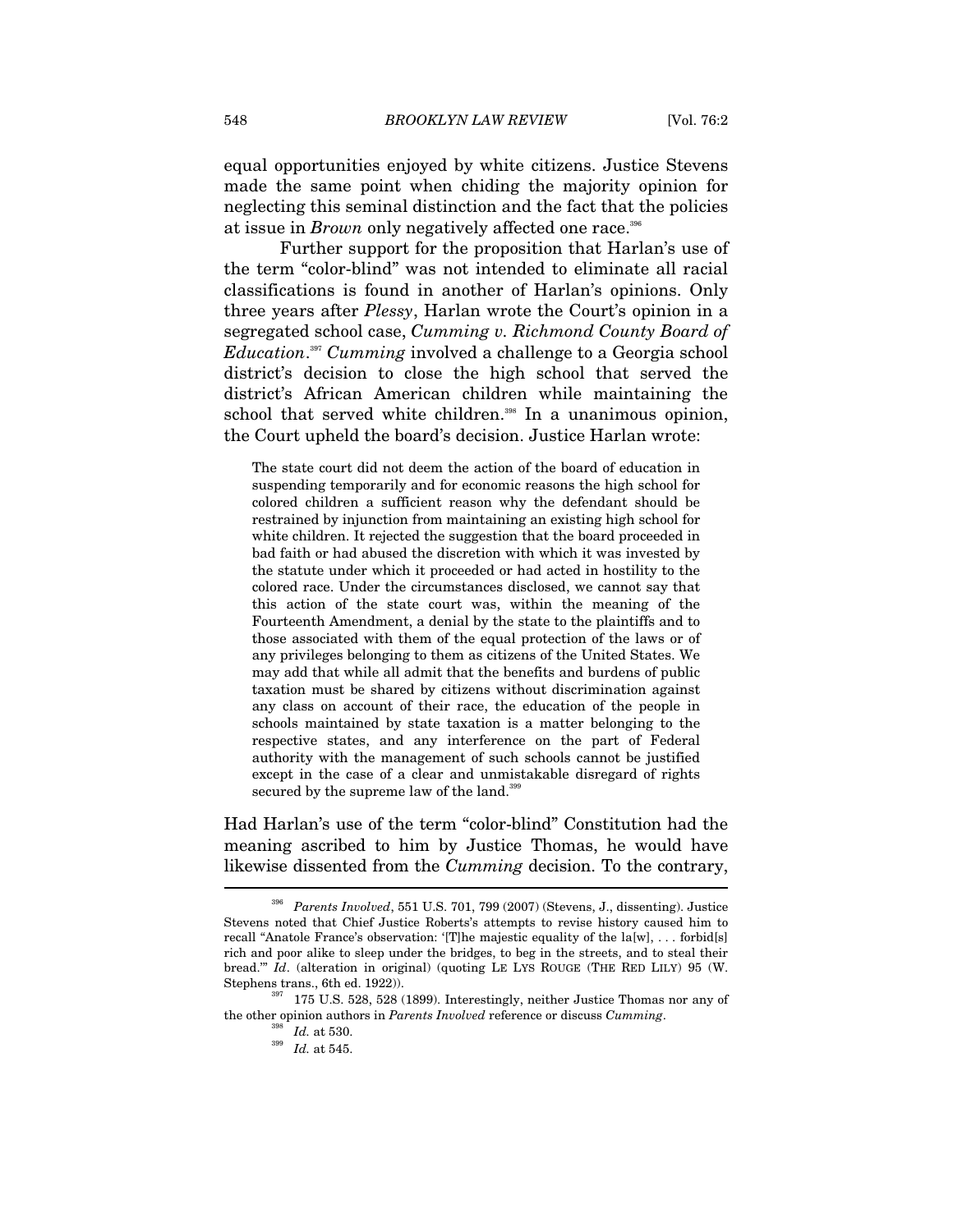he concluded that a school district could offer no high school education to a group of children solely based on the color of their skin and do so without violating the Fourteenth Amendment.<sup>400</sup>

Moreover, even if one concludes as did the plurality in *Parents Involved* that a "color-blind" interpretation of the Equal Protection Clause has evolved over time, and even if one concludes that this view of the Fourteenth Amendment parallels the Establishment Clause as a strict prohibition against state action, it does not follow that every use of race to serve nonremedial ends is per se unconstitutional. As our review of cases involving school-sponsored religion demonstrates, the Court still engages in a careful examination of context in order to determine whether state officials have violated or run the risk of contravening the Establishment Clause. The fact that religion arises in the public school context is not sufficient to dictate the outcome. Dispositive contextual factors include whether the officials' purpose was legitimate and secular;<sup>401</sup> whether the activity was compulsory or voluntary;<sup>402</sup> whether it occurred during instructional or noninstructional time;<sup>403</sup> whether state officials led the exercise or used the "machinery of the state" to encourage or discourage

<sup>&</sup>lt;sup>400</sup> In the same case, Harlan also wrote:

The substantial relief asked is an injunction that would either impair the efficiency of the high school provided for white children or compel the board to close it. But if that were done, the result would only be to take from white children educational privileges enjoyed by them, without giving to colored children additional opportunities for the education furnished in high schools. The colored school children of the county would not be advanced in the matter of their education by a decree compelling the defendant board to cease giving support to a high school for white children. The board had before it the question whether it should maintain, under its control, a high school for about 60 colored children or withhold the benefits of education in primary schools from 300 children of the same race. It was impossible, the board believed, to give educational facilities to the 300 colored children who were unprovided for, if it maintained a separate school for the 60 children who wished to have a high-school education. Its decision was in the interest of the greater number of colored children, leaving the smaller number to obtain a high-school education in existing private institutions at an expense not beyond that incurred in the high school discontinued by the board.

*Id.* at 544. 401 *See, e.g.*, Zelman v. Simmons-Harris, 536 U.S. 639 (2002); Lemon v. Kurtzman, 403 U.S. 602 (1971).<br><sup>402</sup> *See, e.g.*, Santa Fe Indep. Sch. Dist. v. Doe, 530 U.S. 290, 311 (2000); Lee v.

Weisman, 505 U.S. 577, 594-95 (1992); Bd. of Educ. v. Mergens, 496 U.S. 226, 252 (1990); Sch. Dist. of Abington Twp. v. Schempp, 374 U.S. 203, 223 (1963).

<sup>&</sup>lt;sup>403</sup> See, e.g., Good News Club v. Milford Cent. Sch., 533 U.S. 98, 113 (2000); *Mergens*, 496 U.S. at 251.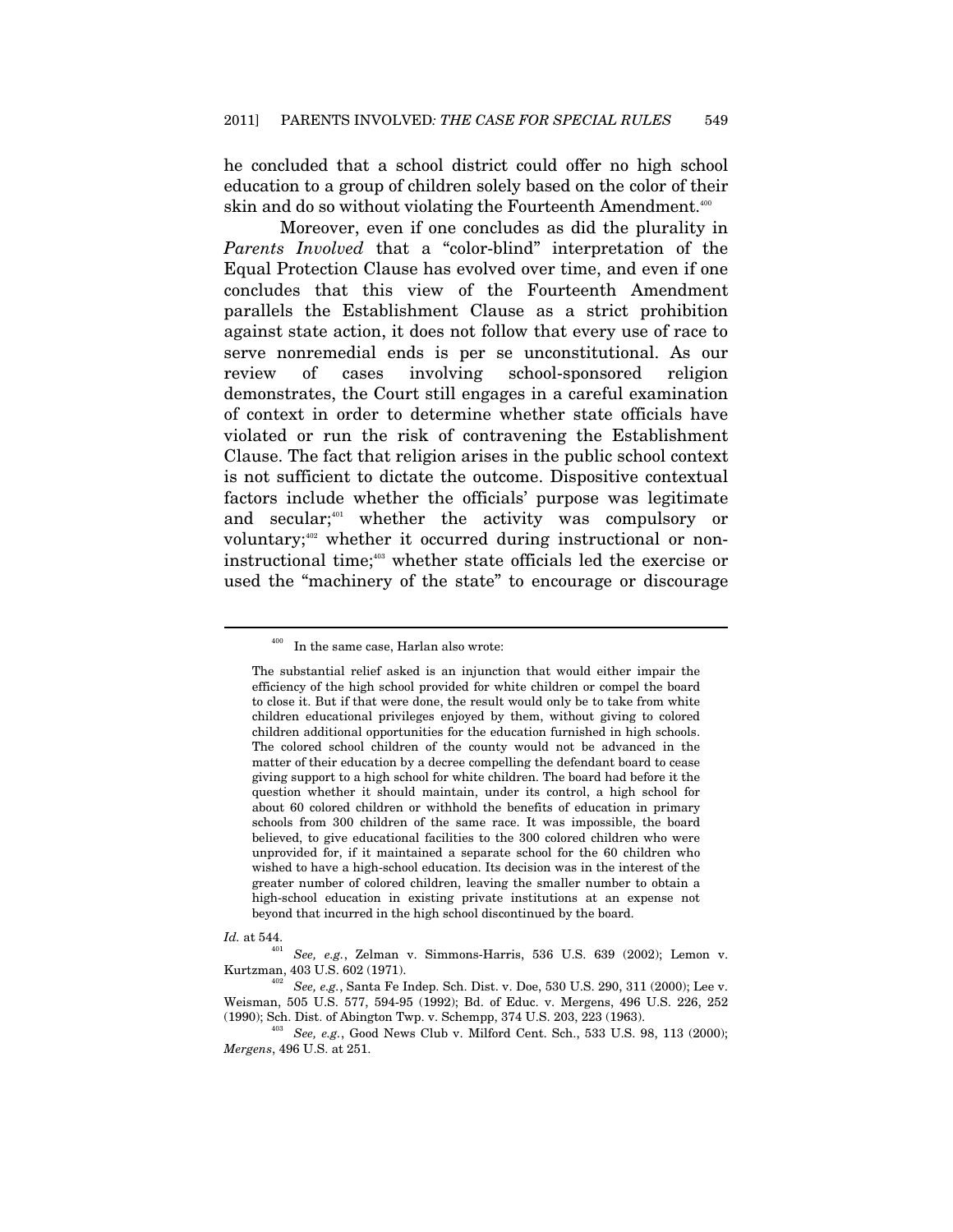religion; $404$  whether individuals are treated similarly regardless of religious beliefs;405 and whether a reasonable observer knowledgeable about the history and context would perceive a state endorsement of religion.<sup>406</sup> Accordingly, even the extra "vigilance" afforded the application of the Establishment Clause in public school settings does not result in an analysis that is "strict in theory, but fatal in fact."407 Just as nothing in the Establishment Clause precludes a contextual interpretation of the amendment, nothing in the text or history of the Equal Protection Clause provides the foundation for a rigid interpretation of the provision excluding the observation that "[c]ontext matters."408

### *B. Are Race-Conscious Policies Inherently Improper Because They Imply "Racial Inferiority" and Create "Racial Hostility"?*

Another justification for the Court's unyielding application of strict scrutiny to race-conscious policies regardless of context is the alleged propensity for such policies to spawn notions of "racial inferiority" and consequent "racial hostility." Recall that Chief Justice Roberts expressed concern that such propensity<sup>409</sup> could "reinforce the belief...that individuals should be judged by the color of their skin,"410 which then could lead to "a Nation divided into racial blocs, thus contributing to an escalation of racial hostility and conflict."411 Consequently, Roberts concluded, any use of race in the absence of a judicial remedial order threatened racial harmony. The pathway to equal protection was clear to the Chief Justice, who declared simply, "The way to stop discrimination on the

<sup>404</sup> *See, e.g.*, *Santa Fe Indep. Sch. Dist.*, 530 U.S. at 312; *Lee*, 505 U.S. at 592-

<sup>&</sup>lt;sup>405</sup> *See, e.g., Good News,* 533 U.S. at 114; Lamb's Chapel v. Ctr. Moriches Union Free Sch. Dist., 508 U.S. 384, 395 (1993); *Mergens*, 496 U.S. at 252.

Union Free Sch. Dist., 508 U.S. 384, 395 (1993); *Mergens*, 496 U.S. at 252. 406 *See, e.g.*, *Good News*, 533 U.S. at 119; *Mergens*, 496 U.S. at 252. For nonschool cases discussing this analysis, see, for example, McCreary Cnty. v. ACLU of Ky., 545 U.S. 844, 862 (2005); Van Orden v. Perry, 545 U.S. 677, 682-83 (2005). 407 Fullilove v. Klutznick, 448 U.S. 448, 519 (1980) (Marshall, J., concurring)

<sup>(</sup>describing the problems associated with a rigid application of strict scrutiny in Equal Protection Clause matters). 408 Grutter v. Bollinger, 539 U.S. 306, 326-27 (2003). 409 *Parents Involved*, 551 U.S. 701, 746 (2007) (plurality opinion) (internal

quotation marks omitted). 410 *Id.* (internal quotation marks omitted). 411 *Id.* (internal quotation marks omitted).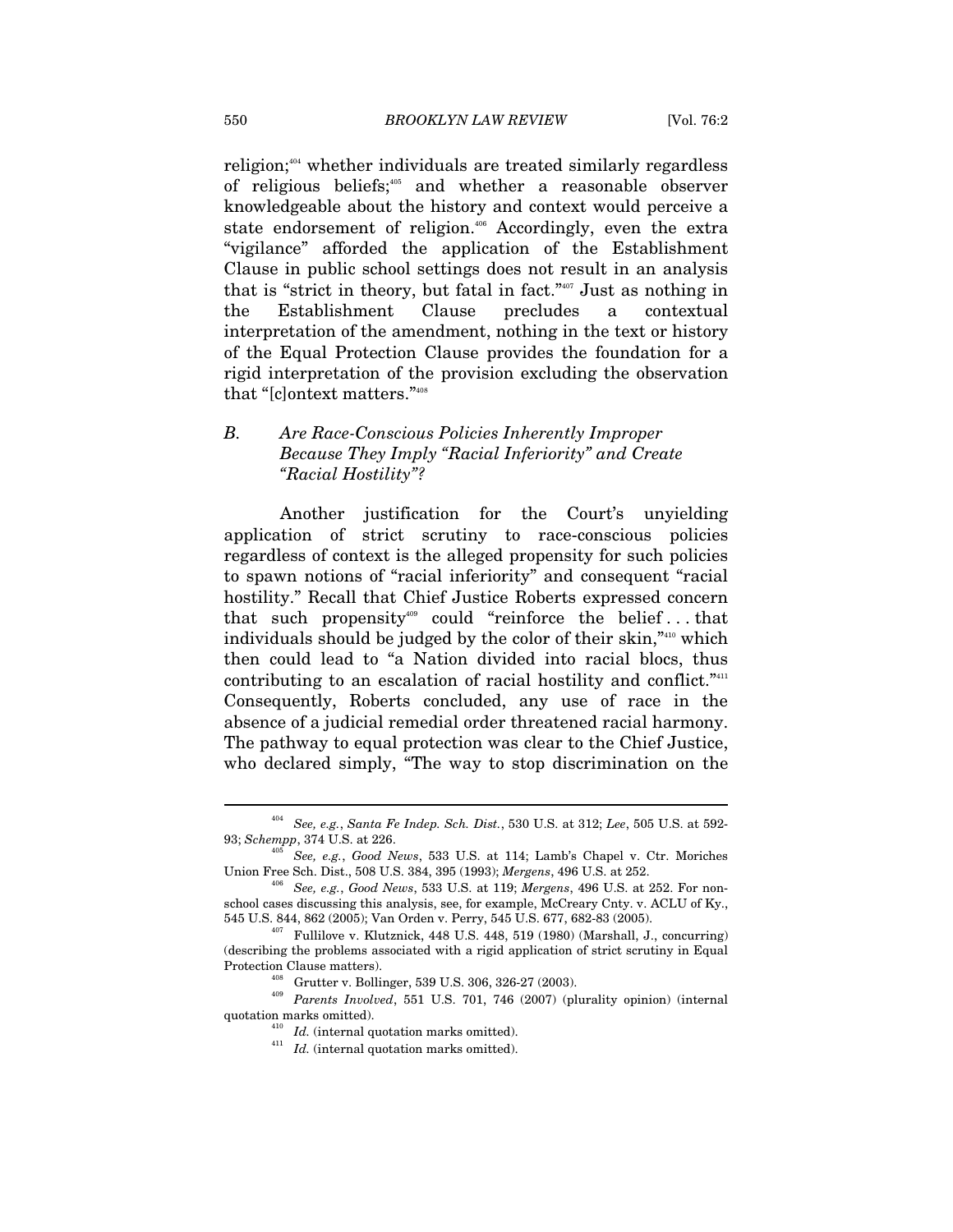basis of race is to stop discriminating on the basis of race."412 Also, Justice Kennedy in his concurrence warned that "classifications . . . based on racial typologies can cause a new divisiveness" and "lead to corrosive discourse" where race serves "as a bargaining chip in the political process."<sup>413</sup>

Unfortunately, this apprehension neglects two critical aspects of the school programs under scrutiny. First, both programs at issue were forms of school choice.414 The traditional method of student assignment in the United States has long linked the school a child attends to the location of the family residence.415 The earliest school choice programs, so-called magnet schools,<sup>416</sup> evolved in direct relationship to the country's desegregation efforts.417 Districts, weary of forced busing programs, adopted systems designed to induce parents to enroll their children in schools they otherwise would be unlikely or reluctant to attend, thereby achieving integration voluntarily.<sup>418</sup> Accordingly, these early school choice programs were designed to quell, not inflame, racial animosity. Moreover, to attract parents who were neutral or opposed to integration, these

 $\begin{array}{ll} 412 \quad Id. \text{ at } 748. \end{array}$  *Id.* at 797 (Kennedy, J., concurring). While Justice Thomas did not discuss racial inferiority or hostility per se, he did include a lengthy discussion of the history of racism in the United States. He concluded that discussion with the following: "Can we really be sure that the racial theories that motivated *Dred Scott* and *Plessy* are a relic of the past or that future theories will be nothing but beneficent and progressive? That is a gamble I am unwilling to take, and it is one the Constitution does not allow." *Id.* at 781-82 (Thomas, J., concurring). However, Thomas's discussion neglects the simple fact that the victims of the policies in both *Dred Scott* and *Plessy* were disenfranchised and therefore had no means to affect the political process by which the policies were made. In the first instance, the disenfranchisement was accomplished by the Constitution itself and the second by Jim Crow laws designed to systematically suppress the participation of African Americans in the democratic process. Thus, Thomas's "gamble" is unlikely to arise, and, even if it did, those affected could vote to challenge the policies legislatively. Thomas's view that judicial reasoning would limit litigation as a corrective tool does not affect this conclusion. 414 *Id.* at 711, 716 (majority opinion). 415 *See generally* CARL F. KAESTLE, PILLARS OF THE REPUBLIC: COMMON

SCHOOLS AND AMERICAN SOCIETY, 1780-1860 (1983); DAVID B. TYACK, THE ONE BEST SYSTEM: <sup>A</sup> HISTORY OF AMERICAN URBAN EDUCATION (1974). 416 "[T]he term 'magnet school' means a public elementary school, public

secondary school, public elementary education center, or public secondary education center that offers a special curriculum capable of attracting substantial numbers of students of different racial backgrounds." 20 U.S.C. § 7231a (2006); *see also* Magnet

<sup>&</sup>lt;sup>417</sup> JEFFREY R. HENIG, RETHINKING SCHOOL CHOICE: LIMITS OF THE MARKET METAPHOR 107 (1994). *See generally* MARY HAYWOOD METZ, DIFFERENT BY DESIGN: THE CONTEXT AND CHARACTER OF THREE MAGNET SCHOOLS (1986). 418 HENIG, *supra* note 417, at 156; *see also* 20 U.S.C. § 7231(a)(1)-(2); *Who We* 

*Are*, MAGNET SCH. AM., http://www.magnet.edu/modules/content/index.php?id=1 (last visited Nov. 21, 2010).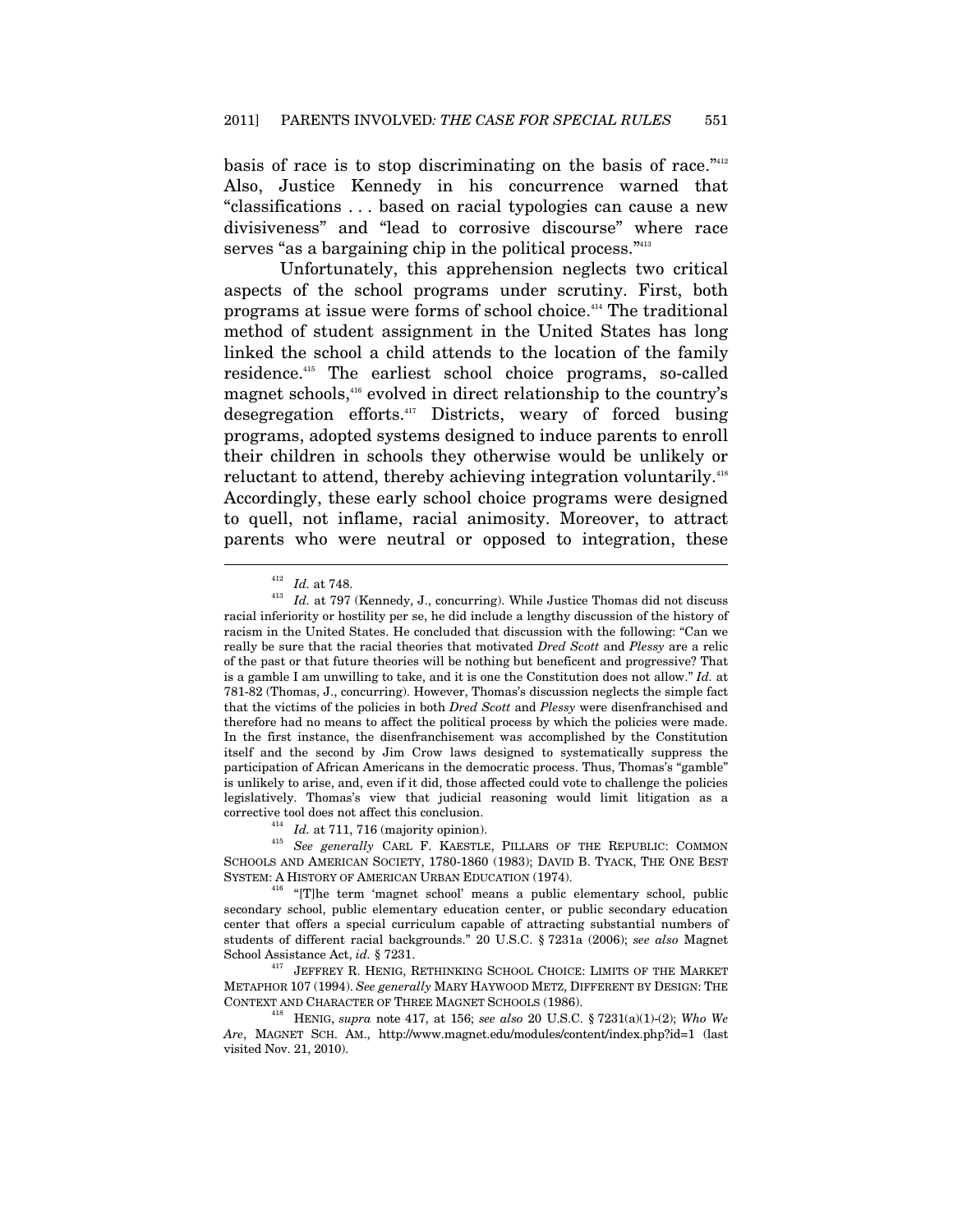magnet schools developed unique curricular offerings as a "carrot" to encourage parents and students to select those schools.<sup>419</sup> Parents could enroll their children in these choice schools only by choosing to integrate. Enrollment patterns were carefully monitored and only choices that furthered the integrative intent of the program were permitted.<sup>420</sup>

Interestingly, the issue of magnet schools came up early in oral arguments regarding the Seattle program. Notice Justice Scalia's recognition of the voluntariness associated with magnet schools in his conversation with attorney Harry J.F. Korrell, who represented the plaintiffs challenging the program:

JUSTICE SCALIA: You would object, then, to magnet schools? You would object to any system that is designed to try to cause people voluntarily to go into a system that is more racially mixed?

MR. KORRELL: Justice Scalia, our objection to the Seattle program is that it is not a race neutral means.

JUSTICE SCALIA: No, I understand. But I'm trying to find what, you know, the outer limits of your contentions are. It doesn't seem to me that your briefs indicated that you would object to something like magnet schools. The—even if one of the purposes of those schools is to try to cause more white students to go to schools that are predominantly non-white. It's just voluntary, I mean, but the object is to achieve a greater racial mix. $421$ 

Unfortunately, neither school district attorney articulated that both the Seattle and Louisville programs shared with magnet schools both the purpose and effect of voluntarily integration.<sup>422</sup> Indeed, both intradistrict and interdistrict open enrollment programs evolved over time as companion tools to magnet schools in districts' integration arsenals.<sup>423</sup>

The program operated in Louisville perhaps best illustrates this evolution. The school board created a program that allowed parents to list enrollment preferences for each child.424 However, rather than eliminate neighborhood assignment in its entirety, each child was assigned a "resides  $\overline{a}$ 

<sup>419</sup> HENIG, *supra* note 417, at 107-09*.*

<sup>420</sup> *Id.*

<sup>421</sup> Transcript of Oral Argument 6-7, Parents Involved in Cmty. Schs. v. Seattle Sch. Dist. No. 1, 551 U.S. 701 (Dec. 4, 2006) (No. 05-908), *available at* http://

www.supremecourtus.gov/oral\_arguments/argument\_transcripts/05-908.pdf.<br>
<sup>422</sup> Parents Involved, 551 U.S. at 820 (Breyer, J., dissenting).<br>
<sup>423</sup> Julie F. Mead, Including Students with Disabilities in Parental Choice Progra

<sup>&</sup>lt;sup>424</sup> For the Seattle Program, see *Parents Involved*, 551 U.S. at 711. For the Jefferson County Program, see *id.* at 715-16.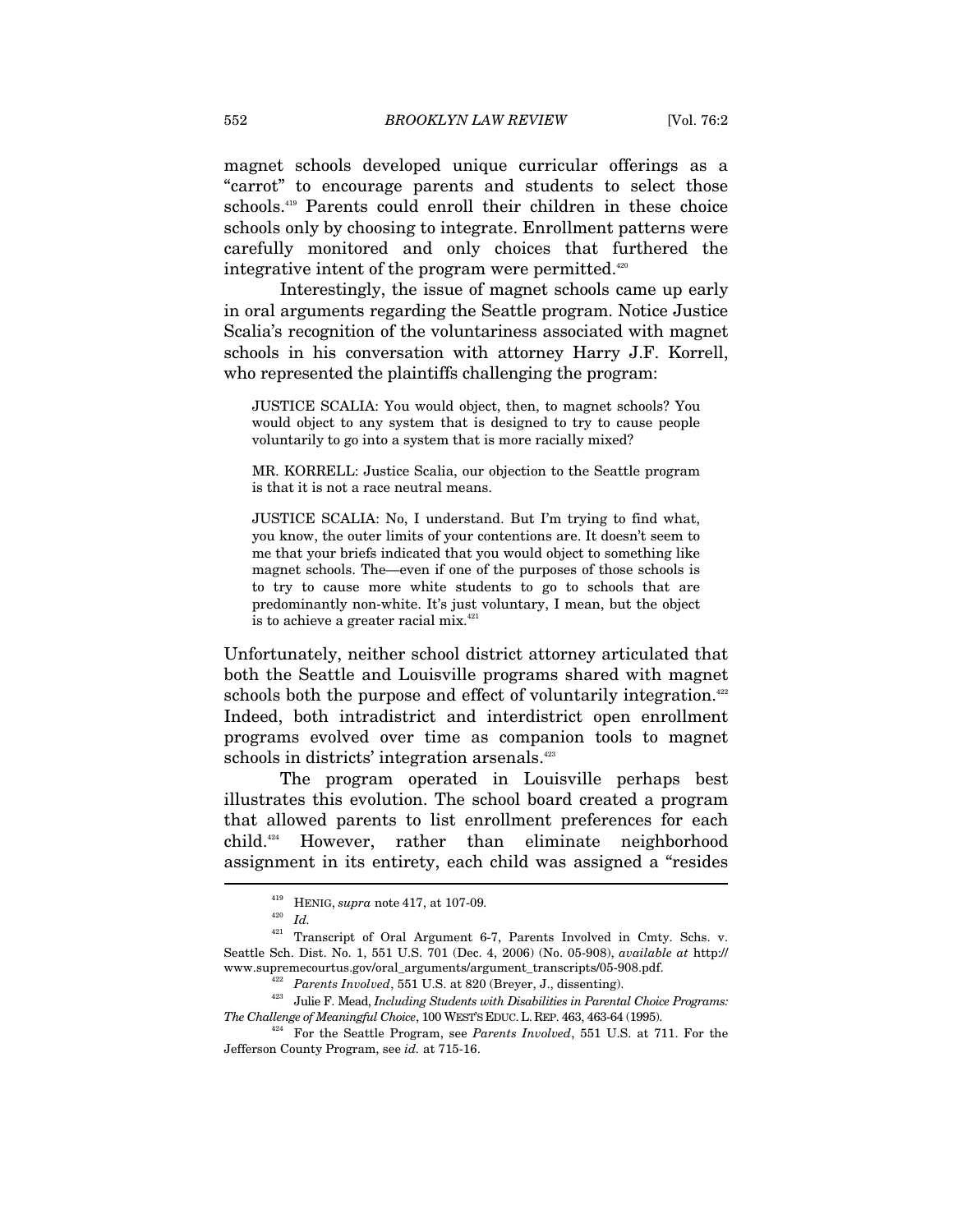school" based on where the child lived. $425$  Accordingly, the "resides" or residential assignment school became a sort of default enrollment for each child and, indeed, more than half of all students attended their "resides school."426 Assignments to other schools occurred only if the parent requested a transfer.<sup>427</sup> Therefore, participation in Louisville's transfer program, just like participation in magnet programs, was voluntary on the part of parents.

More importantly, both the Seattle and Louisville programs existed specifically and explicitly to produce integrated schools without forcing children to be bused to schools outside their neighborhoods without parental approval.428 And since urban neighborhoods, even in modern times, tend to be racially identifiable, $429$  establishing a system that induces parents to select schools for reasons other than proximity to residence is inextricably intertwined with de facto segregation in housing. Rather than attempting to alter these residential patterns—a goal clearly outside the purview of school policy-making authority—open enrollment programs provide an incentive to parents to reach beyond their neighborhoods for educational opportunities. Properly understood then, it is clear such programs "seek to open minds about and to offset the effects of those [housing] patterns—to challenge and to be certain that those patterns are not determinative of [educational] opportunity."430

Second, the only way the majority's conclusion about racial hostility makes sense is if one accepts the proposition that neither the City of Seattle nor the City of Louisville experiences any racial hostility in the absence of the school assignment policies, or if there is actual evidence that use of the plan has enflamed existing hostility. Both propositions lack any foundation. Allowing schools to become racially identifiable would be more likely to engender racial hostility than a program expressly designed to bring races together in

 $^{425}\,$  McFarland v. Jefferson Cnty. Pub. Schs., 330 F. Supp. 2d 834, 842 (W.D. Ky. 2004).<br> $I_{\rm 426}$   $I_{\rm d}$   $I_{\rm d}$   $I_{\rm H}$   $I_{\rm H}$   $I_{\rm H}$   $I_{\rm H}$   $I_{\rm H}$   $I_{\rm H}$   $I_{\rm H}$   $I_{\rm H}$   $I_{\rm H}$   $I_{\rm H}$   $I_{\rm H}$   $I_{\rm H}$   $I_{\rm H}$   $I_{\rm H}$   $I_{\rm H}$   $I_{\rm H}$   $I_{\rm H}$   $I_{\rm H}$   $I_{\rm H}$   $I_{\rm H}$ 

<sup>427</sup> *Parents Involved* 551 U.S. at 844 (Breyer, J., dissenting). 428 *Id.* at 820. 429 Population Studies Center, *Racial Residential Segregation Measurement Project*, UNIV. OF MICH., http://enceladus.isr.umich.edu/race/seg.html (last visited Dec. 19, 2010). 430 Julie F. Mead, *Conscious Use of Race as a Voluntary Means to Educational* 

*Ends in Elementary and Secondary Education: A Legal Argument Derived from Recent Judicial Decisions*, 8 MICH. J. RACE & L. 63, 98 (2002).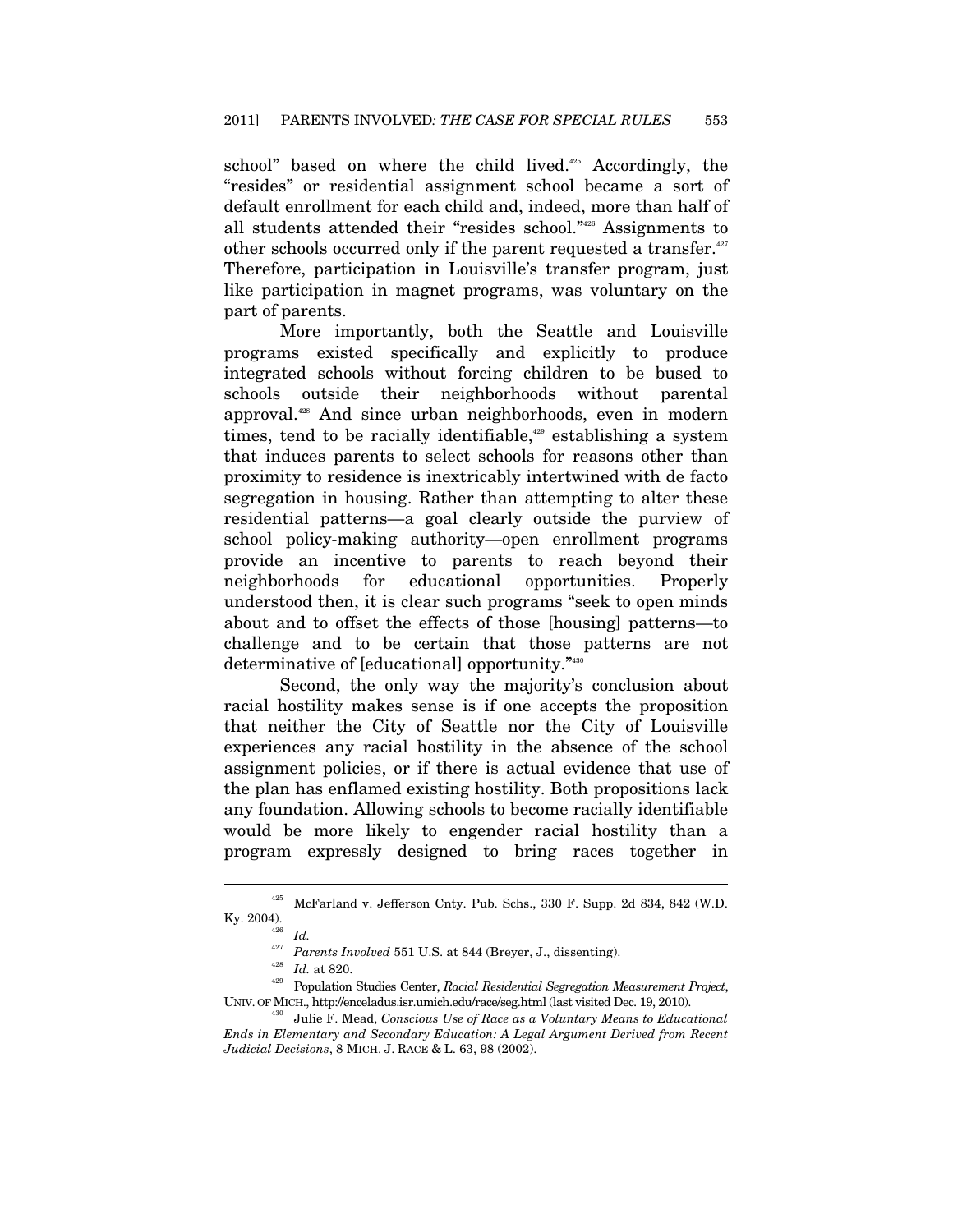preparation to live and work in a pluralistic society. Research has consistently shown that intergroup conflict and stereotypic thinking decreases when children are educated in integrated settings.431 Furthermore, no evidence exists that the Seattle or Louisville plans had any causal relationship to racial tensions in either city.

And yet the Chief Justice's discussion of racial hostility completely ignored both the fact that racial animosity has never been eradicated from our society and that educational programs have played a central role in addressing that racial enmity, both historically and contemporarily. Nor did his discussion of the potential for racial hostility consider the very real possibility that allowing parents unfettered choices will likely exacerbate racial isolation.432 The *Brown* Court reviewed and accepted evidence that the dual program struck down by its decision caused children to infer that they lacked ability simply because their skin was black.433 As Chief Justice Warren explained,

To separate them from others of similar age and qualifications solely because of their race generates a feeling of inferiority as to their status in the community that may affect their hearts and minds in a way unlikely ever to be undone. The effect of this separation on their educational opportunities was well stated by a finding in the Kansas case  $\dots$  [and] is amply supported by modern authority.<sup>434</sup>

documents/EPSL-0803, 494-95 (1954).<br><sup>434</sup> *Id.* In a footnote to this passage, the Court cited extensive social science research concluding that segregation led children to impute feelings of inferiority:

K. B. Clark, Effect of Prejudice and Discrimination on Personality Development (Midcentury White House Conference on Children and Youth, 1950); Witmer and Kotinsky, Personality in the Making (1952), c. VI; Deutscher and Chein, The Psychological Effects of Enforced Segregation: A Survey of Social Science Opinion, 26 J. Psychol. 259 (1948); Chein, What are the Psychological Effects of Segregation Under Conditions of Equal Facilities?, 3 Int. J. Opinion and Attitude Res. 229 (1949); Brameld, Educational Costs, in Discrimination and National Welfare (MacIver, ed., 1949), 44-48; Frazier, The Negro in the United States (1949), 674-681. And see generally Myrdal, An American Dilemma (1944).

*Id.* at 494 n.11.

<sup>431</sup> For a review of that research, see Brief of American Educational Research Association as Amicus Curiae in Support of Respondents at 6-9, *Parents Involved*, 551

<sup>432</sup> Policy Brief, Roslyn Arlin Mickelson et al., School Choice and Segregation by Race, Class, and Achievement (Mar. 2008), *available at* http://epsl.asu.edu/epru/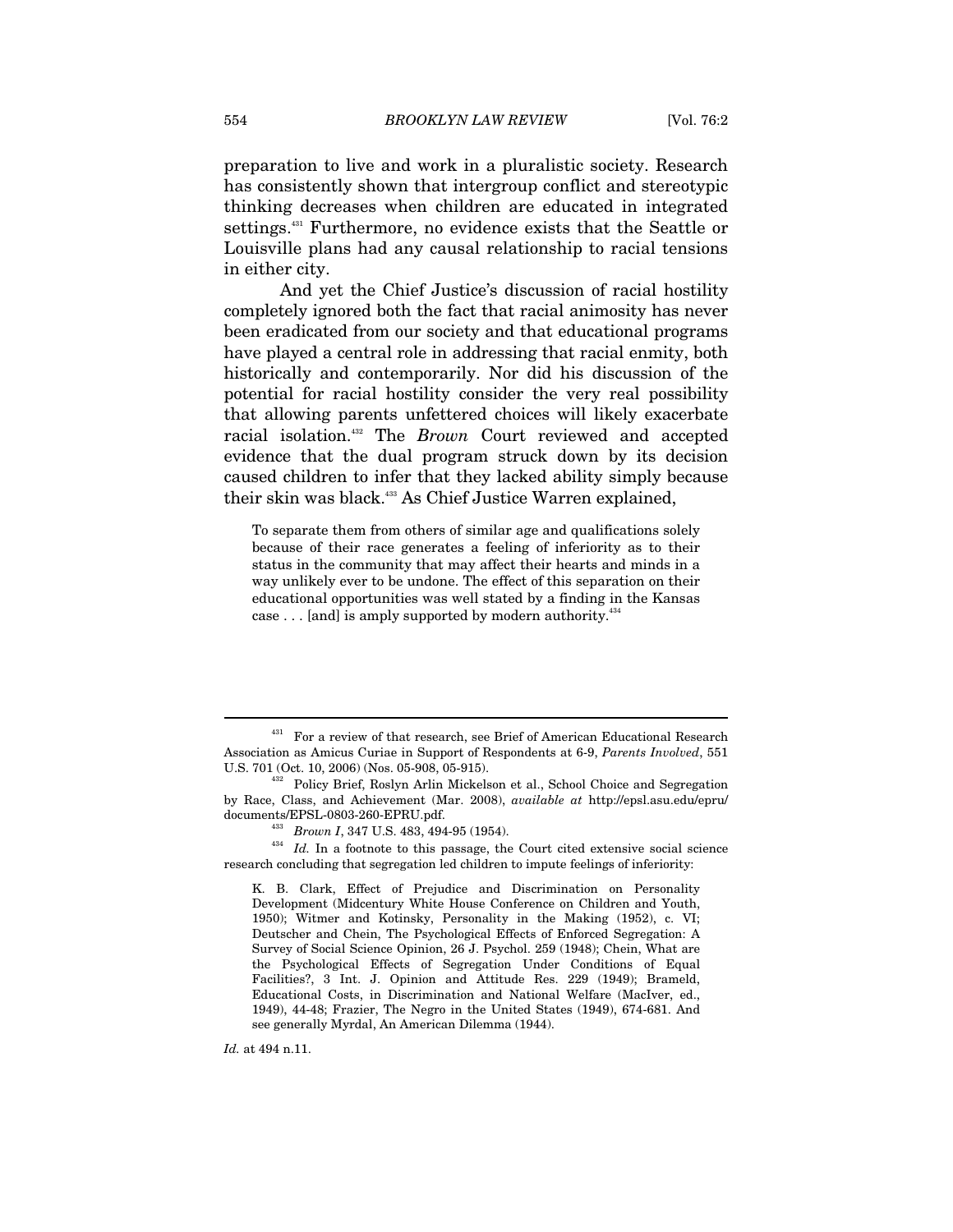Unlike the segregation programs at issue in *Brown*, the policies in Seattle and Louisville fell on students of all races.<sup>435</sup> Moreover, Chief Justice Roberts cited neither evidence nor any research similar to that accepted by the *Brown* Court to show that any students were caused to feel inferior because of the programs at issue.436

Judicial consideration of "hostility" in relation to bringing diverse groups of students together is not limited to Equal Protection jurisprudence. Perhaps not surprisingly, the other context in which the Court has addressed this concern is in relation to religious divisions. For example, the dissenting Justices in *Zelman v. Simmons-Harris*—which established the constitutionality of publicly funded school voucher programs that permitted religious school participation—raised concerns that the political struggles to preserve or expand voucher programs could engender political divisions along religious lines.437 Chief Justice Rehnquist's dismissive response to these concerns in relation to constitutional analysis is quite telling.

Justice Breyer would raise the invisible specters of "divisiveness" and "religious strife" to find the program unconstitutional. It is unclear exactly what sort of principle Justice Breyer has in mind, considering that the program has ignited no "divisiveness" or "strife" other than this litigation. Nor is it clear where Justice Breyer would locate this presumed authority to deprive Cleveland residents of a program that they have chosen but that we subjectively find "divisive." We quite rightly have rejected the claim that some speculative potential for divisiveness bears on the constitutionality of educational aid programs.<sup>438</sup>

School voucher programs finance the religious education of the young. And, if widely adopted, they may well provide billions of dollars that will do so. Why will different religions not become concerned about, and seek to influence, the criteria used to channel this money to religious schools? Why will they not want to examine the implementation of the programs that provide this money—to determine, for example, whether implementation has biased a program toward or against particular sects, or whether recipient religious schools are adequately fulfilling a program's criteria? If so, just how is the State to resolve the resulting controversies without provoking legitimate fears of the kinds of religious favoritism that, in so religiously diverse a Nation, threaten social dissension?

 $\emph{Id.}$  at 723-24.  $\emph{Id.}$  at 662 n.7.

<sup>435</sup> For the Seattle Program, see *Parents Involved*, 551 U.S. 701, 711-12 (2007). For the Jefferson County Program, see *id.* at 715-17.<br><sup>436</sup> See generally id. at 701-48 (partially majority and partially plurality opinion).

<sup>&</sup>lt;sup>437</sup> Zelman v. Simmons-Harris, 536 U.S. 639, 717 (2002) (Breyer, J., dissenting). As Justice Breyer explained: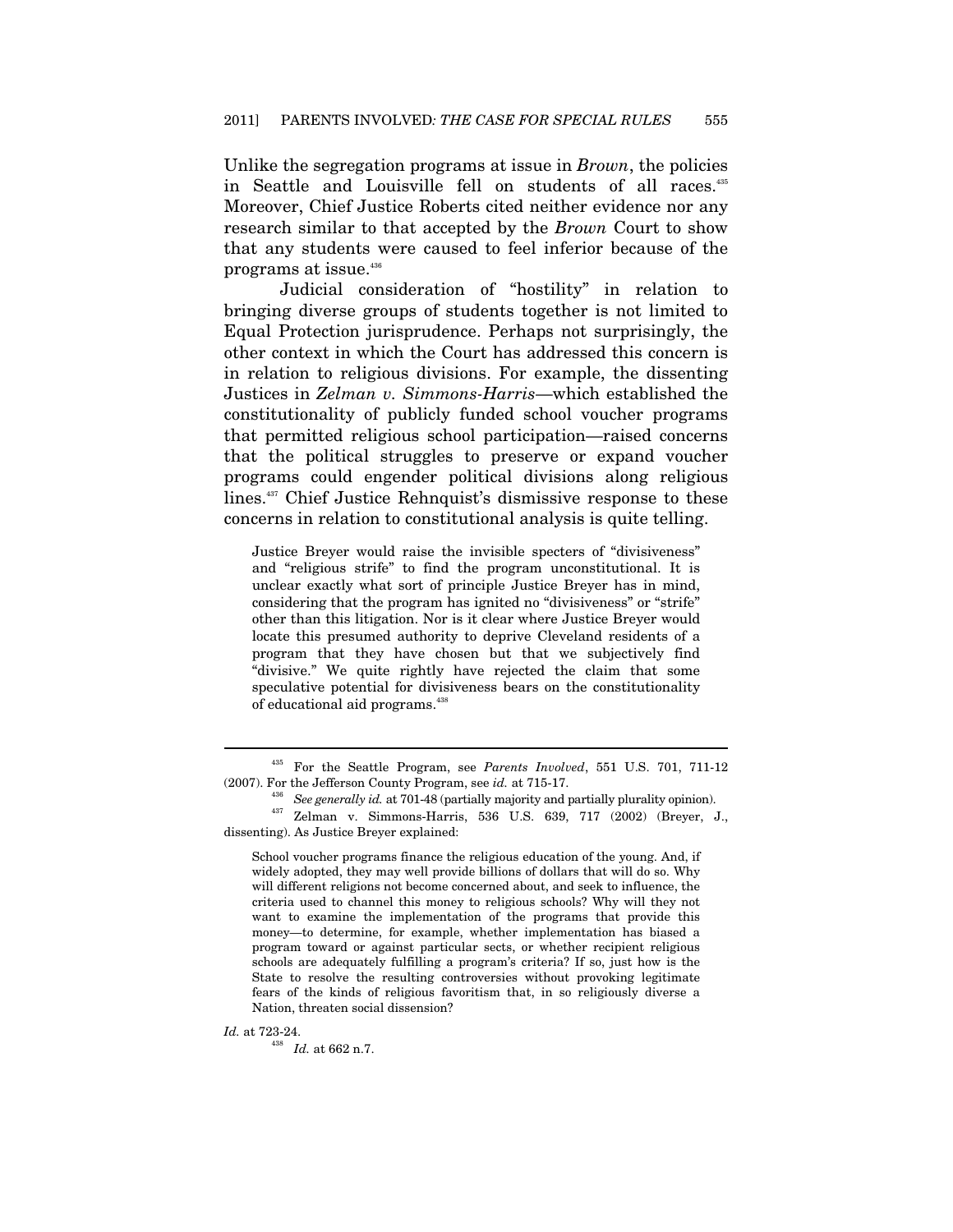Yet neither Roberts nor Kennedy adhered to the Court's previous wholesale rejection of speculative divisiveness when they analyzed the constitutionality of Louisville's and Seattle's race-conscious school assignment plan in *Parents Involved*.

In deciding another case, Chief Justice Rehnquist also addressed the relationship between individual choices and perceptions of state hostility. *Locke v. Davey* examined limitations on a publicly funded scholarship program in the higher education context.<sup>439</sup> The state of Washington had created the program with one limitation—that funds could not be used for the study of theology for the purpose of entering the ministry.440 Individuals pursuing other vocations could use scholarship funds to support enrollment in various religious classes. In reaching the conclusion that the limitation did not offend the First Amendment, Chief Justice Rehnquist, writing for the majority, examined whether the state denial of the individual's choice evinced hostility toward religion.<sup>441</sup> He concluded that it did not.442 As he explained:

[W]e find neither in the history or text of Article I, § 11, of the Washington Constitution, nor in the operation of the Promise Scholarship Program, anything that suggests animus toward religion. Given the historic and substantial state interest at issue, we therefore cannot conclude that the denial of funding for vocational religious instruction alone is inherently constitutionally suspect. Without a presumption of unconstitutionality, Davey's claim must fail. The State's interest in not funding the pursuit of devotional degrees is substantial and the exclusion of such funding places a relatively minor burden on Promise Scholars.<sup>443</sup>

Likewise, concerns about racial hostility stemming from school districts' use of race-conscious approaches lack merit when the "historic and substantial state interest at issue" is juxtaposed against the "relatively minor burden" of some students being denied their first choice of school assignment.<sup>444</sup> Arguably, Davey's burden was even greater than that of the petitioner in *Parents Involved*. Davey had to forgo public funding if he wished to follow his chosen vocation<sup>445</sup>—and yet his "burden" is

 $^{439}$  540 U.S. 712 (2004).<br> $^{440}$  *Id.* at 715.

<sup>&</sup>lt;sup>441</sup> *Id.* at 721.<br><sup>442</sup> *Id.* 

<sup>&</sup>lt;sup>443</sup> *Id.* at 725.<br><sup>444</sup> *Id.* 

 $^{445}\;$   $Id.\;$  at 717.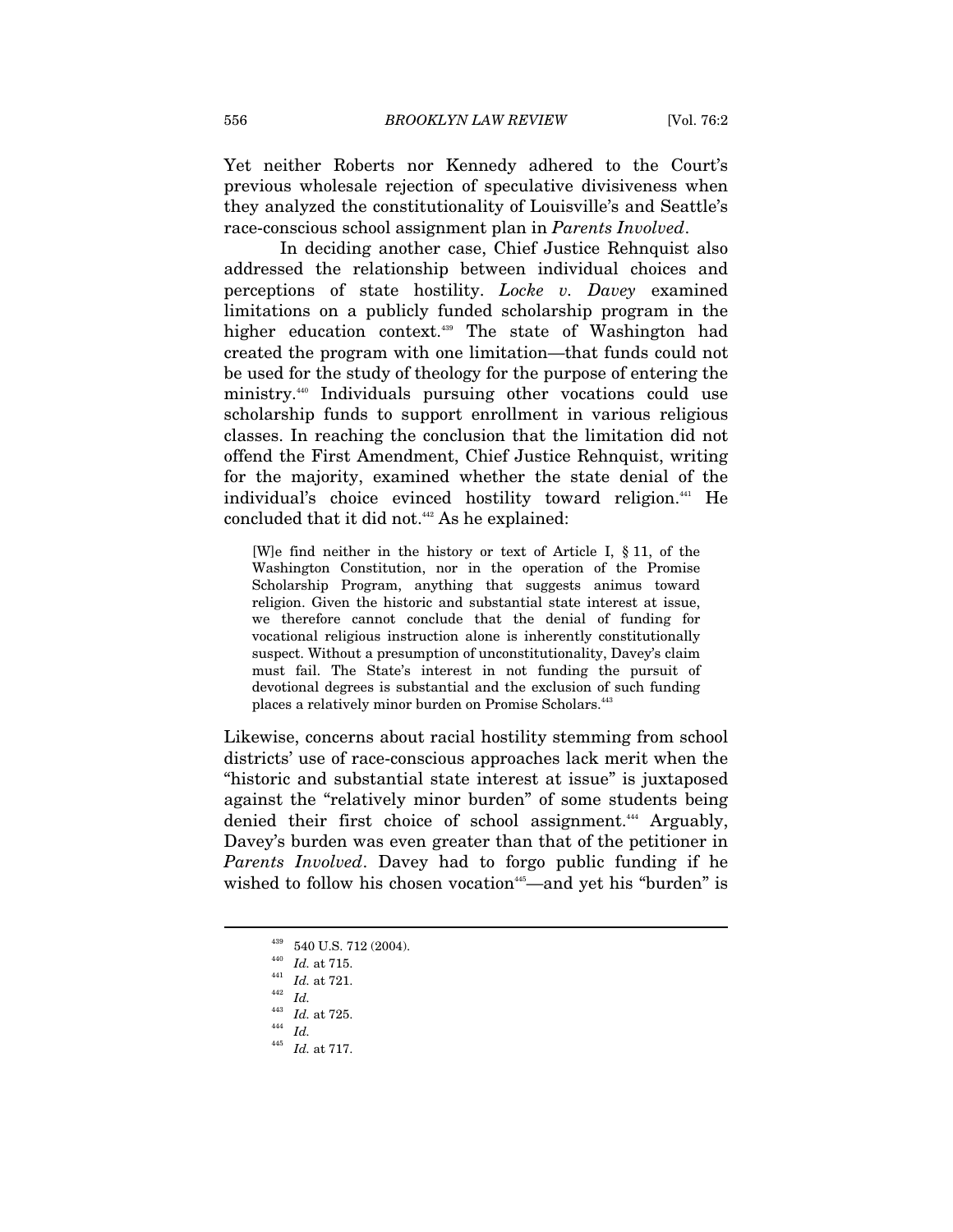characterized as a "minor" encroachment on his rights.446 The burden borne by the plaintiffs in *Parents Involved* only implicated a child's first choice of school, not all public education. Even then, any denial often lasted for only one school year.<sup>447</sup>

Therefore, concerns for "racial inferiority" and "racial hostility," while legitimately a consideration in Equal Protection jurisprudence, should be recognized as only one of myriad matters of fact to be analyzed in context after a full examination of all evidence. Chief Justice Roberts's unfounded speculative concerns regarding racial hostility foreclosed the possibility of using a balanced approach to examine the school districts' race-conscious school assignment plans in *Parents Involved*.

## *C. The Balancing Test Applied to Race-Conscious Student Assignment Plans: Is There a Justification for a Special Application of Strict Scrutiny?*

We have explained above that the Equal Protection Clause is different from the Establishment Clause in that its text and history does not prohibit the Court from adopting a balancing test that weighs the important functions and unique concerns of school districts' against its students' constitutional rights. Likewise, potential hostility engendered by the limited use of racial classifications provides no justification for the Court's fatal application of strict scrutiny. In contrast, the Court's school law jurisprudence provides ample foundation for the adoption of a version of strict scrutiny for Equal Protection Clause that is fully cognizant of the special role public schools play in our democratic republic. In other constitutional contexts, the Court has balanced the concerns of school districts against the concerns of students to determine whether students receive different, or even lesser, constitutional protection in schools than adults do in other settings.448 Even in Establishment Clause cases arising in public school situations, the Court has engaged in a contextualized application of the various tests articulated to determine the boundaries of state action with regard to religion.<sup>449</sup> Thus, the uniquely important

 $^{446}\;$   $Id.$  at 725.

*Id. Parents Involved*, 551 U.S. 701, 847-48 (2007) (Breyer, J., dissenting). See supra Part II.A.

*See supra* Part II.B.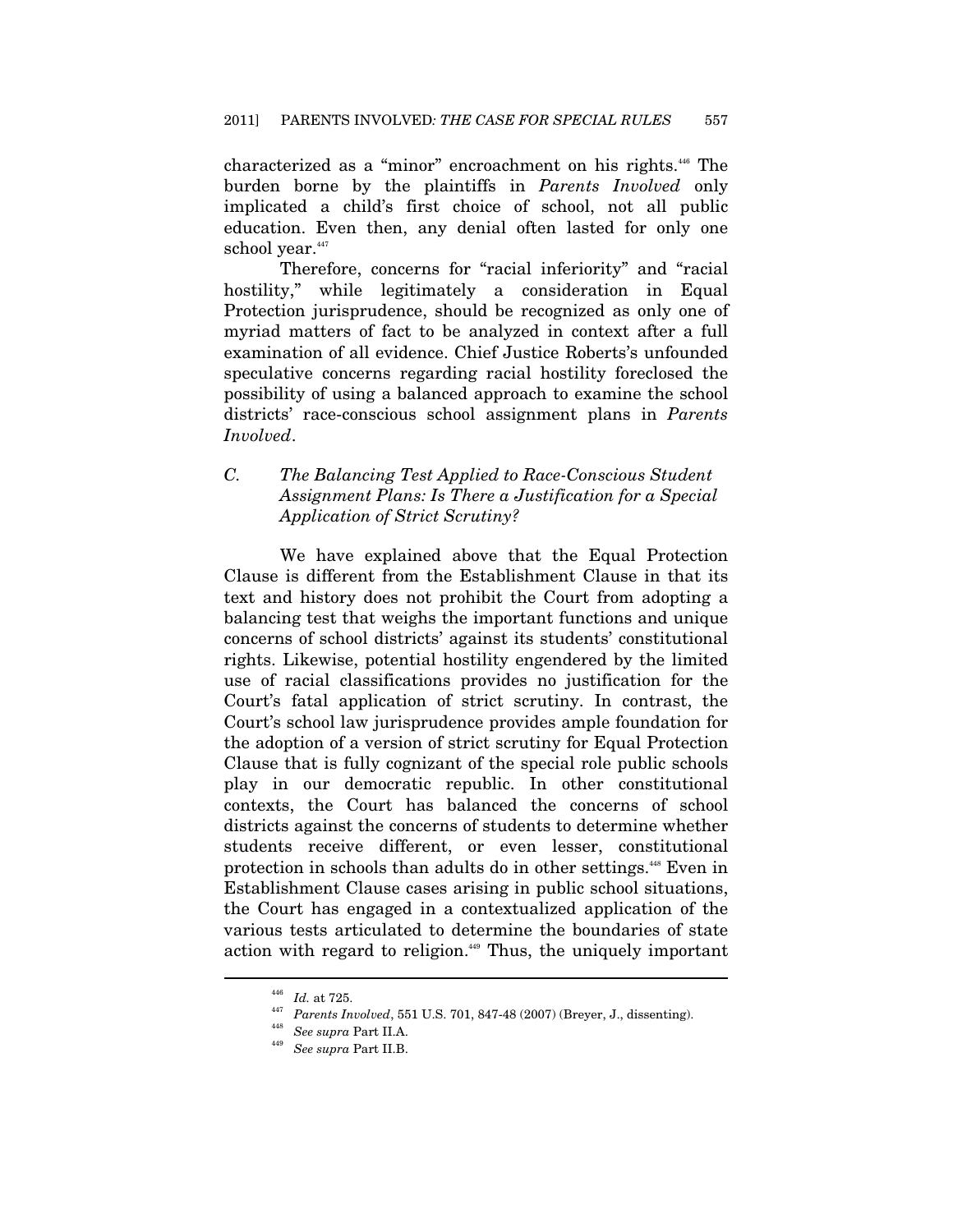purpose of schools, in addition to the special relationship between school authorities and their students, weigh heavily in favor of the Court adapting adjusted constitutional standards as both a practical and equitable approach to analyzing school district policies similar to those at issue in *Parents Involved*. In this subsection, we examine race-conscious student assignment plans to show that a contextualized application of strict scrutiny would be more consistent with the Court's collective education law jurisprudence.

As noted above, strict scrutiny, as with any rights-based constitutional test, begins with an examination of purpose. Applying this analysis requires the reviewer to ascertain whether the goal rises to the level of a compelling state interest. Without reiterating the interests listed by Justice Breyer in detail, it seems clear that the goals served by the assignment plans were grounded in considerations at least as strong, if not stronger, than those cited in support of lowered constitutional standards in other rights-based contexts.

For example, one major concern of all public school districts, including both Seattle and Louisville, is to improve the academic achievement of African American students in order to close identified achievement gaps.<sup>450</sup> Federal law supports the importance of addressing this issue. The No Child Left Behind Act  $(NCLB)$ <sup>451</sup> requires all students, including minority students, to achieve proficiency on all state standards for the school to attain adequate yearly progress  $(AYP)$ .<sup>452</sup> Schools that fail to achieve AYP could be subjected to a variety of sanctions, ultimately including restructuring or conversion to charter schools.453 Integration serves as a means to help schools comply with NCLB. According to the National Academy of Education, "there is a relatively common finding [in the

<sup>450</sup> *See, e.g.*, *School Board: District Vision, Mission, and Core Beliefs*, SEATTLE PUB. SCH., http://www.seattleschools.org/area/board/mission.xml (last visited Nov. 10, 2010) ("All students will achieve to their potential and the achievement gap will be eliminated as every student is challenged to learn at or above grade level."); *About JCPS, 2010-11 District Goals and Strategies*, JEFFERSON CNTY. PUB. SCH., http://www. jefferson.k12.ky.us/About/Mission.html (last visited Nov. 10, 2010) ("Strategic Goal 1" envisions that the district "will enhance teaching by engaging teachers in reflective practice that . . . will enable each student to attain high levels of performance and will facilitate the closing of achievement gaps."). 451 20 U.S.C. §§ 6301-7941 (2006). 452 *Id.* § 6311. 453 *Id.* § 6316.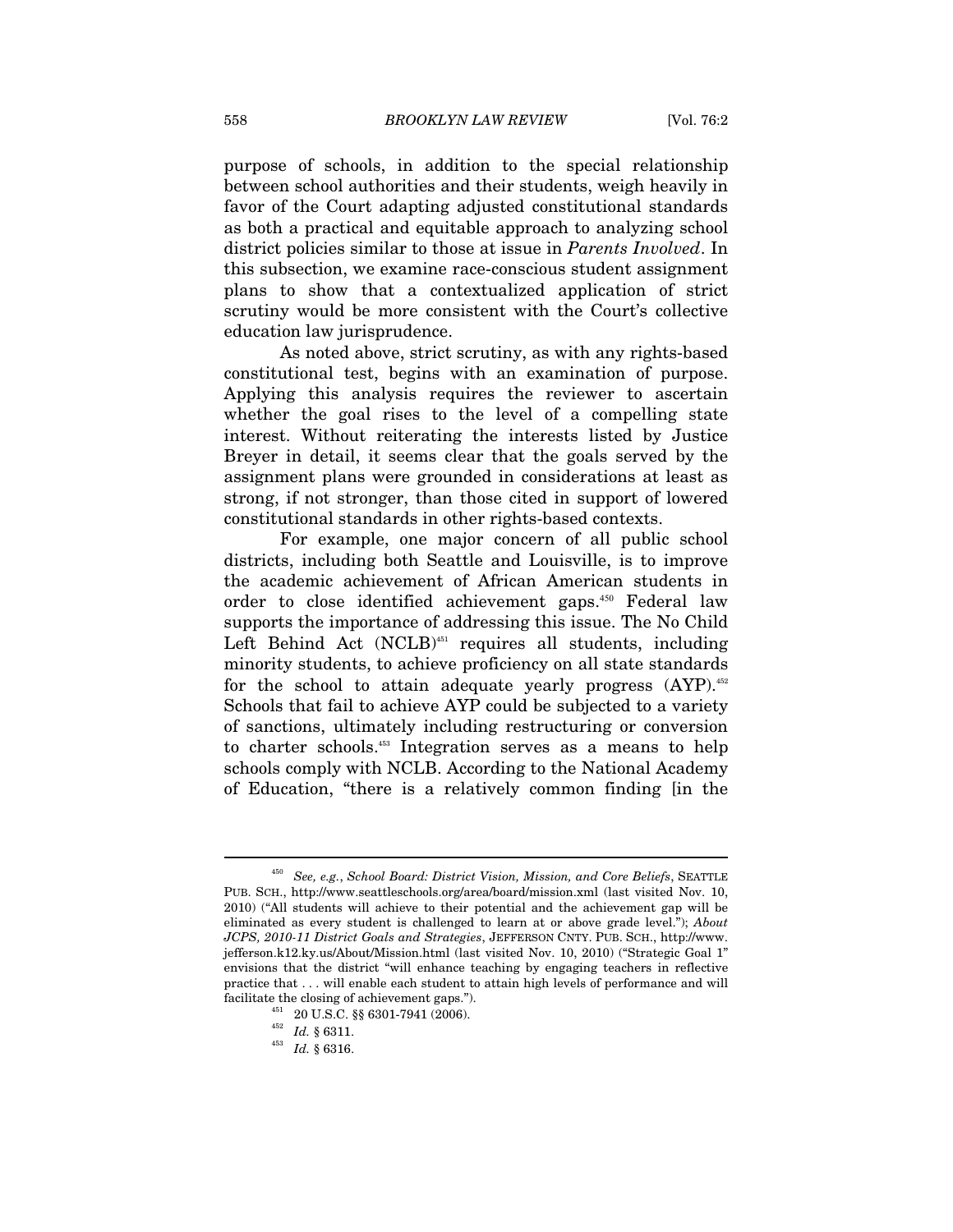social science research] that African American student achievement is enhanced by integrated schooling."454

Another major concern of school districts is to prepare students for life in a culturally pluralistic society. Because of the changing racial demographics in this country, schools can assert that it is essential to help students learn how to coexist with persons from other racial groups.<sup>455</sup> According to the U.S. Census, minorities will become the majority of the U.S. population in  $2042<sup>456</sup>$  In  $2050$ ,  $30\%$  of the country will be Hispanic, 15% of the population will be African American, and  $9.2\%$  of the population will be Asian.<sup>457</sup> The non-Hispanic white population is expected to drop from 66% in 2008 to 46% in 2050.458 Research suggests that integrated schools help students cope with this new reality. According to the National Academy of Education, "The weight of the research evidence supports the conclusion that there are long-term benefits of desegregation in elementary and secondary schools. Under some circumstances and over the long term, experience in desegregated schools increases the likelihood of greater tolerance and better intergroup relations among adults of different racial groups."459

Note the parallels between these interests and that which justified the imposition of suspicionless random urinalysis programs in *Vernonia* and *Earls*. Both interests can be traced to general societal concerns—drug and alcohol use by students on the one hand, and enduring racial disparities in educational attainment on the other. Although Justice Thomas dismissed as "faddish"460 the robust research base that substantiates the benefits of integrated schooling both for students of color and for all students,<sup>461</sup> neither he nor other

<sup>454</sup> Press Release, U.S. Census Bureau News, An Older and More Diverse Nation by Midcentury (Aug. 14, 2008), http://www.census.gov/Press-Release/www/ releases/archives/population/012496.html. 455 Brief of Amici Curiae the Council of the Great City Schools et al. 2, *Parents* 

*Involved*, 551 U.S. 701 (2007) (Nos. 05-908, 05-915).

 $\frac{^{456}}{^{457}}$  *Id.* 

<sup>457</sup> *Id.* 458 *Id.* 459 NAT'L ACAD. OF EDUC., RACE-CONSCIOUS POLICIES FOR ASSIGNING STUDENTS TO SCHOOLS: SOCIAL SCIENCE RESEARCH AND THE SUPREME COURT CASES 2 (Robert L. Linn & Kevin G. Welner eds., 2007), *available at* http://www.naeducation.

org/Meredith\_Report.pdf.<br><sup>460</sup> *Parents Involved*, 551 U.S. 701, 780 (2007) (Thomas, J., concurring).<br><sup>461</sup> *See, e.g.*, Brief of the American Educational Research Association as Amicus Curiae in Support of Respondents 5-6, *Parents Involved*, 551 U.S. 701 (2007) (Nos. 05-908, 05-915); Brief of 553 Social Scientists as Amici Curiae in Support of Respondents 4, *Parents Involved*, 551 U.S. 701 (2007) (Nos. 05-908, 05-915).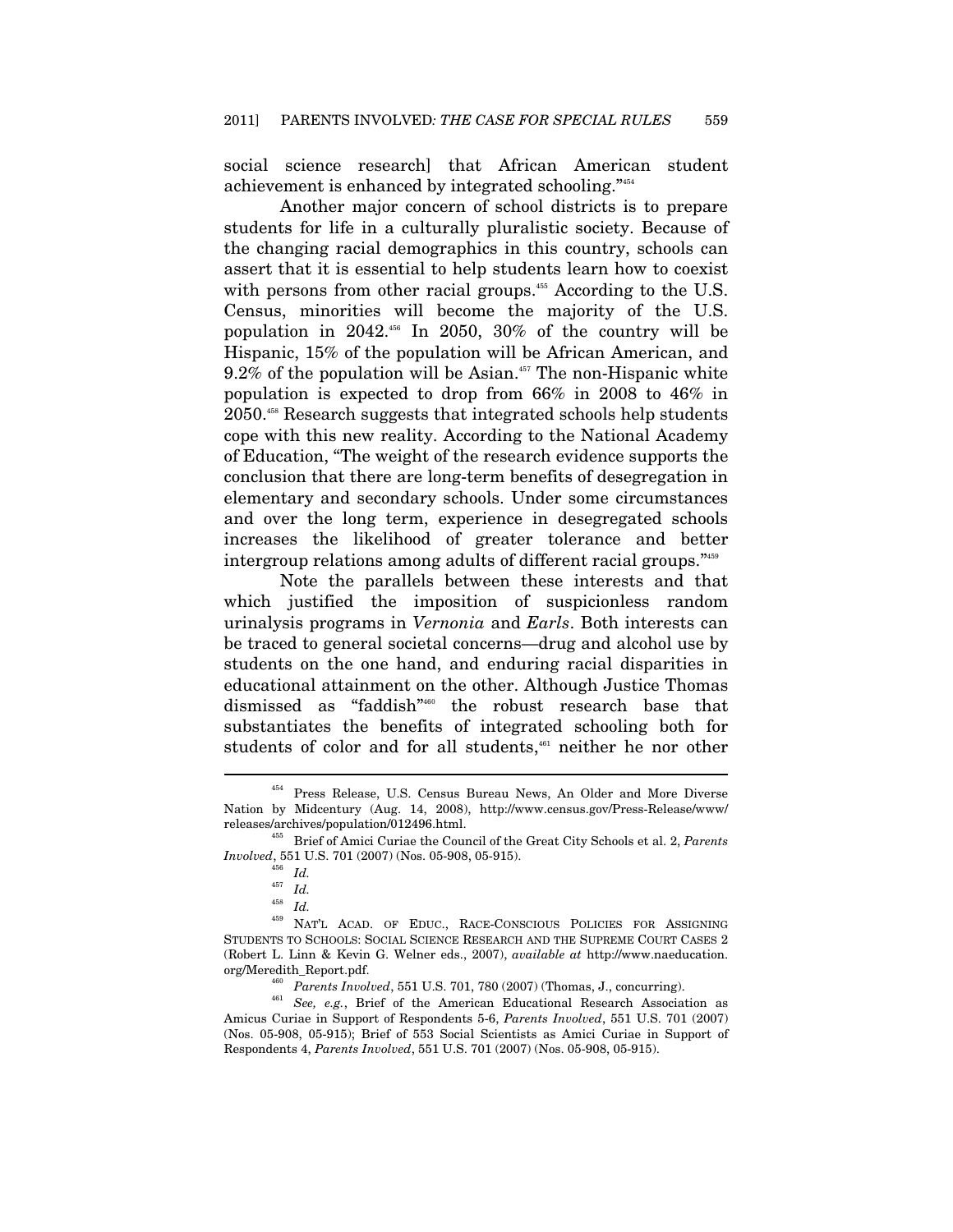members of the Court required comparable evidence that random urinalysis programs actually worked to lower student drug use. In fact, available research has yet to confirm such a link and some studies show either no diminution or even an increase in reported drug use when schools with random drug testing regimes are compared to similar schools without such requirements.462 Neither did the Court require evidence that a school had an actual drug problem in order to justify the imposition of the test in absence of individualized suspicion of wrongdoing.<sup>463</sup> Rather, the "custodial and tutelary" responsibilities of schools were sufficient to rationalize even the encroachment on students' privacy interests.<sup>464</sup>

Likewise, the school speech cases countenance relaxed standards based on the special role schools play in training children for later life. Recall that in *Hazelwood*, the Court justified the adoption of less rigorous Free Speech Clause protection for curriculum-related speech because of the schools' role as "a principal instrument in awakening the child to cultural values, in preparing him for later professional training, and in helping him adjust normally to his environment."465 Similarly, the *Bethel* Court referenced the doctrine of *in loco parentis*466 and schools' obligation to "inculcate the habits and manners of civility"<sup>467</sup> when concluding that school officials could legitimately curtail lewd and indecent speech. The Court in *Goss v. Lopez*, too, factored the educational aspects of suspension as a teaching tool into its articulation of constitutionally required due process procedures

<sup>462</sup> *See, e.g*., Linn Goldberg et al., *Outcomes of a Prospective Trial of Student-Athlete Drug Testing: The Student Athlete Testing Using Random Notification* 

<sup>(</sup>SATURN) Study, 41 J. ADOLESCENT HEALTH 421, 426-27 (2007).<br><sup>463</sup> See supra notes 276-93 and accompanying text.<br><sup>464</sup> Vernonia Sch. Dist. 47J v. Acton, 515 U.S. 646, 655-56 (1995).<br><sup>465</sup> Hazelwood v. Kuhlmeier, 484 U.S. 2

U.S. 483, 493 (1954)). 466 Justice Thomas discussed *in loco parentis* at length in both his concurrence in *Morse* and his dissent in *Safford*. In *Morse*, he argued that *in loco parentis* justifies a variety of actions taken with respect to student speech and concludes that *Tinker* should be overturned. Morse v. Frederick, 551 U.S. 393, 417-18, 422 (2007) (Thomas, J., concurring). Likewise in *Safford*, he cites *in loco parentis* as overriding a child's privacy interests even when subjected to a strip search by school officials. Safford Unified Sch. Dist. No. 1 v. Redding, 129 S. Ct. 2633, 2646 (2009) (Thomas, J., dissenting). In contrast, his opinion in *Parents Involved* makes no mention of the concept or its possible relationship to the adoption of these race-conscious intra-district school choice programs. *Parents Involved*, 551 U.S. 701, 748-52 (2007) (Thomas, J.,

concurring). <br>  $^{467}$  Bethel Sch. Dist. No. 403 v. Fraser, 478 U.S. 675, 681 (quoting BEARD  $\&$ BEARD, *supra* note 229, at 228).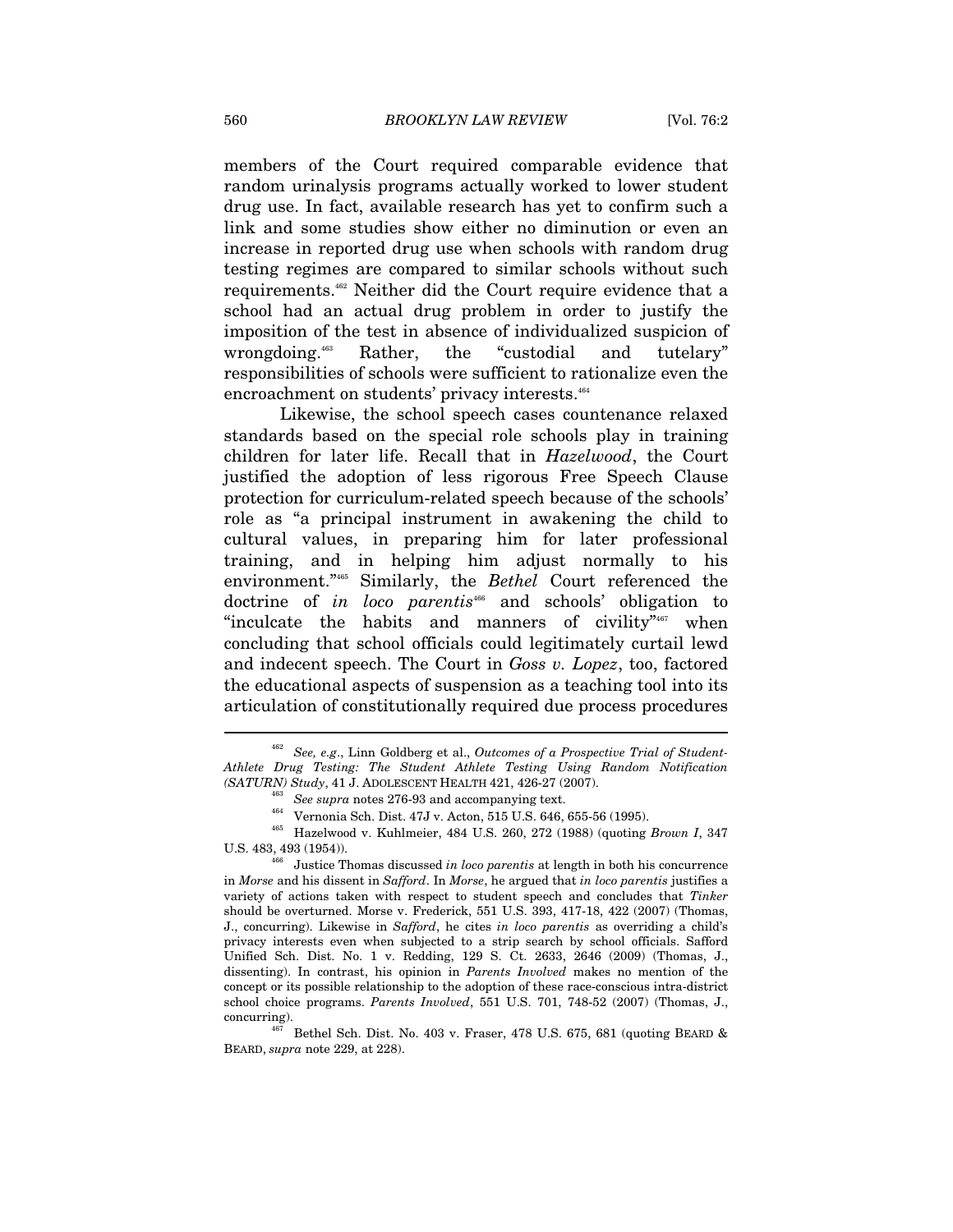for students facing discipline and the deprivation of the property interest of an education.468 Likewise, the *Ingraham* Court referenced the educational utility of corporal punishment to conclude that no notice or hearing was necessary prior to the imposition of the traditional sanction.<sup>469</sup> Most recently, the Court in *Morse* permitted the disciplining of students whose speech school officials "reasonably regard" as promoting drug use, whether or not the student speaker intended such a message.470 In each instance, the Court paid significant attention to the special context of schooling and factored considerations of the special relationship between schools and students into its analysis of purpose.

Turning to the narrow tailoring component of strict scrutiny, an interpretation of the Equal Protection Clause commensurate with other constitutional issues in schools would likewise consider a number of contextual factors stemming from the educational environment. We frame the question like the Court does when analyzing Establishment Clause concerns. That is, would a reasonable observer, knowledgeable about the history and context of the student assignment plan under examination, conclude that the plan primarily works to equalize opportunity or deny opportunity on the basis of race? To answer this question we must consider a number of factors, all of which have analogs in other constitutional jurisprudence applied to schools.

First, what is the history of the district's use of race to determine students' school assignments? Consideration of this inquiry would uncover whether the community was ever subject to a de jure school desegregation order. But it would also uncover voluntary actions taken to avoid a judicial decree of wrongdoing. So for example, rather than simply considering the judicially formalized remedial or nonremedial motivations as advised by the *Parents Involved* plurality, it would require a more in-depth examination of the history behind the plan with "calm, dispassionate reflection upon what exactly has been done, to whom and why."471 As Justice Marshall observed, "[t]he real irony" of relying on the remedial/nonremedial distinction is that such judicial formalism can only be

<sup>&</sup>lt;sup>468</sup> Goss v. Lopez, 419 U.S. 565, 583 (1975).<br><sup>469</sup> Ingraham v. Wright, 430 U.S. 651, 680-81 (1977).<br><sup>470</sup> *Morse*, 551 U.S. at 408.<br><sup>471</sup> Wygant v. Jackson Bd. of Educ., 476 U.S. 286, 312 (1986) (Marshall, J. dissenting).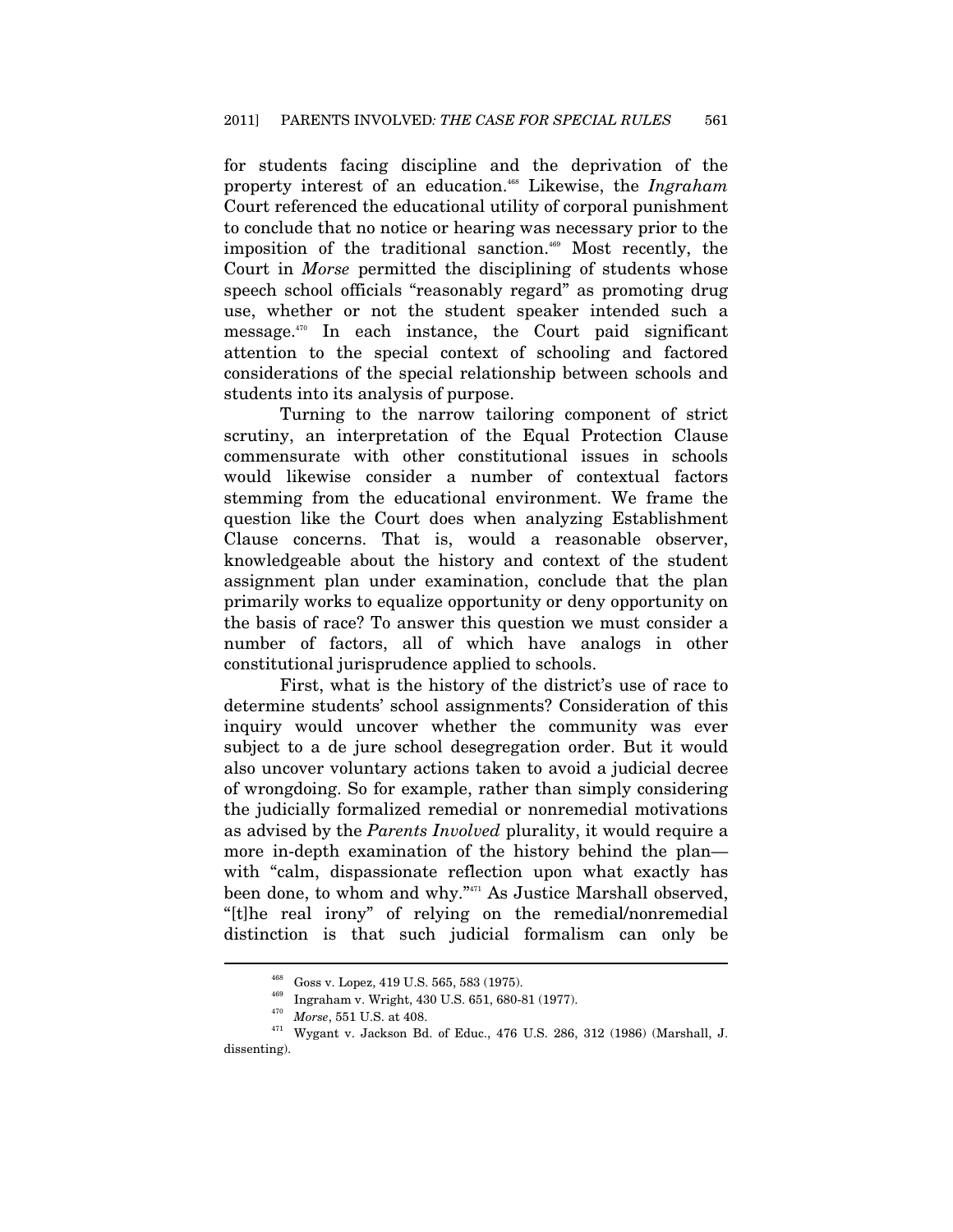sustained by a "complete disregard for a longstanding goal of civil rights reform, that of integrating schools without taking every school system to court."472 Many school districts entered into voluntary integration plans for the express reason of staying out of court and avoiding the imposition of a "remedy."473 As such, none of these districts acted pursuant to a "remedial" order as the term is used by Justice Roberts in his plurality decision. Yet, a thorough contextual analysis of a race-conscious student assignment policy needs to examine its entire history. So just as the history of the policy was important in determining that school officials overstepped constitutional religious boundaries in the *Santa Fe* case,<sup>474</sup> the evolution of the policy would be dispositive in the narrow tailoring analysis under the Fourteenth Amendment.

Second, a constitutionally consistent application of narrow tailoring would examine how choice came to be granted to children. If the Court had engaged in that analysis, it would have been clear that the privilege to choose the school a child would attend was intended as an inducement, a special benefit, in order to further voluntary integration rather than by "drawing attendance zones with general recognition of the demographics of neighborhoods."475 In other words, the privilege of selecting a school was conditioned on the parents volunteering to permit the race of their child to be considered.<sup>476</sup> Students have a legitimate expectation and right to a public school education.<sup>477</sup> However, they do not have a comparable expectation to attend a particular school. Student assignments are generally determined by the neighborhoods in which they live. Race-conscious student assignment plans do not interfere with a student's right to attend public school. If a child decides not to participate in the plan, then he can still enroll in his assigned school.

<sup>472</sup> *Id.* at 305. 473 *Parents Involved*, 501 U.S. 701, 805 (2007) (Breyer, J., dissenting). 474 Santa Fe Indep. Sch. Dist. v. Doe, 530 U.S. 290, 308-09 (2000); *see also*

McCreary Cnty. v. ACLU of Ky., 545 U.S. 844, 862 (2005) (holding that displays of the Ten Commandments in a county courthouse are unconstitutional under the Establishment Clause); Wallace v. Jaffree, 472 U.S. 38, 59-60 (1985) (invalidating an

Alabama moment of silence statute for lack of a secular purpose).<br>  $\frac{475}{17}$  Parents Involved, 551 U.S. at 789 (Kennedy, J. concurring).<br>  $\frac{475}{17}$  See also Mead, supra note 430.<br>
Goss v. Lopez, 419 U.S. 565, 583 (1 interest protected by the Due Process Clause of the Fourteenth Amendment). For a discussion of the right to an education under state constitutions, see KERN ALEXANDER & M. DAVID ALEXANDER, AMERICAN PUBLIC SCHOOL LAW 1082-85 (7th ed. 2009).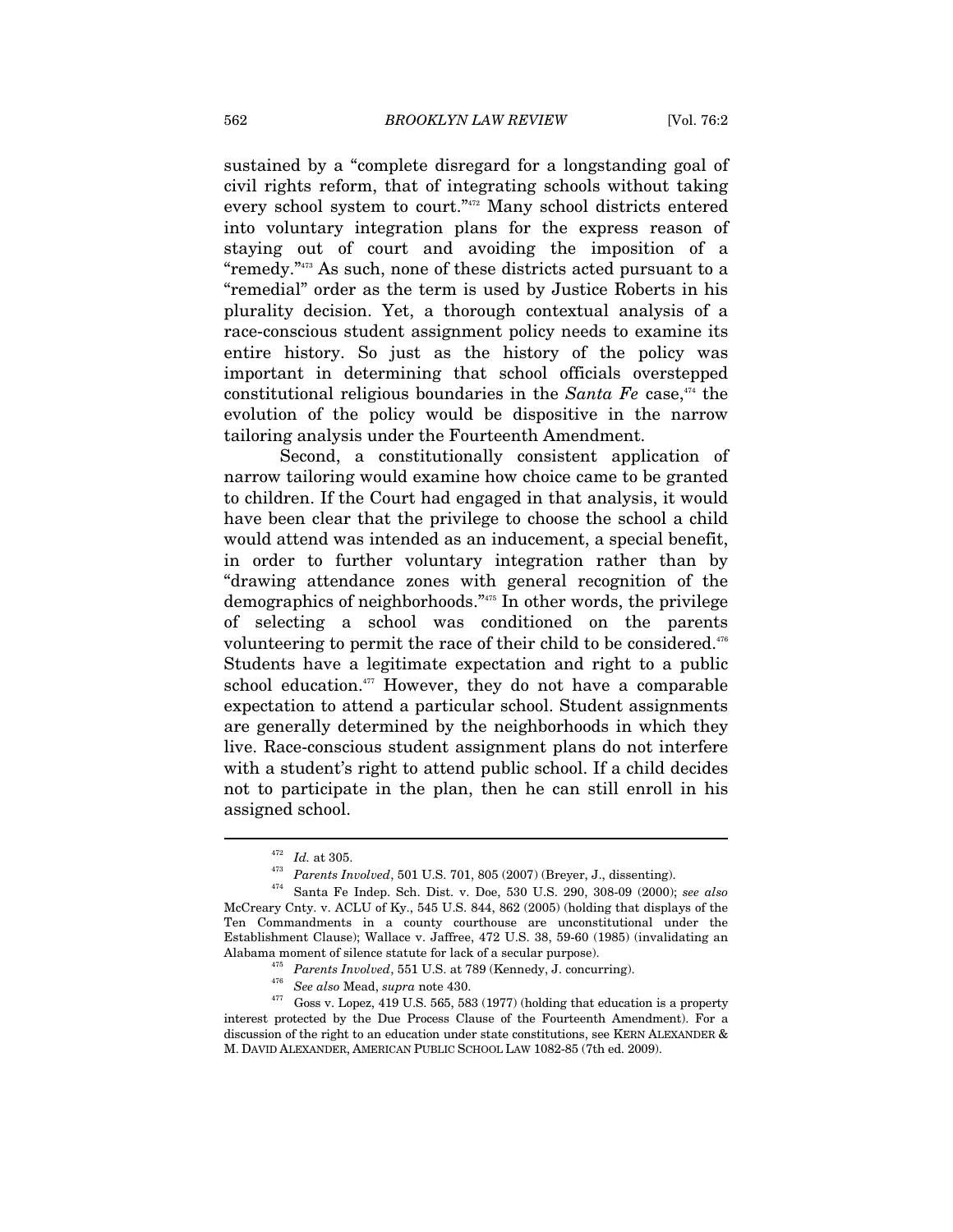Accordingly, just as the right-versus-privilege distinction played an important role in the constitutionality of the urinalysis plans at issue in *Vernonia*<sup>478</sup> and *Earls*,<sup>479</sup> this distinction should be a consideration in the analysis of student assignment plans. A "conscientious objector" to random urinalysis faces the sacrifice of ineligibility to participate in extracurricular sports and clubs.<sup>480</sup> Likewise, a conscientious objector to any consideration of race in student assignment would merely sacrifice the privilege of choice, not the right to a public education. 481 Therefore, the plans do not unduly intrude on the rights of conscientious objectors. While they may pay a serious price for not participating in the race-conscious assignment plan, those children are still able to receive a public school education.

Third, a contextual application of strict scrutiny would carefully examine any "burden" borne by a student whose application for transfer was denied in relation to the purpose of the program. In so doing, it may be helpful once again to borrow a metaphor from Establishment Clause jurisprudence. In those situations, the Court considers whether the "machinery of the state" has been employed to encourage or discourage religion.482 Likewise in an Equal Protection analysis, a court should examine whether the "machinery of the state" has been employed to advantage or disadvantage the children of one race. It would then become constitutionally dispositive whether an assignment plan "impose[s] burdens on one race alone . . . stigmatize[s] or exclude[s]."483 Moreover, a determination about whether a racial stigma has been attached to any denial of a choice would have to consider the parents' role in the process of selection. Recall that the Supreme Court, when considering whether the school officials advanced religion by allowing a religious club to meet after instructional hours at an elementary school, pointed to parents as the "reasonable

<sup>&</sup>lt;sup>478</sup> Vernonia Sch. Dist. 47J v. Acton, 515 U.S. 646, 657 (1995).<br><sup>479</sup> Bd. of Educ. v. Earls, 536 U.S. 822, 833 (2002).<br><sup>480</sup> Id. at 851 (Breyer, J., concurring).<br><sup>481</sup> This result is far less drastic than actions sugges both *Morse* and *Safford*, he argues that those unhappy with either speech or search policies "can seek redress in school boards or legislatures; they can send their children to private schools or home school them; or they can simply move." Safford Unified Sch. Dist. v. Redding, 129 S. Ct. 2633, 2656 (2009) (Thomas, J., dissenting).

<sup>&</sup>lt;sup>482</sup> See, e.g., Santa Fe Indep. Sch. Dist. v. Doe, 530 U.S. 290 (2000); Lee v. Weisman, 505 U.S. 577 (1992); Sch. Dist. of Abington Twp. v. Schempp, 347 U.S. 203 (1963).

<sup>&</sup>lt;sup>483</sup> Parents Involved, 551 U.S. 701, 799 (2007) (Stevens, J., dissenting).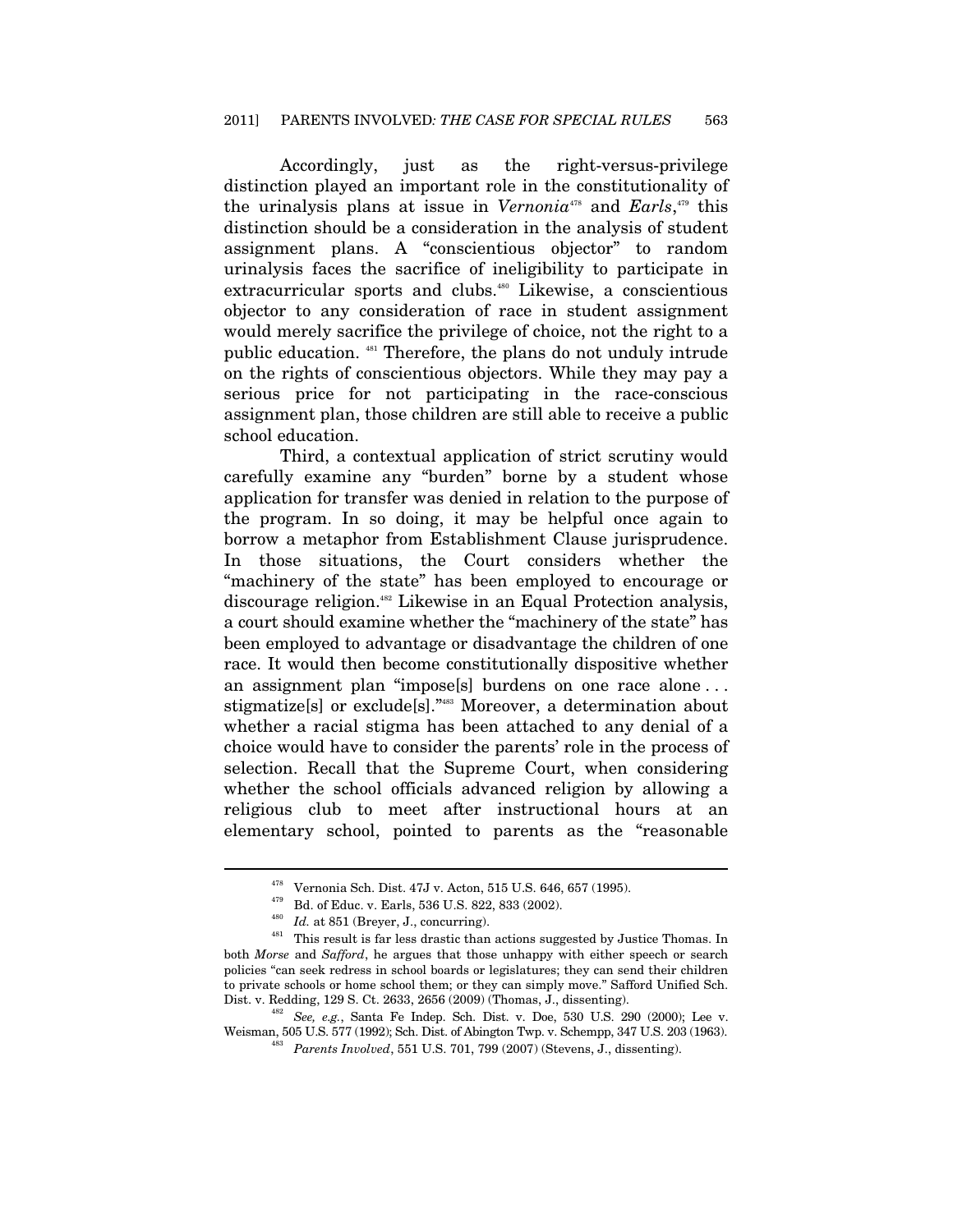observers" capable of discerning whether the school was endorsing religion or merely accommodating the club's request.484 The Court reasoned that any coercion a child may have felt or any child's misperceived endorsement of religion could be effectively cured by the knowledgeable parent.<sup>485</sup> Analogously, the knowledgeable parent would provide the same buffer for any child's naïve interpretation of a choice program with race conscious controls in place to ensure that every child benefits from reasonably integrated school environments. Moreover, drawing again on Fourth Amendment precedent, just as students subjected to random urinalysis would be expected to learn that such restrictions on individual liberties were ultimately adopted "[f]or their own good and that of their classmates,"486 so too would parents and teachers knowledgeable about the history and context of the programs be able to help children understand that the race-conscious measures ultimately exist for their benefit and the benefit of their classmates.

As a whole, then, consideration of all these school-based factors would have lead to the conclusion that the school assignment programs in Seattle and Louisville primarily worked to equalize opportunity on the basis of race. In addition, this contextualized review provides the mechanism by which to address Justice Kennedy's call for a "principled limit" to the use of racial classifications.<sup>487</sup> Moreover, since consideration of the school-based factors depends on context, and context varies from locality to locality, application of these factors would create a functional barrier to Kennedy's worry that Congress might assert the authority to mandate integration programs nationally.<sup>488</sup>

#### **CONCLUSION**

As the foregoing analysis shows, it is clear that if the Court had applied a contextualized review consistent with its previous constitutional analyses in schools, then it would have applied a standard of strict scrutiny to the race-conscious student assignment plans in *Parents Involved* that likewise

<sup>&</sup>lt;sup>484</sup> Good News Club v. Milford Cent. Sch., 533 U.S. 98, 115 (2000).<br><sup>485</sup> *Id.* Vernonia Sch. Dist. 47J v. Acton, 515 U.S. 646, 656 (1995).

 $^\mathrm{487}$   $\;~$  Parents Involved, 551 U.S. at 791 (Kennedy, J., concurring).  $^\mathrm{488}$   $\;$   $\;$   $\;$   $\;$   $\;$   $\;$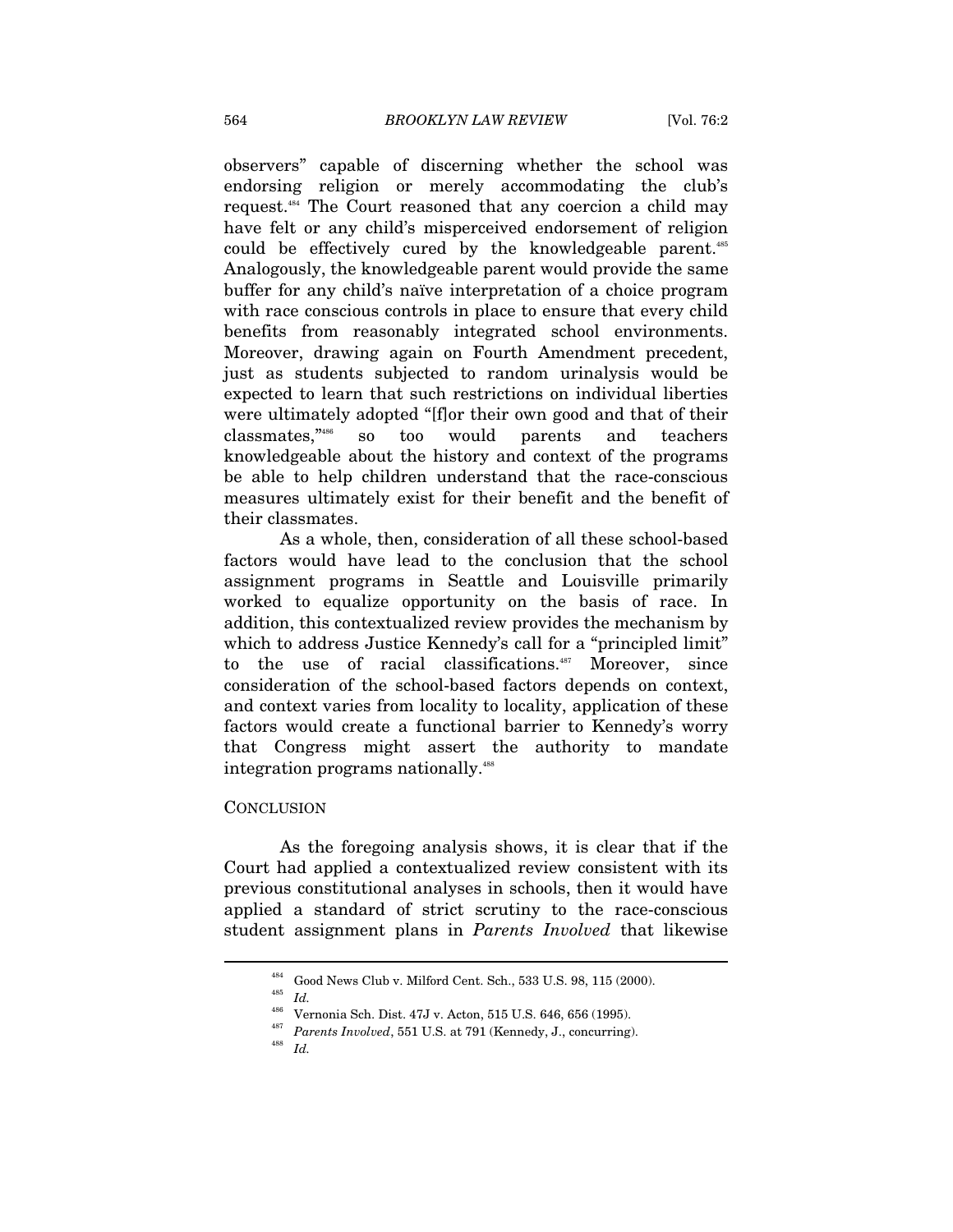took into full account the special function of today's public elementary and secondary educational institutions. Such an accounting would necessarily examine the compelling nature of school officials' goals to build and safeguard integrated learning environments. The enduring racial differences in achievement that motivated the racial analysis required by NCLB have a direct etiology in, and unbroken evolution from, our segregated history. As Barack Obama put it:

Segregated schools were, *and are*, inferior schools; we still haven't fixed them, fifty years after *Brown v. Board of Education*, and the inferior education they provided, *then and now*, helps explain the pervasive achievement gap between today's black and white students.<sup>4</sup>

Furthermore as recognized by five members of the *Parents Involved* Court,<sup>490</sup> integration positively impacts all students' learning such that each child's opportunities are advanced by a program that seeks to guarantee the benefits of integrated educational environments for all children, regardless of race.

A contextualized application of strict scrutiny places no less emphasis on an examination of the race-conscious means, even when taken in furtherance of a worthy goal. Therefore, when examining whether the means are necessary and the use of race is narrowly tailored to the articulated interest, a series of contextual factors would need investigation. At a minimum, consideration should be given to:

(a) whether facts exist to demonstrate the policy in question engenders feelings of "racial inferiority" by a disadvantaged group and whether facts link the policy to expressions of "racial hostility."

(b) the history of the use of race in student assignment to schools including,

(1) whether the schools were ever subject to de jure segregation,

(2) whether judicial findings to that end have ever been made, and

(3) whether officials took voluntary action in order to avoid a judicial decree of wrongdoing.

(c) whether the use of race relates to a student assignment plan or a student choice plan designed as an inducement to integrate; that is,

<sup>&</sup>lt;sup>489</sup> Barack Obama, Speech at the Constitution Center, Phila., Pa.: A More Perfect Union (Mar. 18, 2008) (emphasis added).

<sup>&</sup>lt;sup>490</sup> Justices Kennedy, Stevens, Souter, Breyer, and Ginsburg.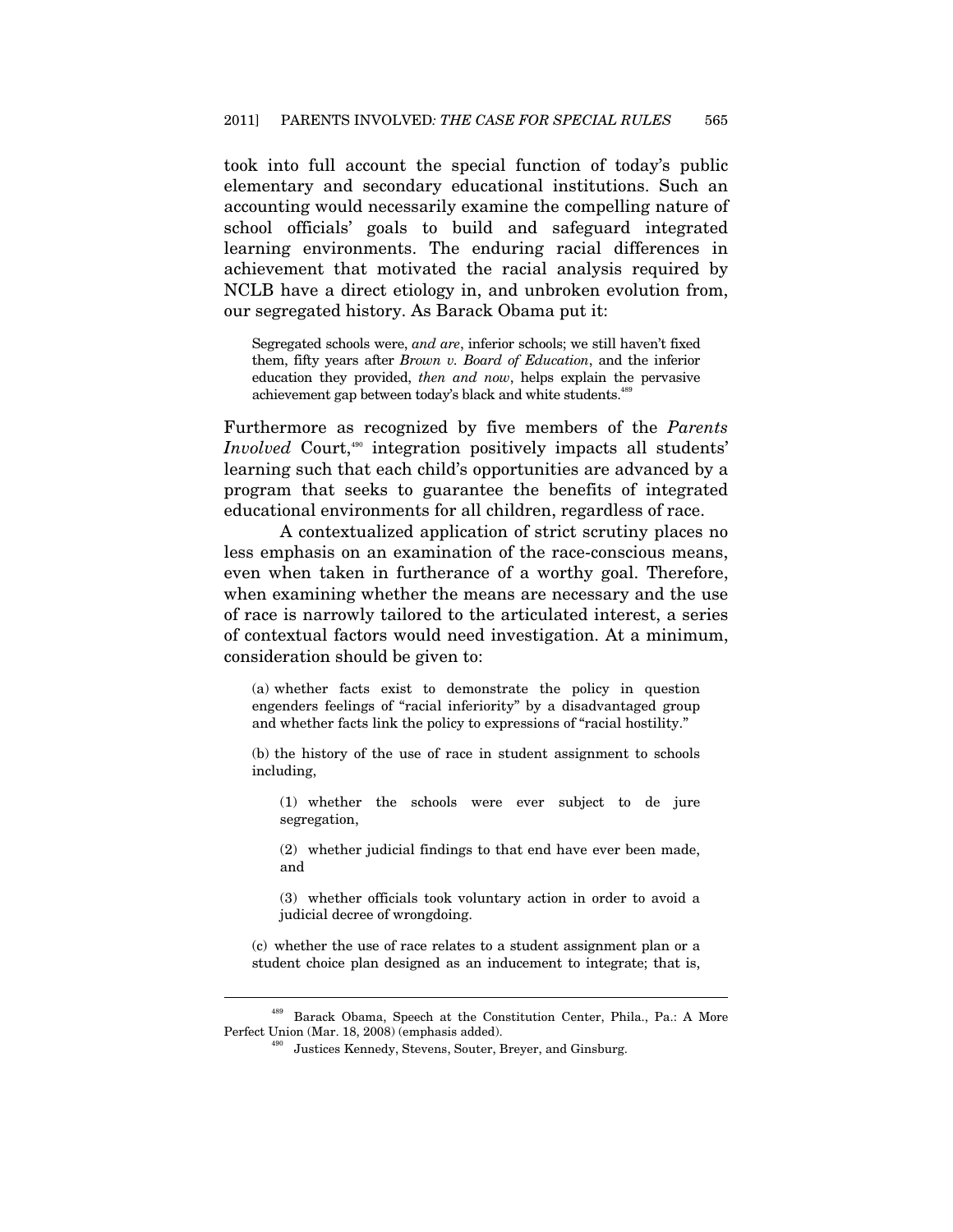does a denial implicate the privilege to choose a particular school or does a denial interfere with the right to attend any school, and what consequence must be accepted by conscientious objectors to the policy.

(d) whether the "machinery of the state" has been employed to advantage or disadvantage the children of one race, including a full explication of any burden borne by a child denied a preference in relation to the purpose of the denial.

Given the purpose of the Fourteenth Amendment to broaden opportunity, these contextual factors should ultimately consider whether any race-conscious plan primarily works to equalize or deny opportunity on the basis of race.

Our argument for a contextualized application of strict scrutiny should not be confused with a call for unfettered discretion on the part of school officials or unquestioning deference on the part of judges. We believe that, just as the Court's speech, search, and due process tests have resulted in litigation both upholding and striking down school authority,<sup>491</sup> an application of strict scrutiny with full recognition of the variety of contextual factors associated with schools would likewise result in some plans being affirmed while others would be invalidated.

In the end, we believe Chief Justice Warren's framing of the issue in *Brown* applies with equal force today in relation to any analysis of race-conscious student selection plans:

In approaching this problem, we cannot turn the clock back to 1868 when the Amendment was adopted, or even to 1896 when *Plessy v. Ferguson* was written. We must consider public education in the light of its full development and its present place in American life throughout the Nation. Only in this way can it be determined if segregation in public schools deprives these plaintiffs of the equal protection of the laws.<sup>492</sup>

*Brown*'s implicit assumption that eradicating de jure segregation would be sufficient to equalize educational opportunities

<sup>491</sup> *See, e.g.*, Corales v. Bennett, 567 F.3d 554 (9th Cir. 2009) (holding that due process rights of students were not violated by discipline for leaving school grounds to participate in a protest); M.A.L. *ex rel.* M.L. v. Kinsland, 543 F.3d 841 (6th Cir. 2008) (upholding the constitutionality of a school district's policy on leaflet distribution); Lowry v. Watson Chapel Sch. Dist., 540 F.3d 752 (8th Cir. 2008) (striking down school officials' discipline of students' non-disruptive protest against student dress code); Brannum v. Overton Cnty. Sch. Bd., 516 F.3d 489 (6th Cir. 2008) (striking down school's video surveillance of locker room changing areas); Doran v. Contoocook Valley Sch. Dist., 616 F. Supp. 2d 184 (D.N.H. 2009) (upholding dog sniff search of student belongings); Alexander v. Underhill, 416 F. Supp. 2d 999 (D. Nev. 2006) (allowing due process challenge to go forward in relation to discipline imposed after a school fight). 492 *Brown I*, 347 U.S. 483, 492-93 (1954).